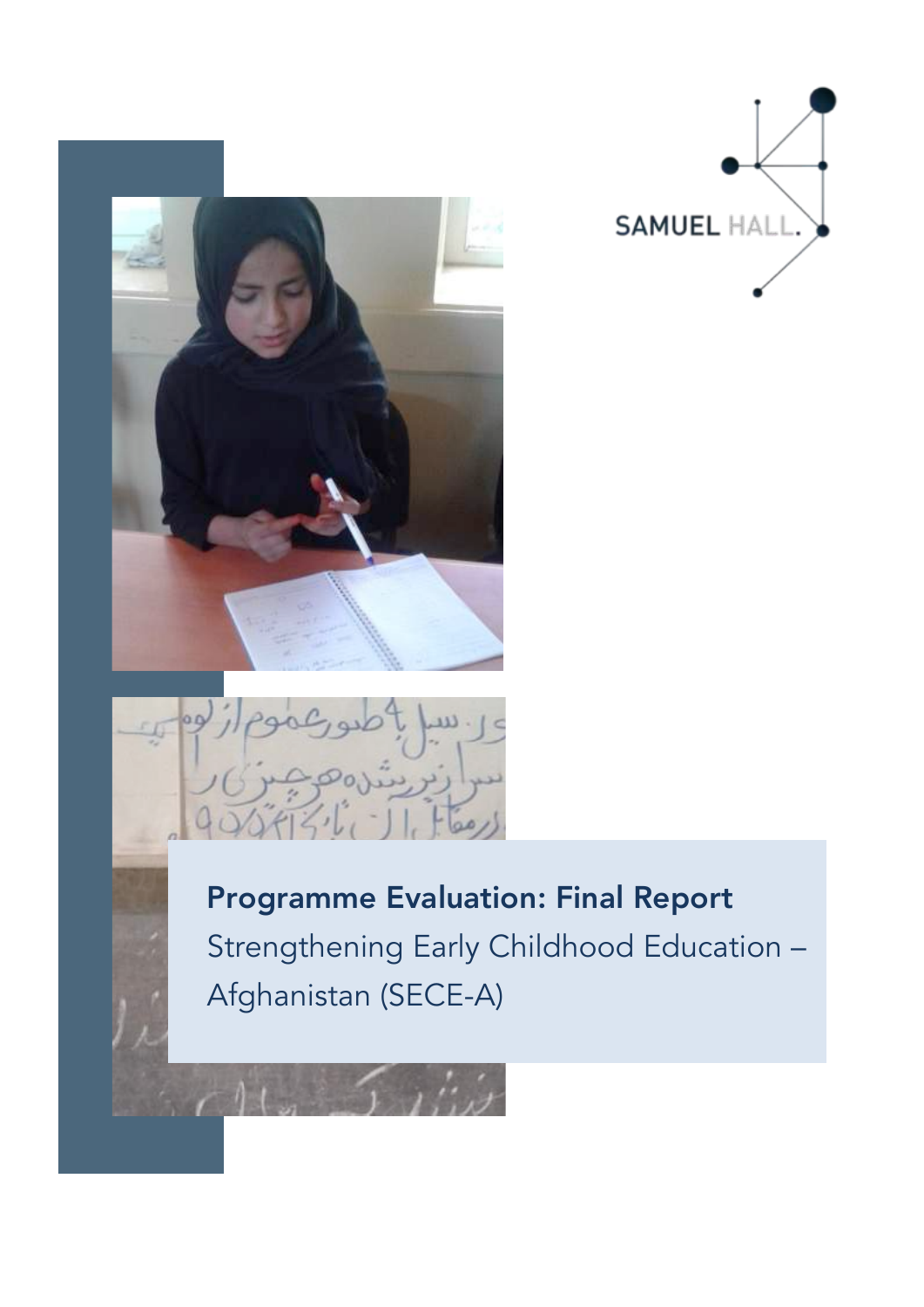# **Table of Contents**

| 2.3. STRENGTHENING EARLY CHILDHOOD EDUCATION IN AFGHANISTAN  12         |  |
|-------------------------------------------------------------------------|--|
|                                                                         |  |
| 4. KEY FINDINGS: A STRONGER FUTURE FOR EARLY CHILDHOOD EDUCATION IN     |  |
| 4.2.1. Strengthening early childhood education in the Afghan context 20 |  |
|                                                                         |  |
|                                                                         |  |
|                                                                         |  |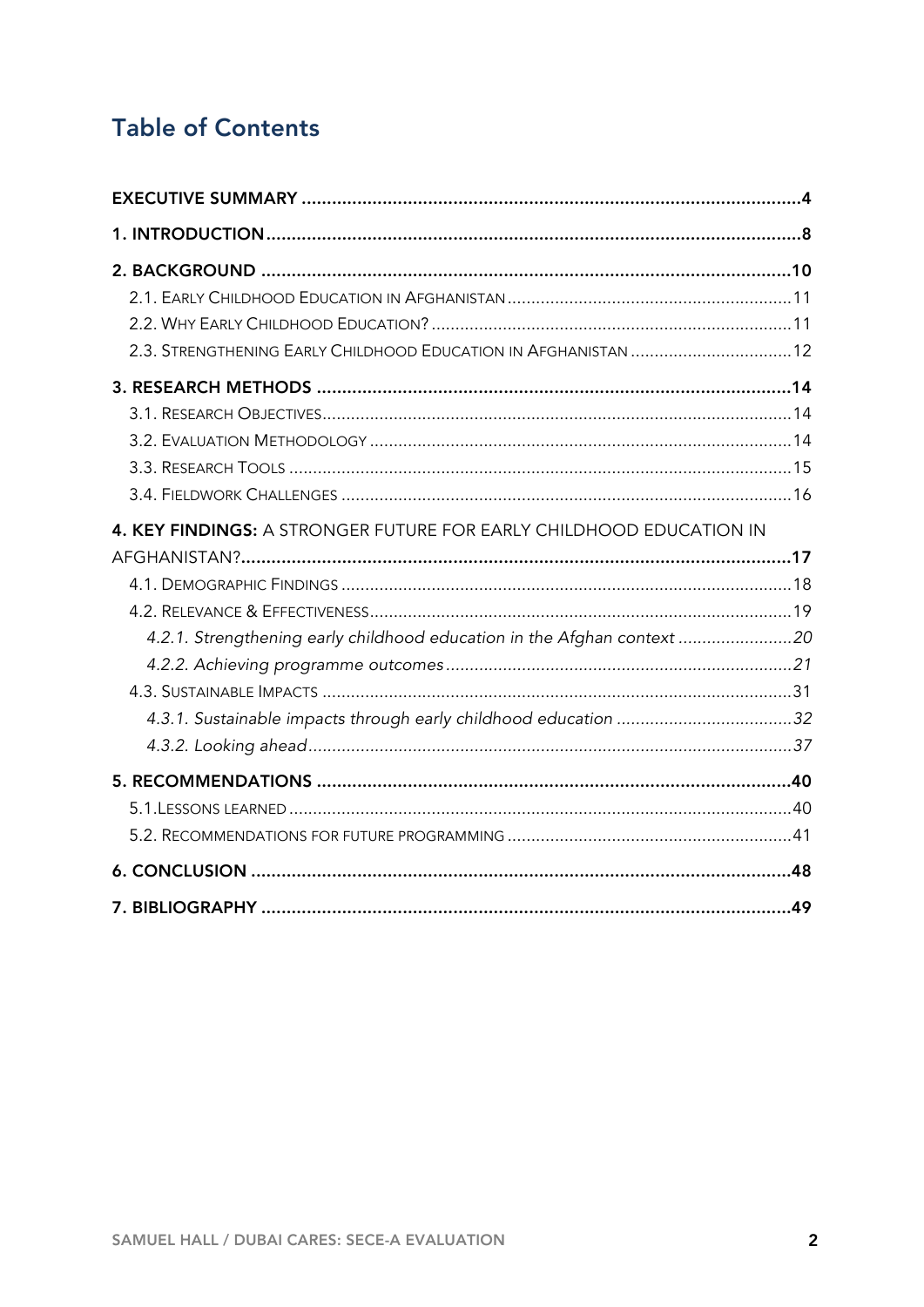# Abbreviations

| <b>AEPO</b>   | Afghan Education Production Organisation              |
|---------------|-------------------------------------------------------|
| AKF-A         | Aga Khan Foundation - Afghanistan                     |
| EC(C)E        | Early Childhood (Care and) Education                  |
| <b>ECD</b>    | Early Childhood Development                           |
| <b>FGD</b>    | Focus Group Discussion                                |
| <b>KAP</b>    | Knowledge Attitude Practice                           |
| KII           | Key Informant Interview                               |
| <b>KPI</b>    | Key Performance Indicator                             |
| <b>MENA</b>   | Middle East North Africa                              |
| <b>MoE</b>    | Ministry of Education                                 |
| <b>ODK</b>    | Open Data Kit                                         |
| <b>OECD-</b>  | Organisation for Economic Cooperation & Development   |
| <b>DAC</b>    | - Development Assistance Committee                    |
| <b>SECE-A</b> | Strengthening Early Childhood Education - Afghanistan |
| <b>ToR</b>    | Terms of Reference                                    |
| <b>USAID</b>  | United States Agency for International Development    |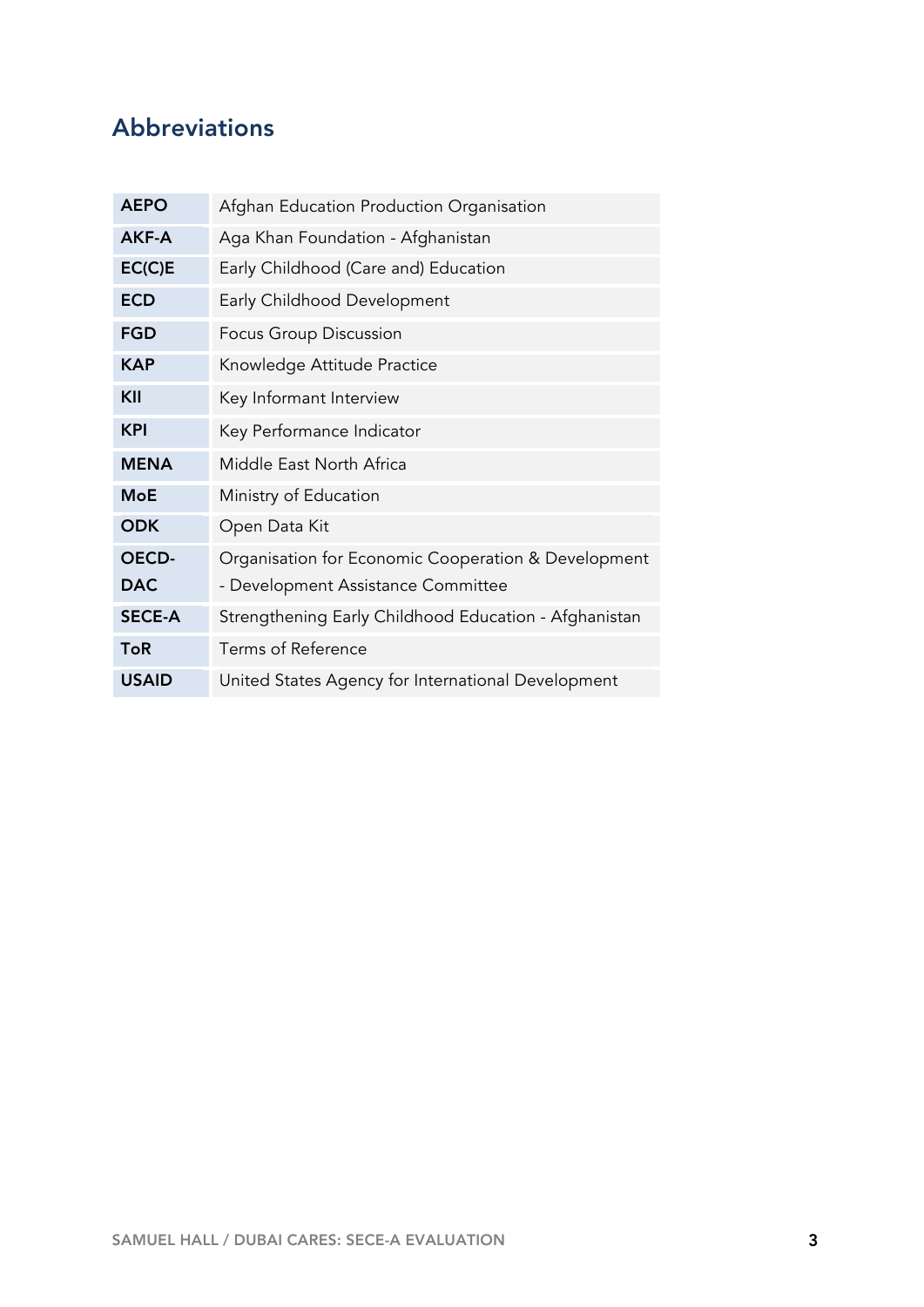# Executive Summary

"Not only does pre-school education provide children with a better start to their schooling, but […] these effects last and can help alleviate the effects of social disadvantage."1

While much progress has been made in the education sector in Afghanistan since the downfall of the Taliban – with over 8 million students in school in 2013, nearly one third of whom were girls – significant barriers to school attendance persist.<sup>1</sup> The early childhood education sector remains particularly underserved: as of 2015, just 40,000 children were enrolled in non-mosque-based private preschools that follow ECCE learning processes. 2 Existing research, however, highlights the long-term impact such programming has on the children involved:

"Studies in developing countries show that early childhood development (ECD) programmes lead to higher levels of primary school enrolment and educational performance, which in turn positively affect employment opportunities later in life."1

In response to this, the Aga Khan Foundation – Afghanistan (AKF-A) partnered with Dubai Cares from 2013 to 2015 to create an early childhood education (ECE) programme that would establish and support pre-schools and create child-friendly environments in early grades in primary school, in line with the many education-related initiatives which Dubai Cares sponsors globally. This project was implemented in three provinces, Baghlan, Bamyan and Badakhshan.

Given growing interest in Afghanistan in early childhood education – the Ministry of Education is developing a policy on the topic and a pre-school unit has been created within  $it^3$  – this evaluation is particularly timely. Its focus on the barriers to sustainability and recommendations will support Aga Khan and Dubai Cares in the establishment and refinement of further programming, and will also provide crucial information to the MoE and other NGOs as they work to implement ECE programming.

2 UNESCO (2015). Afghanistan - Education for All 2015 National Review. http://unesdoc.unesco.org/images/0023/002327/232702e.pdf 3 UNESCO (2015).

<sup>1</sup> USAID (2014). 2014 Education Factsheet for Afghanistan. https://www.usaid.gov/sites/default/files/documents/1871/ Fact%20Sheet%20Education%20Sector%20FINAL%20July%202014.pdf.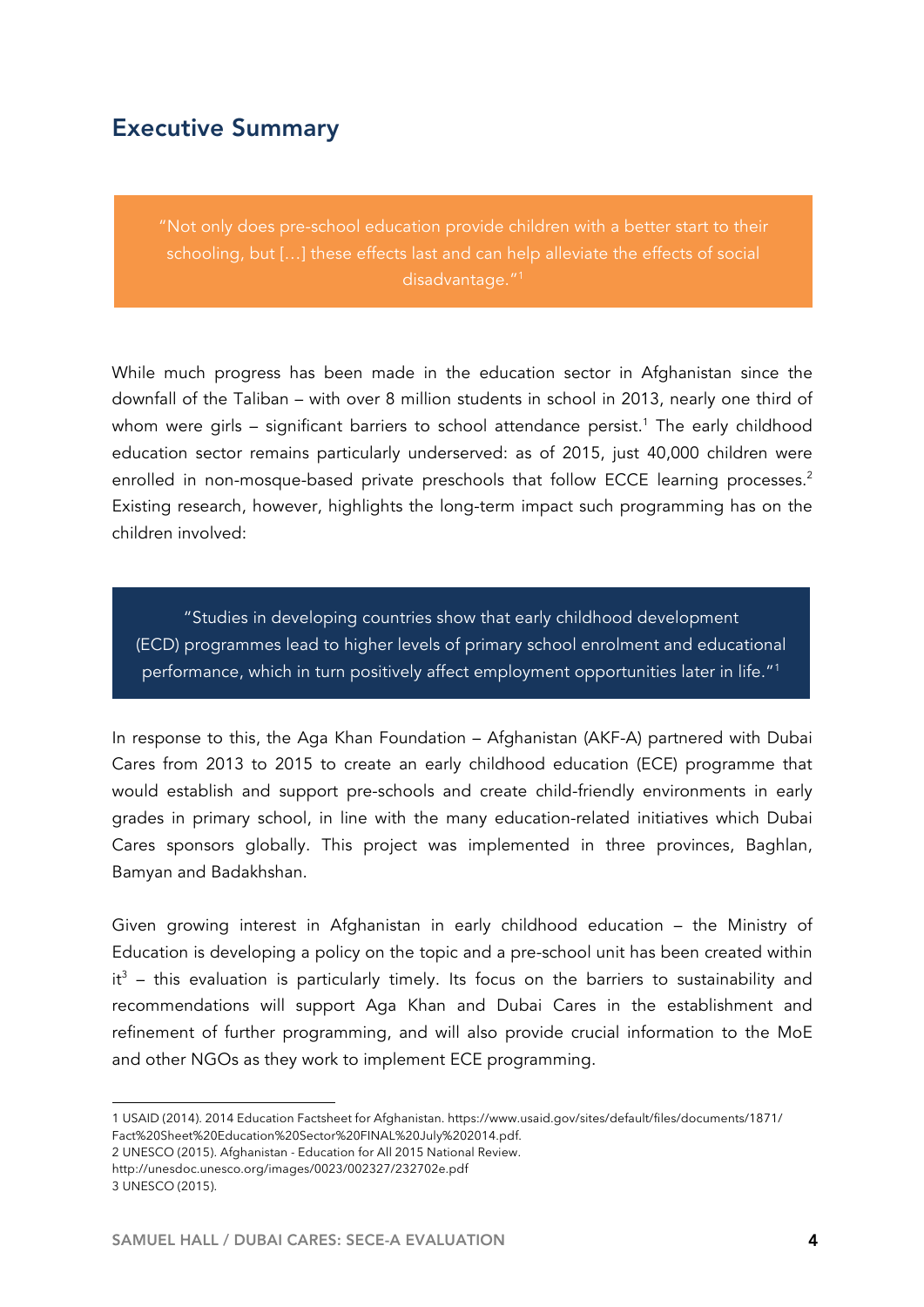The overall goal of this research was conduct an evaluation of the programme considering its effects after conclusion using the OECD-DAC criteria (relevance, effectiveness, efficiency, impact and sustainability) to inform Dubai Cares' design, development and investment in potential future programme iterations, or similar programming in the Afghan context.

The research team conducted 1225 surveys with parents and children as well as 20 key informant interviews and 40 focus group discussions including also teachers and other community stakeholders, in order to gather statistically significant results and draw out the details of learning environments and behaviours.

The results of this research underline a largely successful programme with strong community involvement. Positive impacts on students, parents and children can clearly be measured. The relevance of the programme is undeniable. Nevertheless, some clear opportunities to inform future programming are also highlighted, particularly in strengthening the impressive community-driven sustainability initiatives.

#### Key programme and implementation successes

- **+** *Highly relevant:* The undeniable relevance of the programming implemented by AKF in these provinces is underlined by the broad community support for it, and the continued existence of parent-funded ECE centres 18 months after the end of the programme. In terms of parent attitudes to the programme, particularly as representative of community views at large and of a 'supportive community', almost all reported ECE as useful or very useful, and were able to identify a wide range of elements that were involved in the programme, from health to literacy.
- **+** *Key outcomes reached:* Planned programme outcomes including establishing and building new preschools; providing support to and equipping existing preschools; providing training to preschool teachers; establishing and supporting school shuras; and exploring areas for supporting the establishment of income-generating activities to create sustainable school programmes – were all, over the course of the programme, achieved.
- **+** *High academic impact on participating children:* Children were assessed across reading, writing and mathematics, as well as social-emotional measures. Overall, beneficiary children outperformed control children (who did not benefit from preschool attendance), and beneficiary children performed above the average across both groups, in both literacy and numeracy. Some differences between provinces can be noted, with Badakhshani children showing the greatest differential between beneficiary children and others in performance.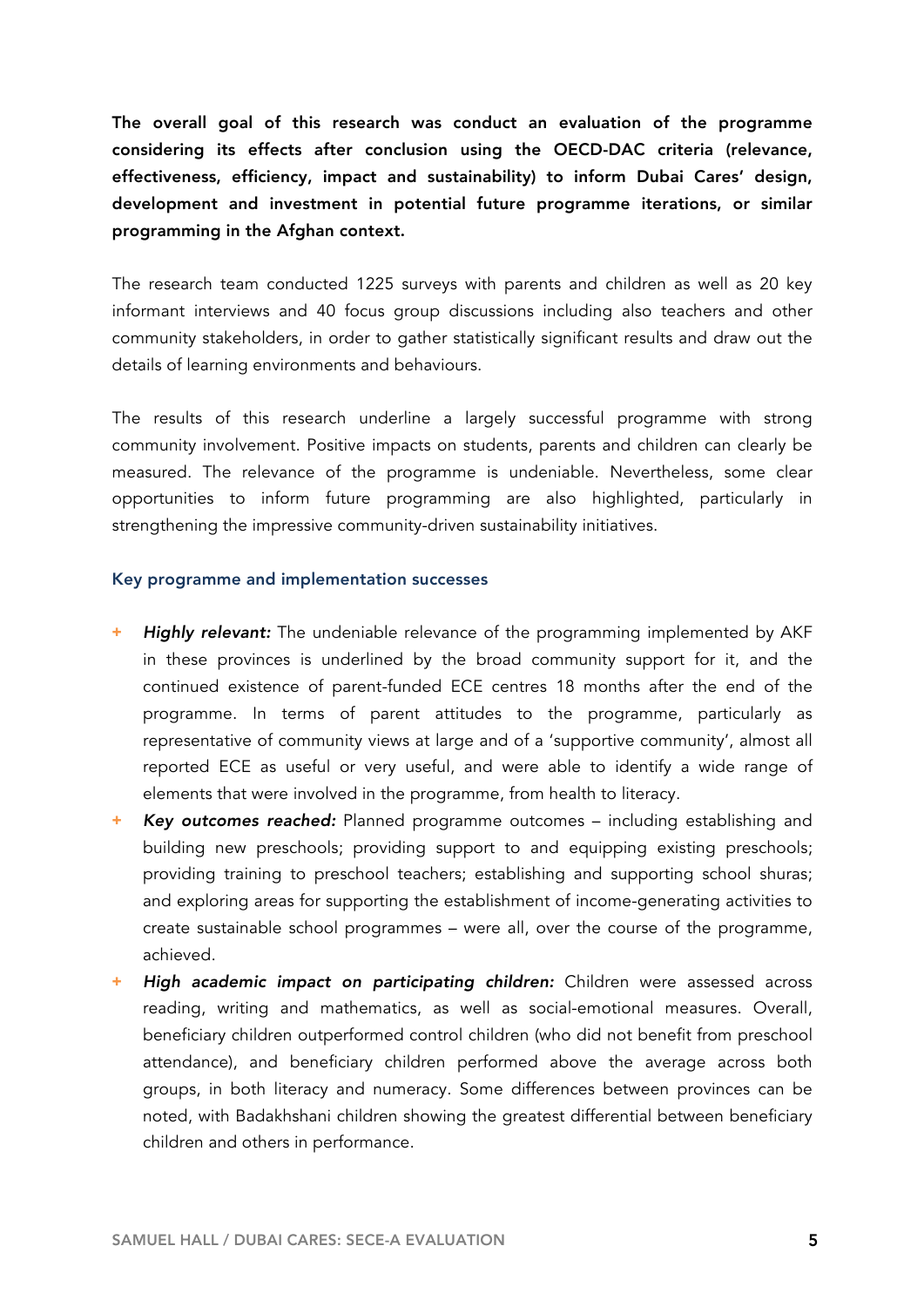**+** *Improved at-home and in school learning environments:* Beneficiary parents were more likely to report engaging with children in positive at-home learning behaviours. Beneficiary teachers showed improved learning environments, with posters and other learning materials posted in the classrooms.

#### Programmatic areas for improvement

From a programmatic perspective, only three activities were identified as underperforming:

- **+** *Radio programmes:* The research found low saturation on radio programmes, with few community members familiar with them.
- **Parent literacy education:** A distinction must be drawn between the two types of education provided to parents. While the behavioural education had a measurable impact, encouraging learning-positive activities at home, the literacy rates between beneficiary and non-beneficiary parents were the same, suggesting that that particular aspect of the programme must be re-examined.
- **+** *Income-generating activities:* Almost no schools reported the development of incomegenerating activities within communities to sustain the schools, and no ongoing successes on this front were found.

#### Ensuring sustainability

The key challenge evidenced – and already anticipated in the programme planning – is that of sustainability. It is a testament to the impact of the centres – and community engagement – that eighteen months after the end of the programme, parents are contributing financially to the centres to allow their children's continued attendance, even when their families have little to spare. Both control and beneficiary groups reported willingness to pay for such education, highlighting general buy-in to the importance of ECE.

However, the fact that parents were contributing to the schools like this reflects also on the limited success of the financial sustainability component of the programme, which called for the development of income-generating activities within communities to support the schools, with very few reporting having attempted this, and no ongoing successes. The current willingness of parents to pay for ECE is impressive – but the need for this poses a clear challenge to the sustainability of the ECE centres given the current context in Afghanistan, where the earning potential of many is limited, especially in more remote areas. The need for more financing is also evidenced by some of the problems being reported 18 months post project conclusion, namely: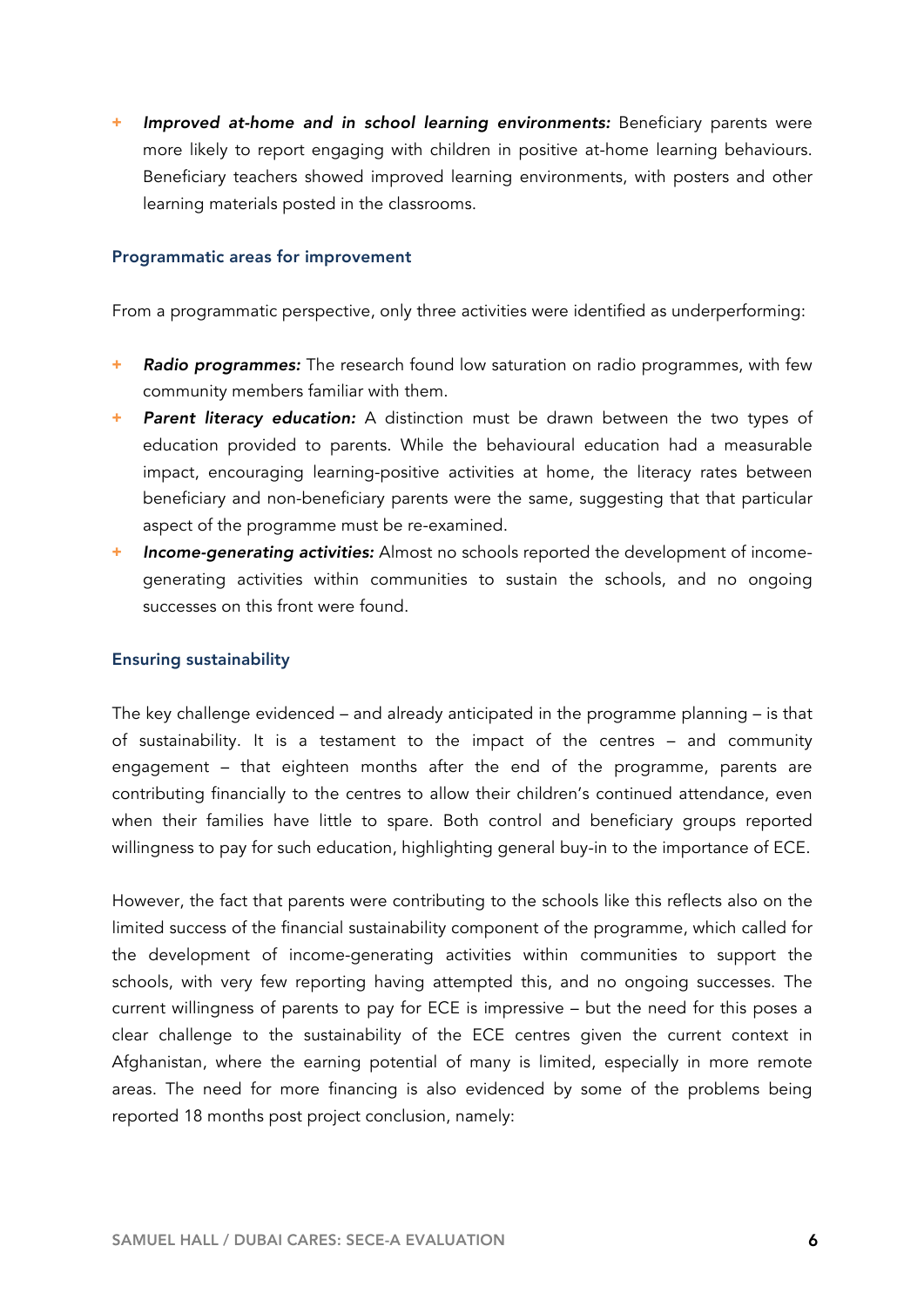- **+** Limited funding for supplies and to support physical premises 18 months after the close of the programme
- **+** Difficulties in retaining trained staff

#### Roadmap for future programming

Across all of the successes and challenges identified through this research, a common theme appears: a focus on programme outputs in standards for evaluation. The primary stated goal of this programme is to improve primary education for children in Afghanistan through creating supportive communities, establishing and supporting good school infrastructure, training teachers, and making these outcomes sustainable. Yet the ultimate desired goal is better educated children – not simply more literate parents or communities who support pre-school education – and in order to measure this the key recommendation of this report is to adopt a **learning approach** for future programming, rather than simply measure a series of elements expected to contribute to this.

This learning approach – which will focus on changes to beneficiaries' lives throughout the duration of the programme, to conduct modifications to the programme as it is ongoing in order to improve it – must be embedded in the planned *monitoring and evaluation*, *programming*, and *sustainability* aspects of the programme. The following thirteen recommendations propose a clear short- and long-term plan to implement this on future iterations of similar ECE programming.

| <b>SHORT TERM</b>                                                                                                                                                                             | <b>LONG TERM</b>                                                                                                                                                                                    |  |  |
|-----------------------------------------------------------------------------------------------------------------------------------------------------------------------------------------------|-----------------------------------------------------------------------------------------------------------------------------------------------------------------------------------------------------|--|--|
| <b>Monitoring &amp; Evaluation</b>                                                                                                                                                            |                                                                                                                                                                                                     |  |  |
| + Embed a learning approach in planning<br>+ Measure not only programme outputs<br>but programme impacts                                                                                      | + Undertake regular monitoring of<br>impacts and support implementing<br>partners in monitoring                                                                                                     |  |  |
|                                                                                                                                                                                               | Programming                                                                                                                                                                                         |  |  |
| + Provide refresher training for<br>previously trained teachers<br>+ Review parent literacy programming                                                                                       | + Provide ongoing parent education<br>+ Develop mentoring or coaching for<br>teachers and parents<br>+Expand or diversify the programme                                                             |  |  |
|                                                                                                                                                                                               | Sustainability                                                                                                                                                                                      |  |  |
| + Change focus from sustained outputs to<br>sustainable impacts<br>+Increase sustainability of impacts upon<br>parent & teacher behaviours through<br>expanded and improved capacity building | + Expand programme income generation<br>development<br>+ Consider innovative opportunities for<br>independence from funding<br>+Invest further in child-friendly environments<br>in primary schools |  |  |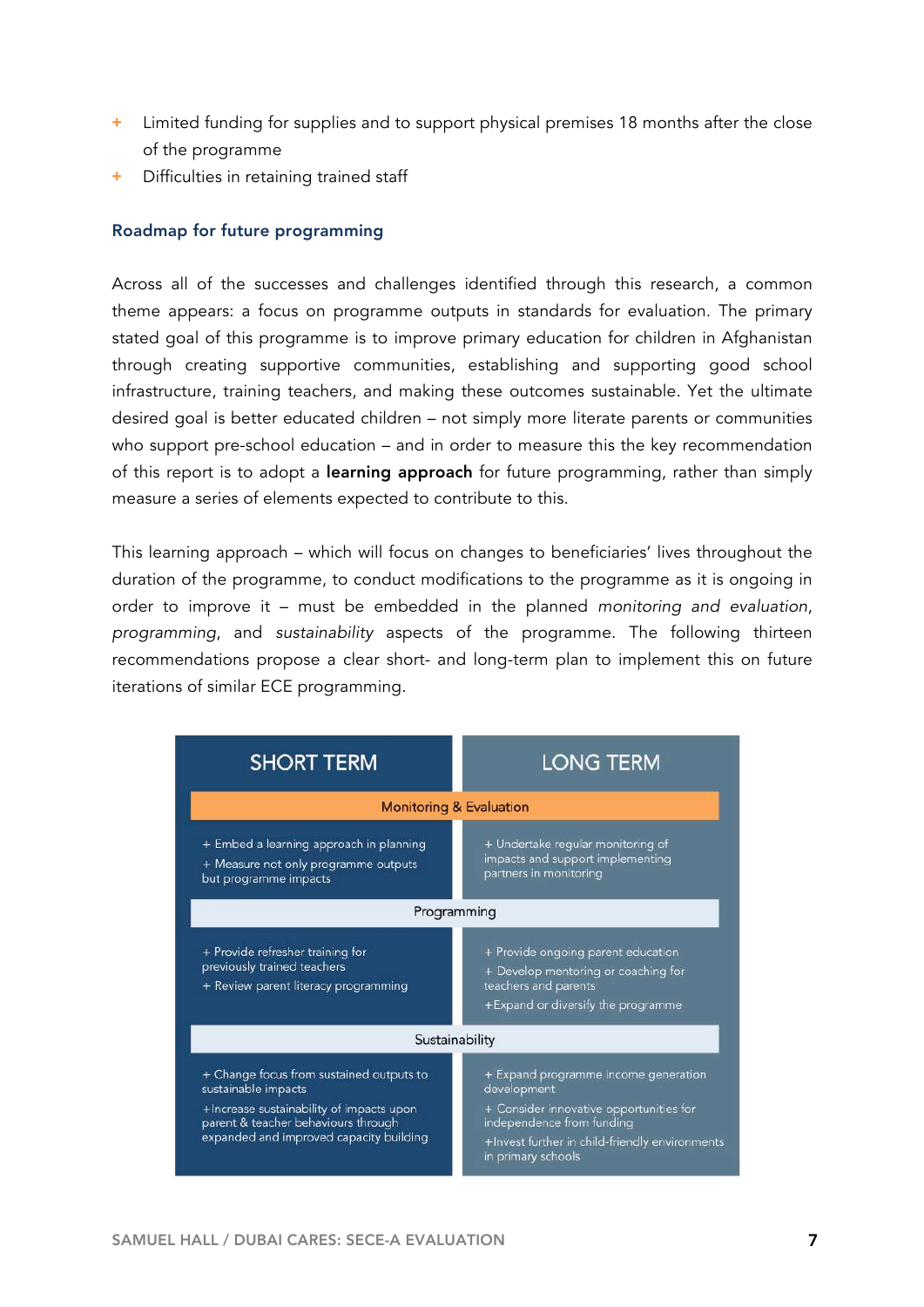# 1. Introduction

Over half of Afghanistan's adult population has never received any schooling, and despite improvements in attendance rates, significant proportions of school-aged children are not receiving any formal education.<sup>4</sup> According to statistics from the United States' Agency for International Development's (USAID), in 2002, approximately 900,000 boys attended schools in the country, while women and girls had almost no access to education. By 2013, over 8 million students were enrolled in school, and 2.5 million of these were girls.<sup>5</sup>

Despite this progress, education in Afghanistan remains a challenging yet critical sector, fraught by the ongoing impacts of a turbulent past, which saw girls banned from schools for nearly a decade, and continuing threats of economic and political insecurity. Improving educational outcomes is a significant ongoing project for government and international donors alike. The persistent intersecting challenges of poverty, insecurity, gender inequality and lack of institutional capacity result in a high number of children not attending school.

According to FHI360's *National Education Profile for Afghanistan 2014 Update*, 36% of school-aged boys and 53% of school-aged girls are out of school. There is also a significant disparity between the poorest and richest children when it comes to primary schooling.<sup>6</sup> Clearly, although the last fifteen years have seen major investments in rebuilding educational capacity, the Afghan education system remains far from achieving "education for all". Moreover, the early childhood education sector is nascent, with some international programming in the area and work by the Ministry of Education and a variety of partners to develop a curriculum ongoing.

In response to this need, and guided by its commitment to "improve children's access to quality primary education in developing countries", 7 Dubai Cares partnered with the Aga Khan Foundation – Afghanistan (AKF-A) to create an early childhood education (ECE) programme that would establish and support pre-schools and create child-friendly environments in early grades in primary school, in line with the many education-related initiatives which Dubai Cares sponsors globally. The Strengthening Early Childhood Education in Afghanistan (SECE-A) programme was implemented between 2013 and 2015 by AKF-A in three northern provinces, Baghlan, Bamyan and Badakhshan. Samuel Hall was commissioned to undertake an evaluation of the programme that would consider impacts beyond the life of the programme.

<sup>&</sup>lt;sup>4</sup> The Asia Foundation (2015). Survey of the Afghan People: Afghanistan in 2016. p.86.

<sup>5</sup> USAID (2014).

<sup>6</sup> FDI360 (2014). Afghanistan: National Education Profile - 2014 Update. http://www.flexlearnstrategies.net/wpcontent/uploads/2015/01/EPDC-NEP\_Afghanistan\_0.pdf.

<sup>7</sup> Dubai Cares (2016). 'Our Vision', Dubai Cares. http://www.dubaicares.ae/en/article/about-us/our-vision.html.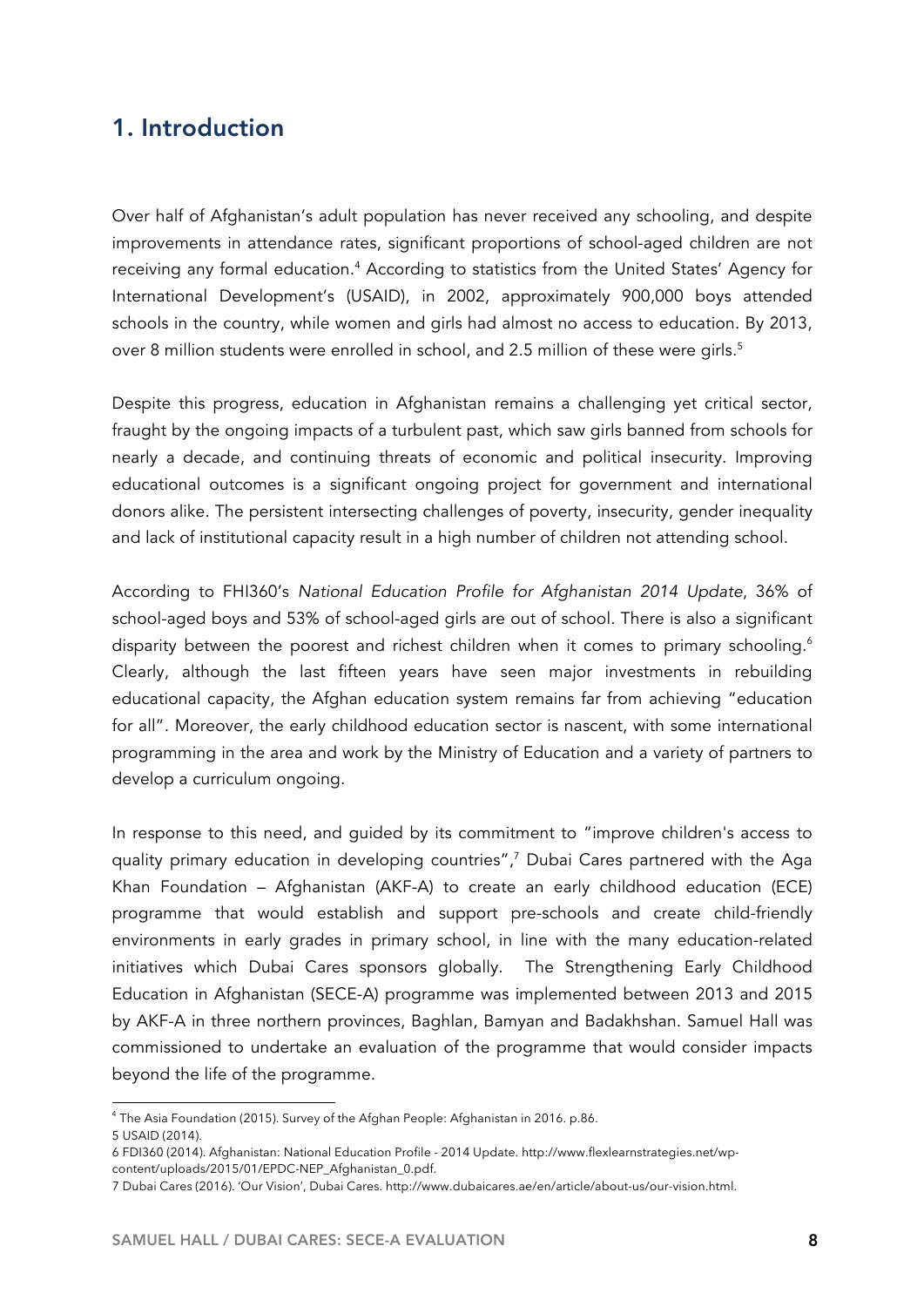This report draws upon the OECD-DAC Criteria<sup>8</sup> to assess the programme's relevance, effectiveness, impact and sustainability. 9 The SECE-A programme's relevance in the Afghan context, and effectiveness in achieving programme goals, is assessed based on the data collected and with reference to the existing literature on early childhood development and education, and the impacts of SECE-A programming are explored, with specific focus on their sustainability. The evaluation used a mixed methods approach and sought to develop a fulsome and holistic picture of the programme's impacts. As such, field teams gathered both quantitative and qualitative data across a significant sample of respondents, targeting the groups where programme impacts would be expected to be evident, including teachers, parents and children, and also undertook assessments of physical infrastructure and information gathering from school staff. Samuel Hall's team of enumerators visited sites across three provinces, and surveyed and interviewed both beneficiary and control groups.



Using the OECD-DAC criteria and this mixed methods approach, this research suggests that there have indeed been demonstrably positive impacts on beneficiary populations from the core components of the SECE-A programme, for students, parents and teachers. However, there are also a number of lessons that can be learned from the programme, and key shifts in approach that could be made to enhance the programme and to redirect its focus towards the positive change it can create for beneficiaries, children in particular. Primary amongst these is the need for a learning approach in education programming to ensure that impacts, as well as outcomes, are not only monitored but used to inform programming.

 $\overline{a}$ 

<sup>8</sup> OECD-DAC (2002). Glossary of Key Terms in Evaluation and Results Based Management. OECD: Paris. www.oecd.org/development/peer-reviews/2754804.pdf.

<sup>9</sup> Please note that this assessment uses a modified version of the OECD-DAC Criteria adapted to evaluate the SECE-A programme.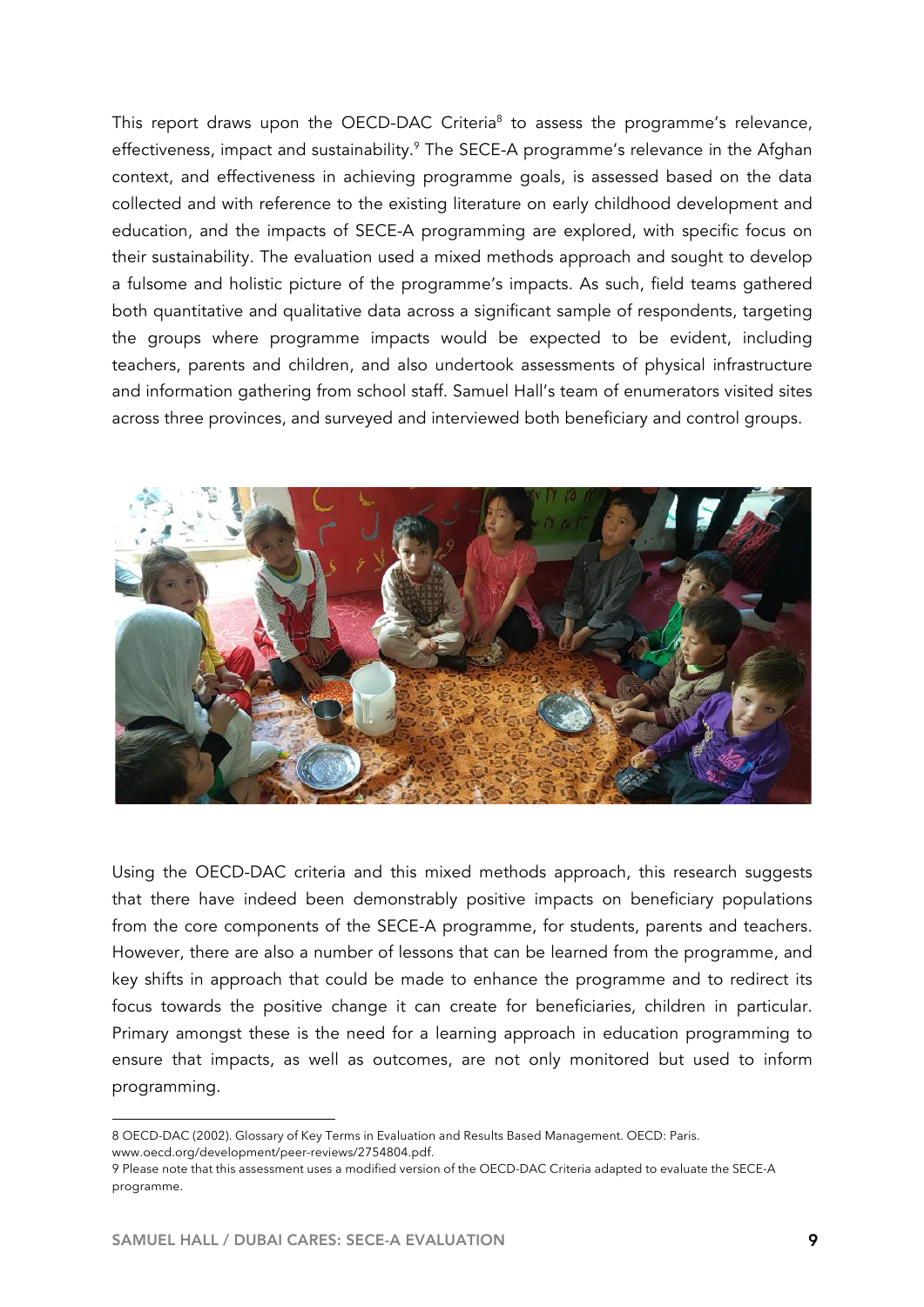# 2. Background

Afghanistan presents a complex environment for programmes to operate in – it is impacted not only by multidimensional poverty, lack of institutional support, ongoing conflict and gender inequality, but the legacy of Taliban-era oppression. It has a largely rural population, with over 75% of the population living in rural areas, and over 40% of its employment engaged in agriculture.

Unemployment and underemployment rates are high, and literacy levels are low. Only 33% of the adult population are literate, and most adults have attended on average only two years of schooling,<sup>10</sup> while at the primary level, 46% of school-aged children do not attend primary school.

The provinces involved in the SECE-A programme are broadly reflective of these trends, with some variations between provinces.

| <b>BADAKHSHAN</b>                                                                   | <b>BAGHLAN</b>                                                                                                    | <b>BAMYAN</b>                                                                            |
|-------------------------------------------------------------------------------------|-------------------------------------------------------------------------------------------------------------------|------------------------------------------------------------------------------------------|
| <b>Northern</b><br>Afghanistan,<br>bordering Tajikistan – remote<br>and mountainous | West of Kabul in central Afghanistan                                                                              | Northern Afghanistan                                                                     |
| Largely agricultural - over 90%<br>of population is rural                           | Almost entirely rural population                                                                                  | Predominantly rural population                                                           |
| Very low literacy and education<br>levels for adults                                | Poverty rates just above the national<br>average                                                                  | Low literacy rates and education<br>levels in the adult population                       |
| Poverty rate twice the national<br>average                                          | More than half the adult population<br>are illiterate and have attended on<br>average less than 3 years of school | Poverty rates lower than national<br>average, more non-agricultural<br>economic activity |

Figure 1: Province Profiles<sup>11</sup>

The three provinces in the SECE-A programme represent regions that reflect these intersecting challenges – poorer households, low literacy and education levels for parents, and in largely rural settings. Children, parents and teachers in this context are almost certain to experience intersecting vulnerabilities that ECE can potentially address.

 <sup>10</sup> World Bank & Islamic Republic of Afghanistan Ministry of Economy 2014. Afghanistan - Provincial briefs. Kabul, Afghanistan: World Bank Group. http://documents.worldbank.org/curated/en/322031467996718611/Afghanistan-Provincial-briefs.

<sup>11</sup> World Bank & Islamic Republic of Afghanistan Ministry of Economy (2014).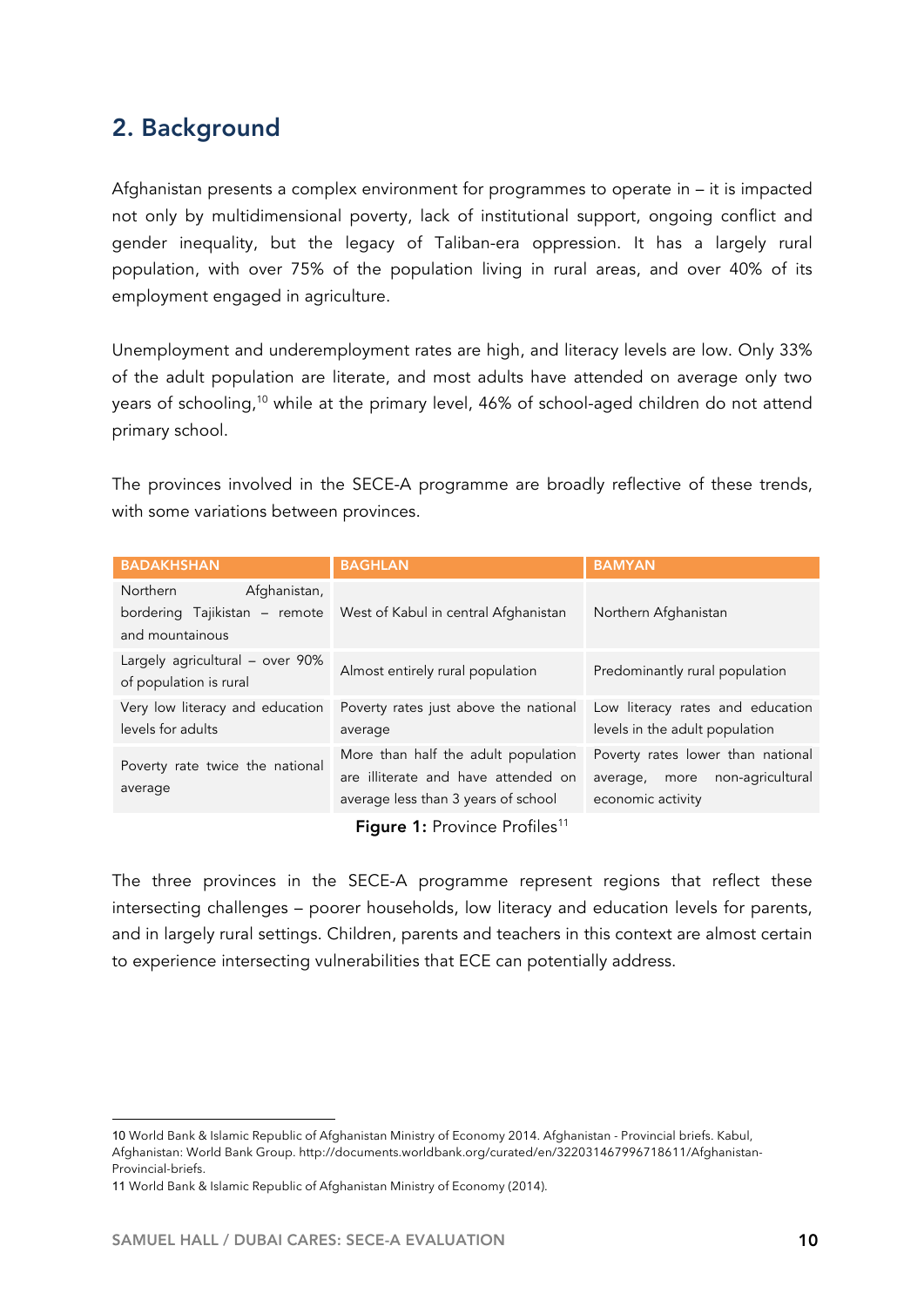# 2.1. Early Childhood Education in Afghanistan

Early childhood education is an area with limited support in Afghanistan, though a number of organisations have more recently begun working in this space. Government support has also been limited, though at the time of writing, the Ministry of Education is developing its first pre-school curriculum.<sup>12</sup> This suggests recognition of its importance and of a broader need to improve educational outcomes nationally. However, ECE faces a number of challenges in the Afghan context – not least of these being simply that of capacity. In a context of struggle to ensure children gain even a primary education, diverting valuable resources to early childhood education may seem counter-intuitive.

Yet there is ample and growing evidence - though little derived specifically from the Afghan context given its comparative dearth of this form of education - that early childhood education is an excellent means of improving school retention rates, addressing educational disparities, and narrowing the gaps for more vulnerable children who may otherwise have poorer education outcomes and lower school attendance or retention.

# 2.2. Why Early Childhood Education?

Early Childhood Care and Education (ECCE) is a solution that can potentially address poor performance, low attendance and low transition rates from primary to secondary school. It refers to "a range of processes and mechanisms that sustain and support development during the early years of life: it encompasses educational, physical, social and emotional care, intellectual stimulation, healthcare and nutrition."13 There is a growing literature that suggests that these processes are a critical foundation for later education outcomes.

Studies in a number of countries have shown that children with pre-primary education experience are more likely to complete primary education.<sup>14</sup> Attending and successfully completing a pre-primary education programme provides a solid foundation for primary education and ongoing schooling. In a context like Afghanistan, where currently, school attendance drops as age increases – and at an even faster rate for girls<sup>15</sup> – this could represent a means of narrowing the gap in outcomes, addressing the needs of children experiencing multidimensional and intersecting vulnerabilities and improving their school performance, attendance and retention. Recent studies, for example, have shown that:

 $\overline{a}$ 12 Ministry of Education - Islamic Republic of Afghanistan (2008). The Development of Education: National Report on the Islamic Republic of Afghanistan. http://www.ibe.unesco.org/National\_Reports/ICE\_2008/afghanistan\_ NR08.pdf.

<sup>13</sup> UNESCO & UNICEF (2012). Asia-Pacific End of Decade Notes on Education for All. EFA Goal #1. Early Childhood Care and Education. http://unesdoc.unesco.org/images/0021/002171/217145e.pdf.

<sup>14</sup> UNESCO & UNICEF, 2012.

<sup>15</sup> CSO & UNICEF (2012). Afghanistan's Multiple Indicator Cluster Survey - MICS (2010/11).

http://reliefweb.int/sites/reliefweb.int/files/resources/AMICS-Jun24-2012-FINAL..pdf.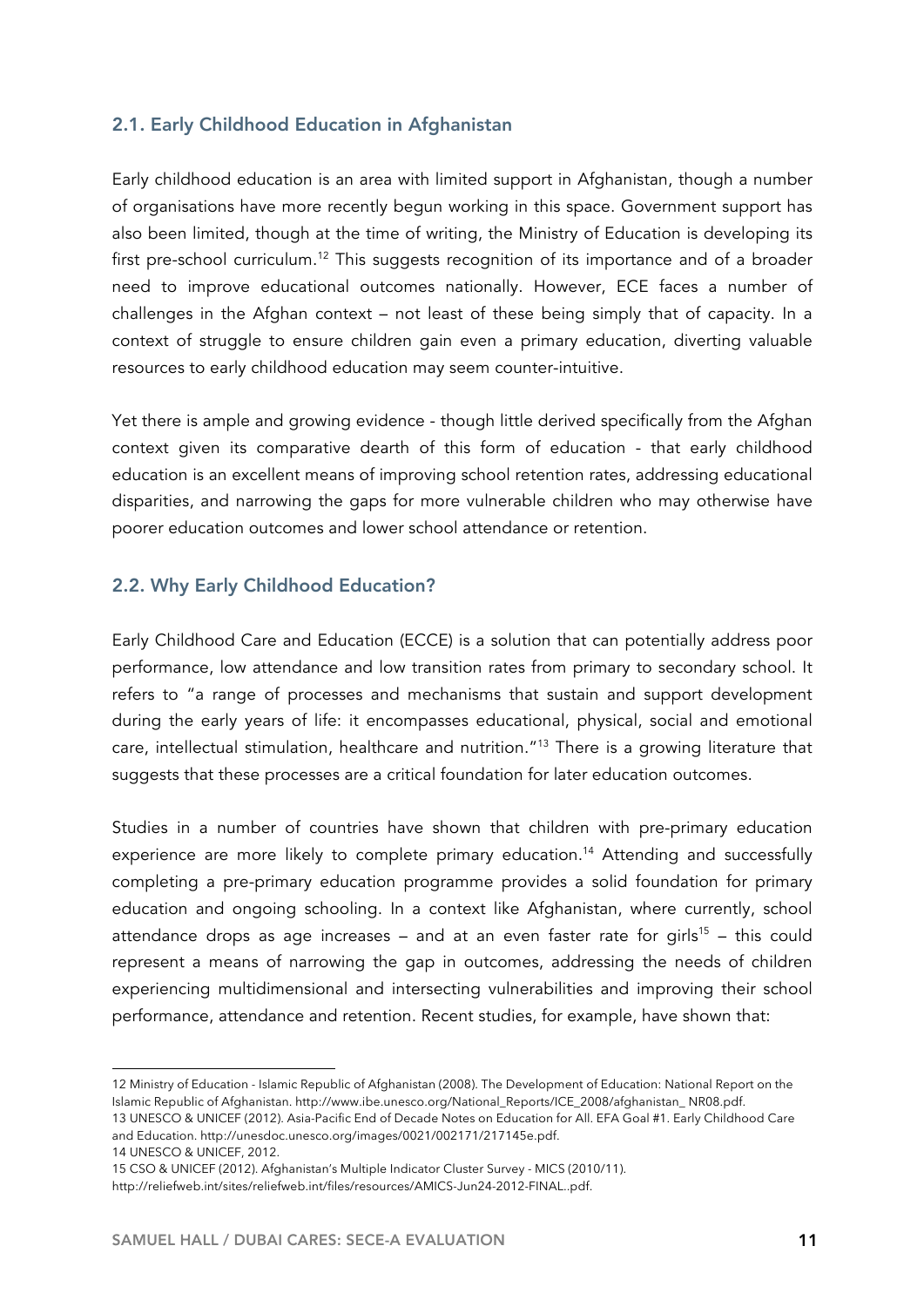- **+** The impact of ECE programming is greater upon children from poorer households and improves school readiness measures significantly;
- **+** It is possible to reduce learning and performance gaps between children from different backgrounds through ECE<sup>16</sup>, and;
- **+** ECE attendance improves learning outcomes at school and increases retention rates, resulting in children doing better and staying longer in primary school.<sup>17</sup>

# 2.3. Strengthening Early Childhood Education in Afghanistan

In line with Dubai Cares' mission to "break the cycle of poverty by ensuring all children have access to quality education," the SECE-A programme drew upon the potential of ECE to positively impact the lives of children, targeting four key programme areas.<sup>18</sup>

| <b>Component 1</b> Establishing and supporting pre-school education                                   |
|-------------------------------------------------------------------------------------------------------|
| Component 2 Creating a child-friendly environment in early primary (Grades 1 and 2)                   |
| Component 3 Developing supportive communities                                                         |
| <b>Component 4</b> Ensuring sustainability and expansion of both existing & newly created ECE centres |

Figure 2. SECE-A Programme Components

With more than 30% of children not even attending primary school in the targeted provinces, there was evidently a need to address school attendance and retention rates. Improved school readiness and performance in school overall has been clearly associated with ECE, and previous reporting on the SECE-A programme demonstrated that students involved in the programme displayed this, and that parents of these children displayed more interest in early learning activities and were engaging more in preventative health practices.19 Moreover, the SECE-A programme incorporated elements of community engagement and capacity building, which are key contributors for education programming where teachers and parents are critical.

Other successful programmes in this area tend to incorporate similar elements to create more holistic approaches to education, ranging from parent education to resourcing for teachers or health programming in conjunction.

<sup>16</sup> Jung, H. & Hasan, A. (2014). The Impact of Early Childhood Education on Early Achievement Gaps: Evidence from the Indonesia Early Childhood Education and Development (ECED) Project. Policy Research Working Papers – The World Bank. 17 Krafft, C. (2015). "Increasing educational attainment in Egypt: The impact of early childhood care and education", Economics of Education Review, vol. 46, pp. 127-143.

<sup>18</sup> Dubai Cares (2016).

<sup>19</sup> Aboud, F. (2015). Strengthening Early Childhood Education in Afghanistan - Final Report. Dubai Cares.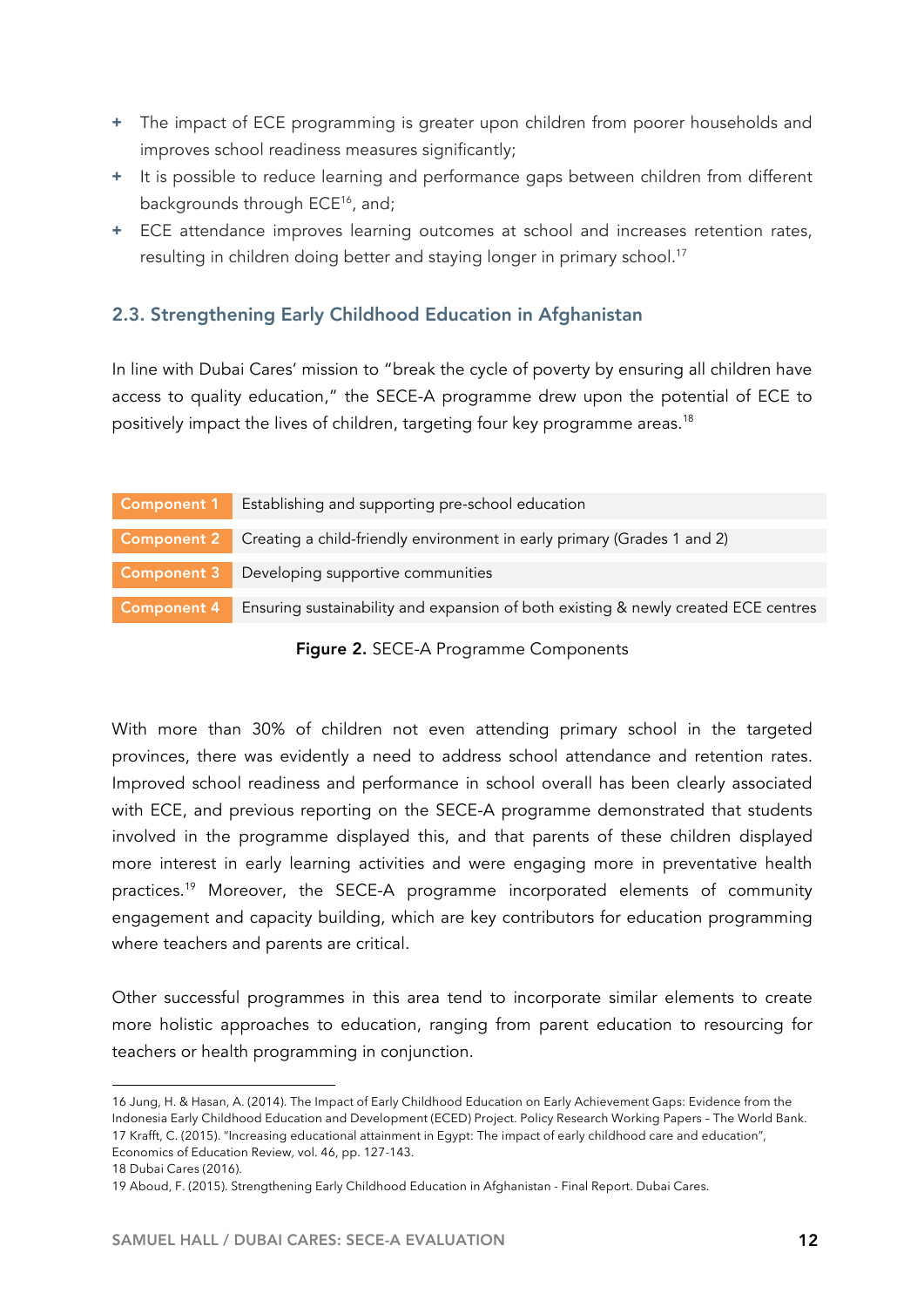Parent literacy classes, education programming for parents and teacher capacity building are all examples of good practice in supporting children in ECE that the SECE-A programme incorporated. This evaluation will explore the extent to which these programme elements have created sustainable outcomes beyond the life of the programme's funding in the target communities, and in children's performance in particular.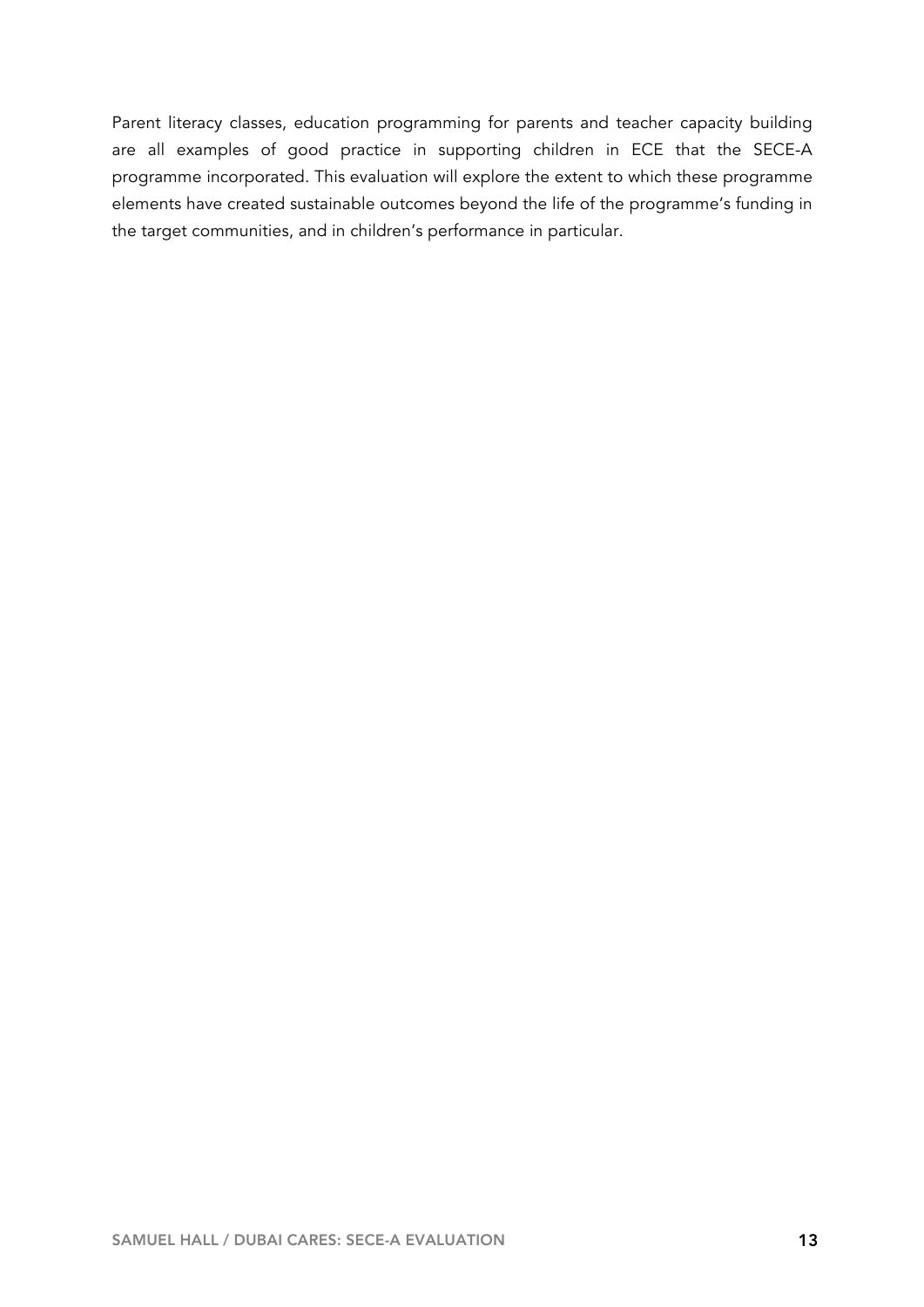# 3. Research Methods

# 3.1. Research Objectives

The primary and overarching objective of this evaluation has been to assess programme impacts in order to inform Dubai Cares' design, development and investment in potential future programme iterations, or similar programming in the Afghan context. The questions below, based on OECD-DAC criteria, were used to drive investigation and analysis.

|                      | How relevant is the programme in the Afghan context?                                                                    |  |  |
|----------------------|-------------------------------------------------------------------------------------------------------------------------|--|--|
| Relevance            | How well does the programme tie in with the many other educational<br>programmes active in Afghanistan in recent years? |  |  |
| <b>Effectiveness</b> | Have the planned objectives of the intervention been achieved?                                                          |  |  |
|                      | What has been the programme's impact on children, parents, teachers and<br>the community?                               |  |  |
| Impact               | What, if any, are the key differentiating factors on results?                                                           |  |  |
|                      | What, if any, contextual challenges did the programme face, and how did<br>AKF respond to them?                         |  |  |
|                      | What remains of programme outcomes 18 months after cessation of<br>support?                                             |  |  |
|                      | Are the individual outcomes of SECE-A sustainable?                                                                      |  |  |
| Sustainability       | Can any barriers to sustainability be identified and addressed at this point?                                           |  |  |
|                      | What are the prospects for sustainability of the initiative with regards to<br>institutional capacity?                  |  |  |
|                      | What lessons can be learned for the future of this initiative?                                                          |  |  |

Figure 3. SECE-A Evaluation – Research Questions

## 3.2. Evaluation Methodology

Samuel Hall developed its methodology for this evaluation to harness both qualitative and quantitative data from an appropriately sized sample of beneficiary groups – including teachers, parents, children and other stakeholders – across a cross-section of the programme communities, and to enable comparisons through a control group.<sup>20</sup> Fieldwork teams visited programme locations during the fieldwork phase of the evaluation in November, as outlined in the previous Field Report. The fieldwork team conducted a total of 1225 surveys, 20 key informant interviews and 40 focus group discussions.<sup>21</sup>

 $^{\rm 20}$  Control groups were interviewed or surveyed for all groups, excepting for site visits and attached key informant interviews with school staff and community members.

<sup>21</sup> Final sample sizes resulting from the fieldwork data collection are outlined in *Annex A. Detailed Methodology*.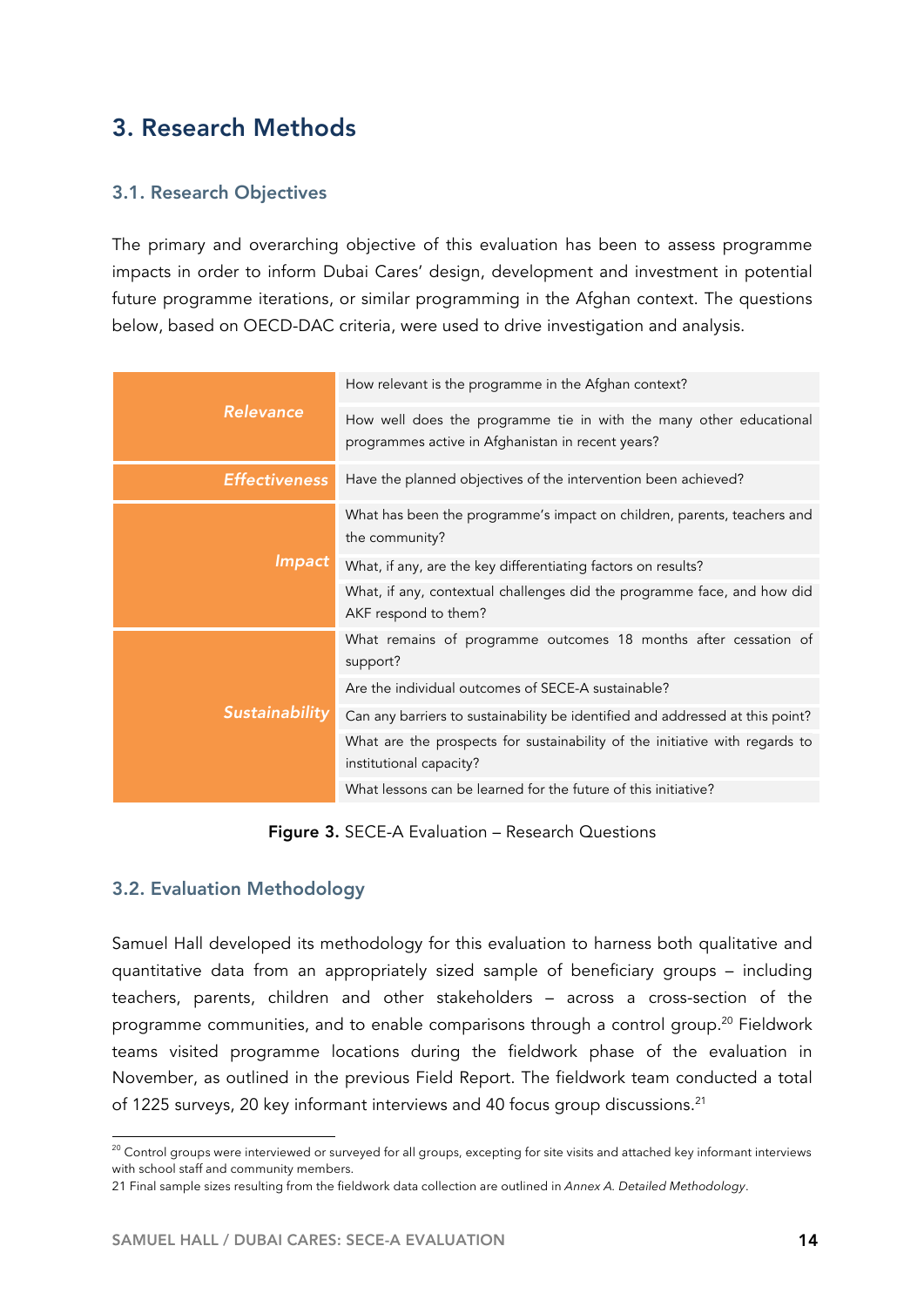# 3.3. Research Tools

Research was conducted using a combination of quantitative and qualitative research tools, and collected by enumerators in field locations using Open Data Kit (ODK) for all quantitative tools.

| <b>QUANTITATIVE TOOLS</b>            |                                                                                                                                                                                                                                                                           |  |  |
|--------------------------------------|---------------------------------------------------------------------------------------------------------------------------------------------------------------------------------------------------------------------------------------------------------------------------|--|--|
| Child<br>Survey                      | Assessed both baseline performances for early grade primary school children in Afghanistan<br>who have not attended ECE, and for those children who were beneficiaries in the SECE-A<br>programme and attended ECE centres funded by the programme.                       |  |  |
| Parent<br>Survey                     | Investigated the parenting behaviours of both beneficiary and non-beneficiary parents, in<br>order to assess the impact of parent education conducted as part of the SECE-A programme,<br>and more broadly, to understand parent attitudes to ECE                         |  |  |
| <b>Site</b><br>Survey                | Captured data on the individual ECE Centres in order to contribute to an understanding of<br>the resources available to students and of the sustainability of the programme.                                                                                              |  |  |
| <b>QUALITATIVE TOOLS</b>             |                                                                                                                                                                                                                                                                           |  |  |
|                                      |                                                                                                                                                                                                                                                                           |  |  |
| Focus<br>Group<br><b>Discussions</b> | Explored what teachers and parents knew of early childhood education, their attitudes<br>towards the SECE-A programme, what they may have learned from the programme, and<br>what they saw as key impacts on children.                                                    |  |  |
| Parent & Child<br>Surveys            | Incorporated qualitative elements that sought to capture additional data on attitudes to ECE<br>and on the sustainability of programme impacts. Site Observation Surveys also included<br>minor qualitative elements to provide useful context for quantitative analysis. |  |  |

#### Figure 4. SECE-A Evaluation – Research Tools

Focus group discussions with parents and teachers were intended to draw out greater detail of learning behaviours and environments at home and in the classroom, and along with KIIs with school staff, provided context to the programme's impacts and outcomes.

The quantitative **parent survey** compared attitudes and practices concerning pre-school and primary school education, seeking to shed light on the extent of engagement with young children in daily life, health matters, approaches to education and the SECE-A programming itself.

The child questionnaire aimed to assess children in early primary grades - specifically Grades 2 and 3 – in terms of their academic situation, specifically their level of reading, writing and mathematics, but also investigated their social-emotional maturity.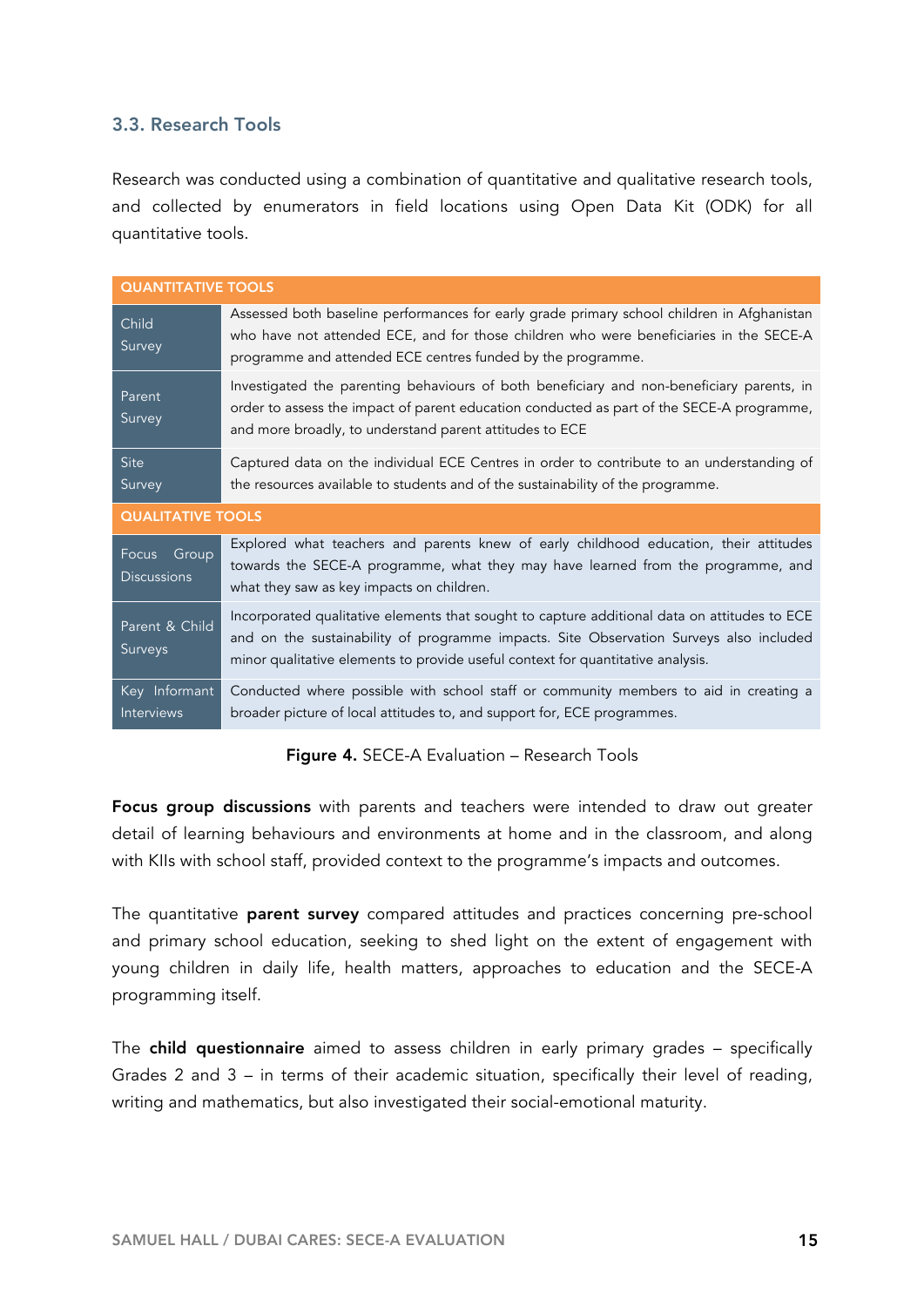Developed in collaboration with an ECE expert experienced in the Afghan context, it drew upon other standardised forms of testing used to indicate early grade achievement and was contextualised by the use of social-emotional measures which drew from stories and interactions children experienced in everyday life in Afghanistan. This gave indications of how well they read, wrote, spoke, did mathematics, and interacted with their families and other children, all of which are important measures of school readiness that are often attributed to ECE programming.

# 3.4. Fieldwork Challenges

While no insurmountable challenges were faced by enumerator teams in the field, problem areas and logistical and technological challenges were identified by the field coordinators and project team, including:

| Accessibility                  | Some locations were inaccessible due to remoteness and weather concerns in the<br>northern province of Badakhshan, <sup>22</sup> whilst others were deemed too insecure <sup>23</sup> for<br>fieldwork by the AKF-A team.                  |  |  |
|--------------------------------|--------------------------------------------------------------------------------------------------------------------------------------------------------------------------------------------------------------------------------------------|--|--|
| <b>School closures</b>         | As the end of the year was approaching during the fieldwork period, some schools - ECE<br>Centres in particular - were scheduled to be closing.                                                                                            |  |  |
| <b>Locating parents</b>        | Unlike students who could be located through schools, locating parents required the field<br>coordinators to look beyond school or ECE sites.                                                                                              |  |  |
| Control groups                 | Compared to beneficiary groups, there is no clear means of identifying control groups,<br>and incentive to participate is less significant.                                                                                                |  |  |
| Connectivity                   | Particularly in remote provinces, regular and reliable internet can be difficult to access.                                                                                                                                                |  |  |
| Interviewing<br>children       | Careful balance between gathering sufficient, good quality data, and the shorter<br>attention span and vulnerability of children, needed to be struck by enumerators.                                                                      |  |  |
| <b>Teacher</b><br>interference | Some children felt more comfortable with teachers present in the room during surveys.<br>Teachers generally stayed out of these proceedings but on rare occasions made attempts<br>to guide answers that were observed and gently rebuked. |  |  |

Figure 5: Fieldwork Challenges

These fieldwork challenges, and other information on the fieldwork phase, are outlined in more detail the previously submitted Field Report.

<sup>22</sup> The district of Ishkashim was not visited as planned by the Badakhshan fieldwork team. See the previous Field Report to Dubai Cares for further detail.

<sup>&</sup>lt;sup>23</sup> Specifically, sites in parts of northern Badakhshan.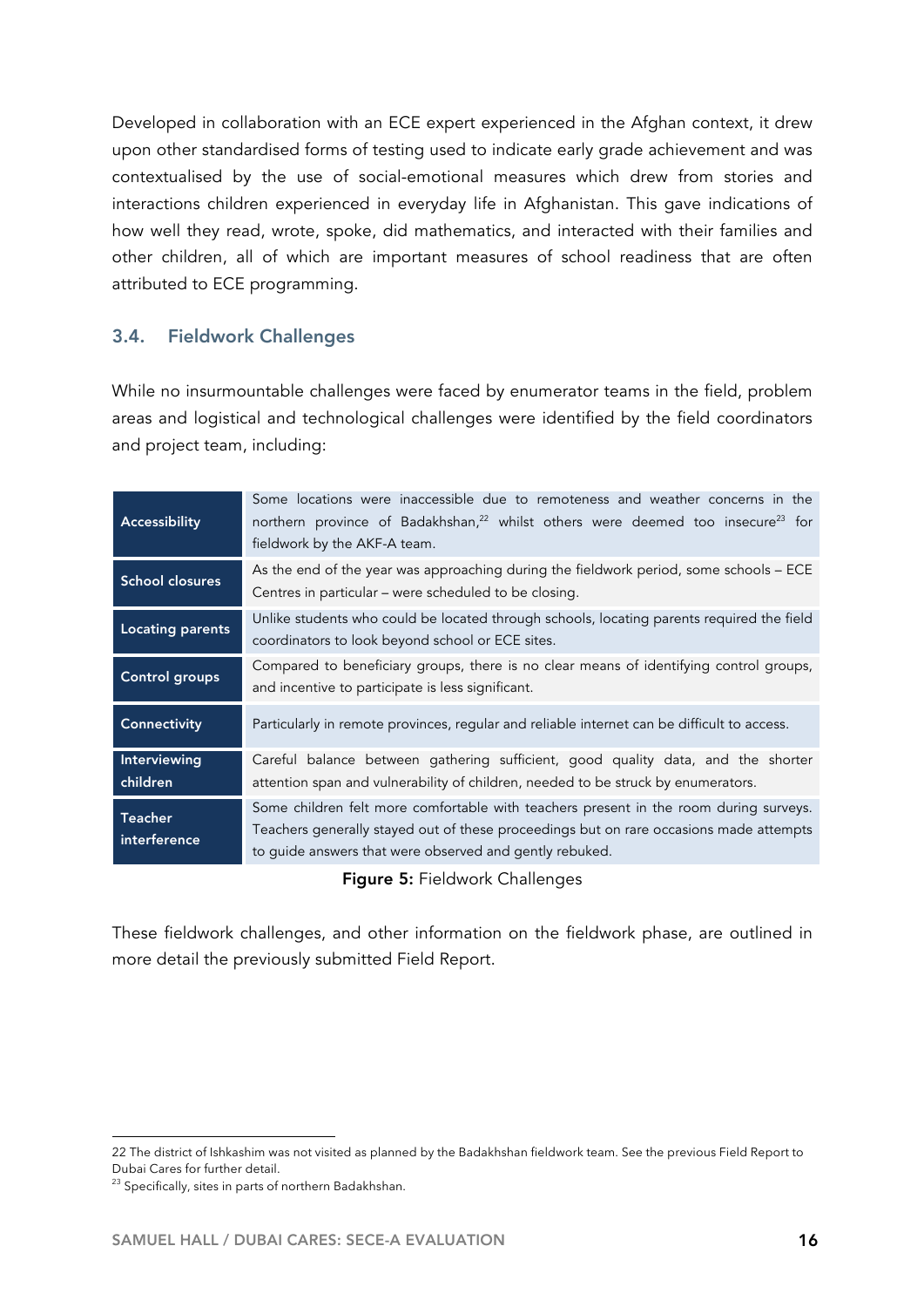# 4. Key Findings: A Stronger Future for Early Childhood Education in Afghanistan?

The SECE-A programme sought to create a foundation for primary school education by investing in the early childhood development of Afghan children in ways that would ensure that they be prepared to stay, and succeed, in schooling.

This research uncovered a variety of positive and sustained impacts in beneficiary populations – better at-home learning behaviours in parents, better performance overall from beneficiary children, reported retained child-friendly behaviours from teachers and school staff, and ECE centres operational beyond the life of programme funding – not to mention high levels of community support for ECE broadly and the programme specifically.

Largely, this evaluation demonstrates that the programme had positive impacts on the communities involved, who reported overwhelmingly positive attitudes to the programme and early childhood education, in addition to improvements in parent, teacher and child performance in education-related areas. However, there were several areas in which impacts were less clear, or where issues could be identified.

Beneficiary children did better overall, but not uniformly, and results appeared to diminish in Grade 3 – perhaps suggesting the often-cited fadeout of ECE impacts, but perhaps also attributable to poor retention of trained teachers, lack of ongoing resourcing and reports of comparably poorer primary school environments.

Parent literacy levels remained low, despite literacy classes, and while there appeared to be impacts from parent education, in terms of social-emotional behaviours at home, beneficiary and control parents were virtually indistinguishable.

Moreover, while many ECE centres have become self-sustaining, some are now closed, and those that are still active often have managed by charging fees or using volunteers, both potentially unsustainable solutions in poor and insecure regions.

Yet, perhaps the most important of these is a focus on outputs over impacts, such that learning during the life of the programme is practically impossible.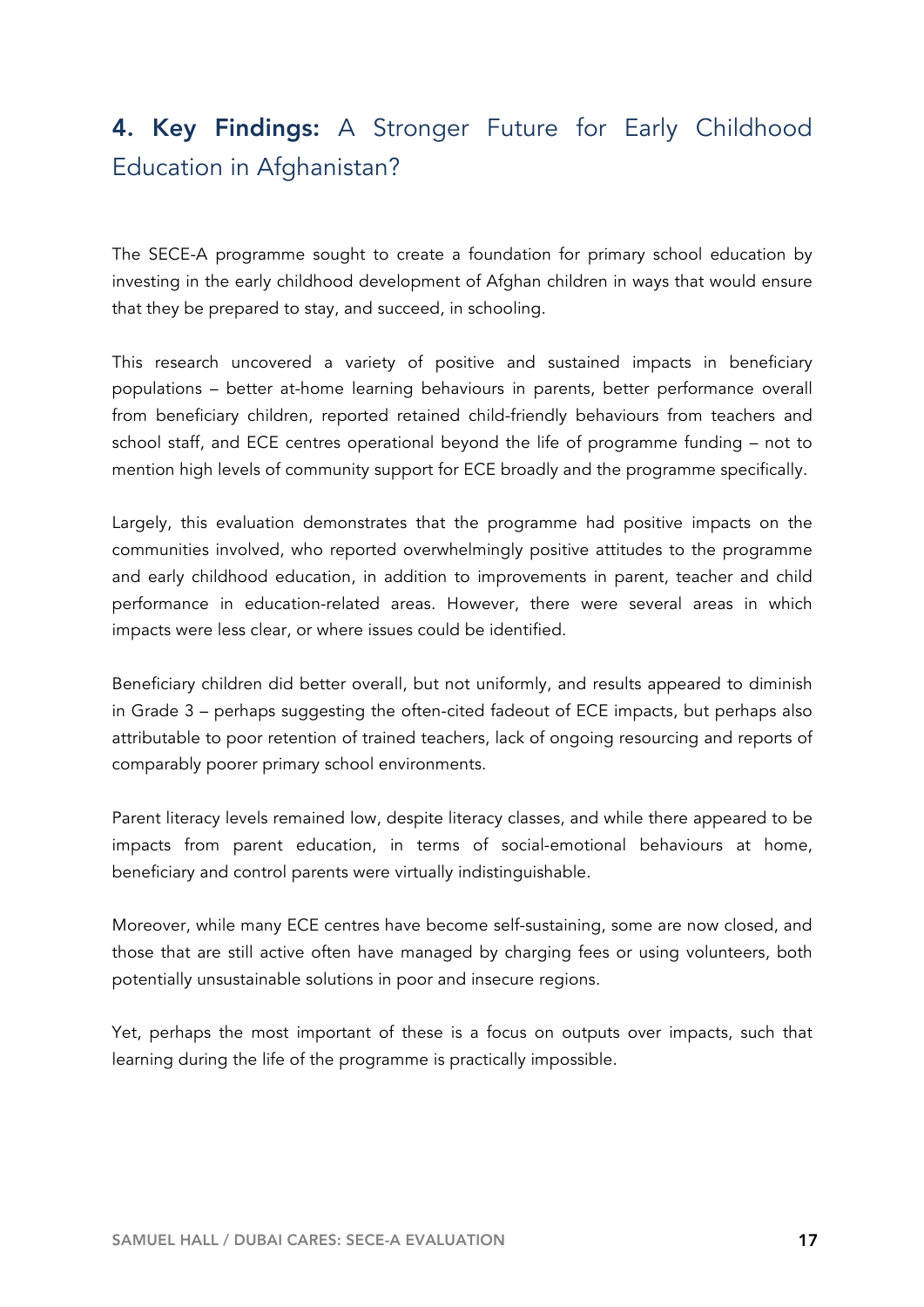|                      | How relevant is SECE-A in the Afghan<br>context?                                                               | <b>Highly relevant</b>                   |
|----------------------|----------------------------------------------------------------------------------------------------------------|------------------------------------------|
| <b>Relevance</b>     | How well does SECE-A tie in with<br>educational programmes recently active<br>in Afghanistan?                  | <b>Very well</b>                         |
| <b>Effectiveness</b> | Have the objectives of the intervention as<br>laid out in the planning documents been<br>achieved?             | Generally yes (but mixed<br>performance) |
| Impact               | What has been the programme's impact<br>on children, parents and teachers?                                     | <b>Positive overall</b>                  |
|                      | Does anything remain of programme<br>outcomes 18<br>months after support <b>Yes, to some degree</b><br>ceased? |                                          |
| Sustainability       | individual<br>Have<br>been<br>outcomes<br>sustainable?                                                         | Some, but not all                        |
|                      | significant<br>barriers<br>there<br>Are<br>to<br>sustainability?                                               | <b>Yes</b>                               |

Figure 6. SECE-A Evaluation Outcomes

# 4.1. Demographic Findings

To supplement existing data and provide additional context to the evaluation, surveys collected data regarding respondent households. Parents are largely employed in agricultural sector activities, in line with the general labour profiles of the provinces surveyed, but households also displayed other income types, including teaching, construction, transport, and public administration or government roles. Households were typically large, with an average of four children and one contributor to household income.<br>'



Figure 7. Main source of household income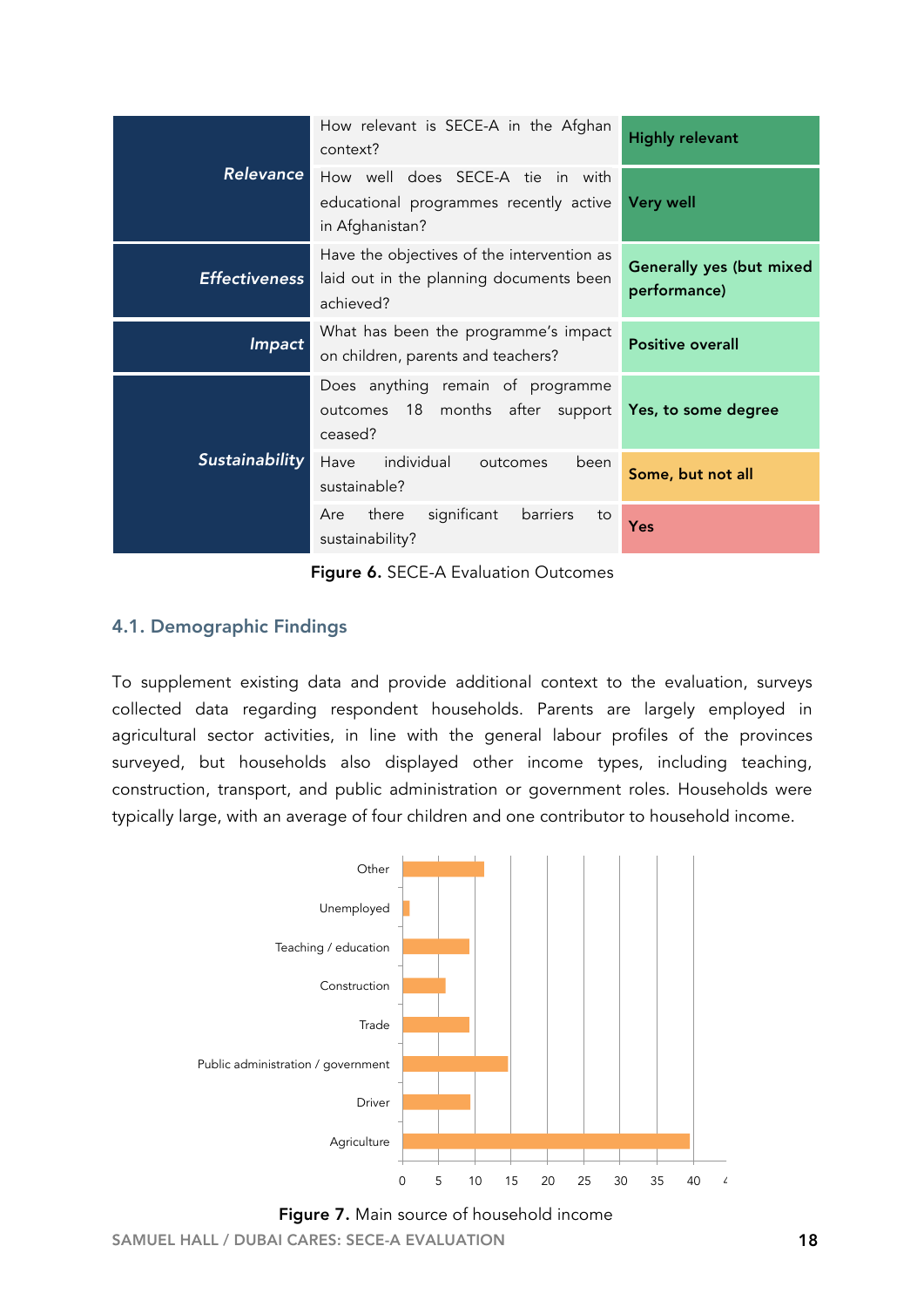

Household literacy levels were above average for Afghanistan, perhaps to some degree reflective of the literacy programmes attached to the SECE-A programme, but possibly also linked to the higher likelihood that educated parents will send their children to school.

Education levels for survey respondents were low, with over 40% of respondents having received no formal education, though many households had members with higher than average levels of education.



Level of Education

Figure 9. Level of education

### 4.2. Relevance & Effectiveness

Early childhood education has growing support as a means of improving educational outcomes. However, not all programmes are appropriate for every context. This evaluation therefore gathered data allow Samuel Hall to evaluate not only how well the SECE-A programme had worked, but also how well suited the programme was to the Afghan context.

Prior assessments of the programme, both those conducted internally by AKF-A as part of their monitoring processes and those carried out externally, have suggested positive outcomes from the programme; however these did not specifically consider its intended outcomes, outlined in the figure following.<sup>24</sup>

<sup>24</sup> Please see Annex E for a full list of program outcomes and KPIs.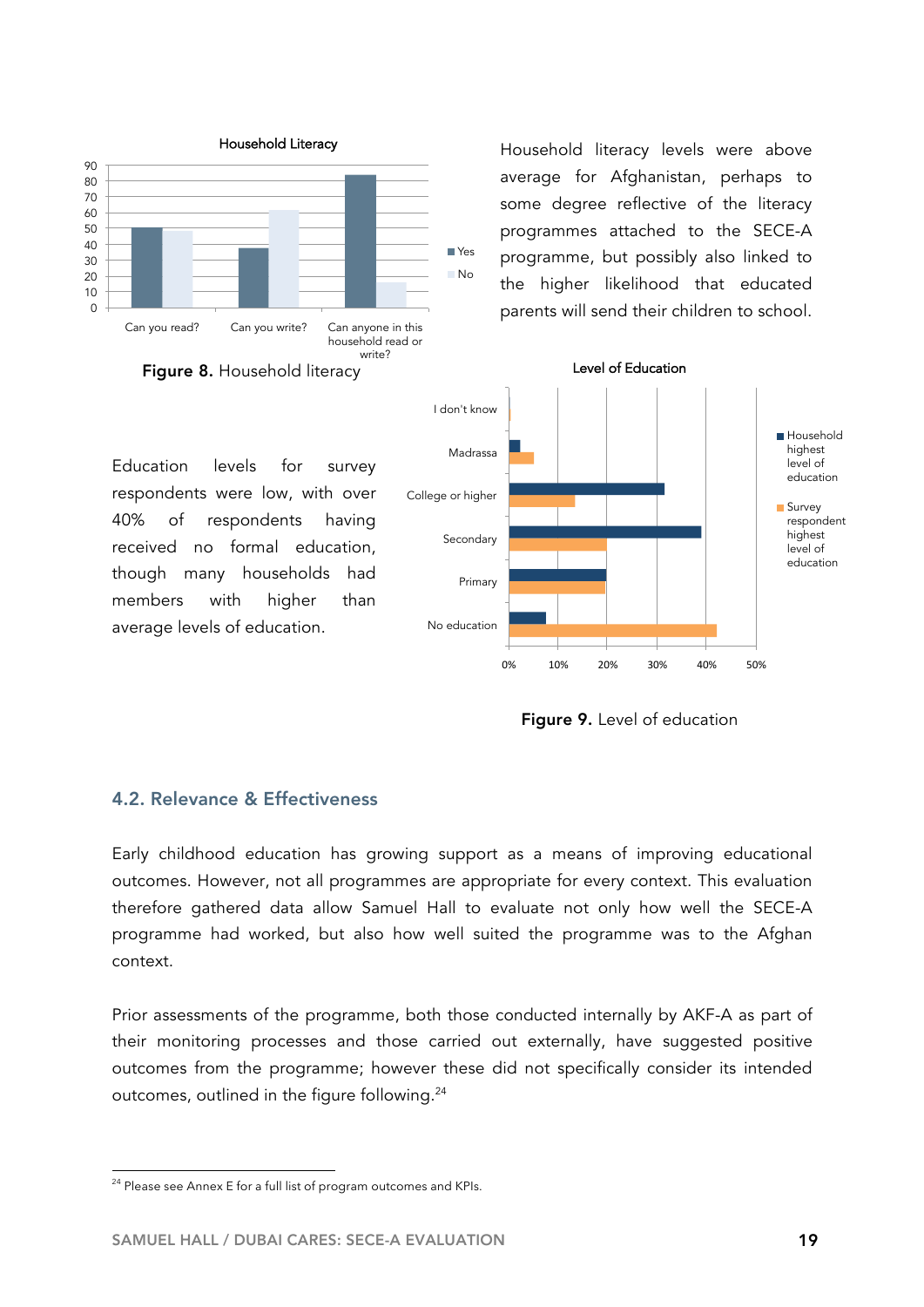| <b>COMPONENT</b>                                                                      | <b>ACTIVITY</b>                                                                                                                                                                                                                                                                                                                                                         | <b>PLANNED OUTCOME</b>                                                                                                                                                                  |
|---------------------------------------------------------------------------------------|-------------------------------------------------------------------------------------------------------------------------------------------------------------------------------------------------------------------------------------------------------------------------------------------------------------------------------------------------------------------------|-----------------------------------------------------------------------------------------------------------------------------------------------------------------------------------------|
| <b>Establishing &amp; Supporting</b><br>Pre-schools                                   | Establish<br>and support new pre-<br>schools,<br>undertaking essential rehabilitation and WASH<br>requirements<br>Equip and support existing pre schools<br>Provide training to pre-school teachers<br>Establish and support ECD school shuras<br>Income generation possibilities explored and<br>established                                                           | Children in remote areas<br>have increased access to<br>education                                                                                                                       |
| <b>Create Conducive &amp; Effective</b><br><b>Learning Environments</b><br>Grades 1-2 | School makes physical<br>and<br>organisation<br>changes to create learner-conducive and child<br>friendly environments<br>Teachers,<br>school<br>school<br>management,<br>and wider community receive<br>inspectors<br>training in child- friendly techniques and<br>concepts<br>Teachers trained in methodologies to teach<br>literacy and numeracy are more effective | Children in early primary<br>grades (1-2) in<br>government schools<br>receive a solid foundation<br>in literacy and numeracy<br>in a welcoming and<br>learner-conducive<br>environment. |
| <b>Developing Supportive</b><br><b>Communities</b>                                    | Adult literacy and numeracy classes take place<br>in pre- school communities<br>Parenting classes arranged in communities with<br>pre-schools<br>Radio programmes designed and broadcast to<br>support the learning of children and their<br>parents                                                                                                                    | The development of<br>literate communities in<br>which education and<br>learning is encouraged<br>within the whole<br>community is supported                                            |
| <b>Ensuring Sustainability &amp;</b><br>Expansion                                     | Establish ECD Resource Centres<br>Impact study conducted on impact of pre-<br>schools in child learning and development<br>Teacher training programme designed for<br>potential pre-school teachers in rural areas                                                                                                                                                      | Learning from the<br>programme is<br>institutionalized to enable<br>the learning to be<br>sustained and expanded<br>to others                                                           |

Figure 10. SECE-A Evaluation – Research Tools

# *4.2.1. Strengthening early childhood education in the Afghan context*

Prior to considering the success or lasting impacts of a programme, it is important to consider the extent to which it is relevant in its contextual environment. As has already been noted, Afghanistan is a country facing complex challenges that programmes implemented here must address in order to be successful. The SECE-A programme sought to create positive change in an area where support and improvement is undoubtedly needed, for, as this report has previously identified, school attendance and retention are an ongoing challenge in Afghanistan.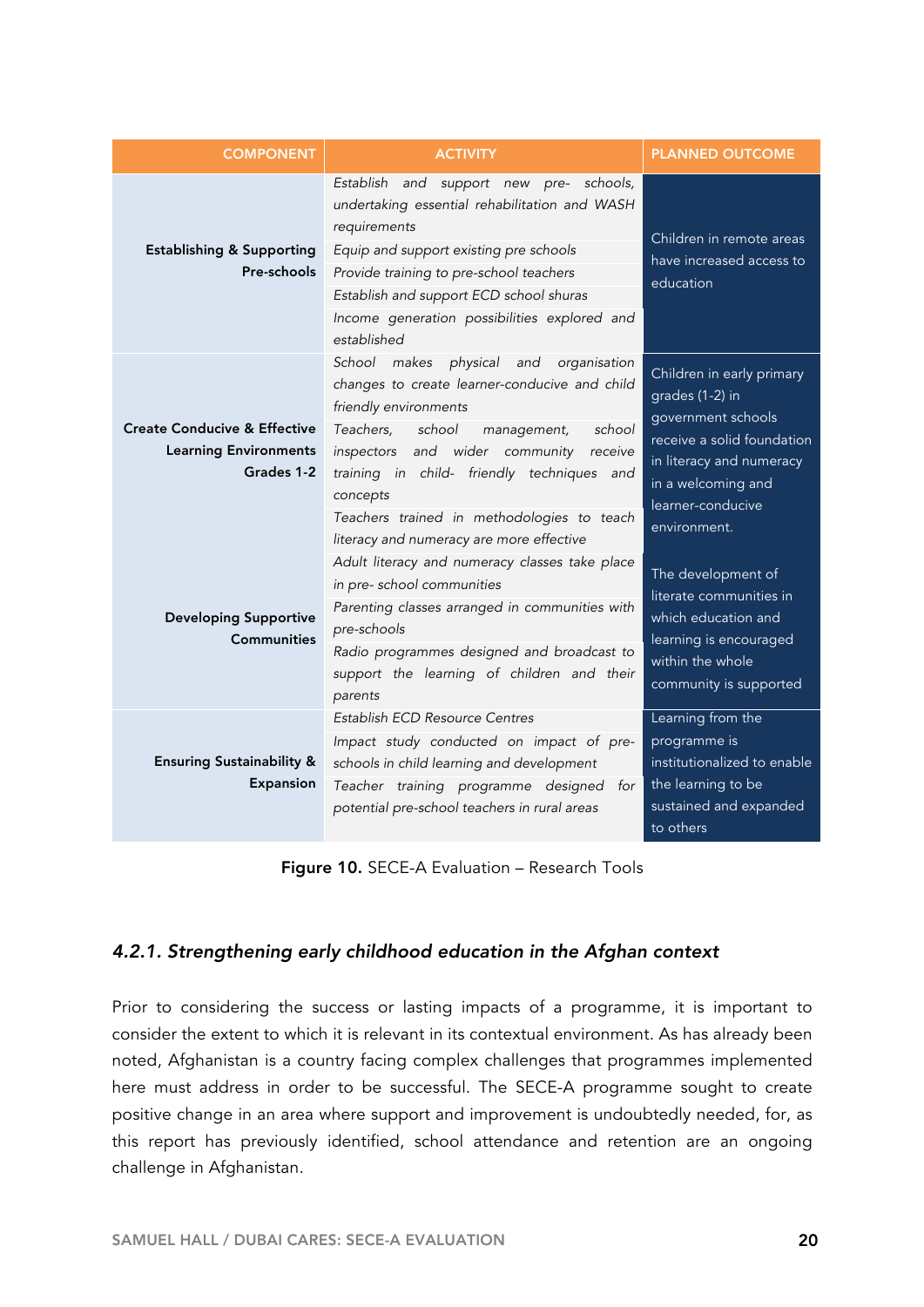Should the promise of early childhood education programming in improving school attendance, performance and retention that has been suggested by previous programmes worldwide and in the education literature prove to be applicable in this context – as this report will go on to assess in outlining programme impacts – then the SECE-A programme is certainly relevant in the Afghan context.

Moreover, the data collected during this evaluation's fieldwork very broadly suggests that beneficiary groups display more positive behaviours in terms of childhood education and development than those surveyed in control groups.

## *4.2.2. Achieving programme outcomes*

The SECE-A programme, over the course of two years, provided considerable support to a range of beneficiaries, including teachers, parents, children and schools. Previous programme evaluations measuring the programme's performance against its targeted outcomes were positive – the programme either met, or reached outcomes close to, the key performance indicators (KPIs) used to measure programme progress.

These included the establishment of ECE Centres, successful teacher training programmes and parent classes, provision or construction of physical infrastructure and learning resources and establishment of school shuras (see Annex E for detail of programme KPIs and AKF-A internal monitoring of success against these). This section will review to what extent the objectives of the intervention as laid out in the planning documents can be identified eighteen months after the programme has come to a close.

### *Establishing and supporting pre-schools*

The SECE-A programme's first component was to establish and support preschools through providing equipment, training, establishing shuras and creating means of income generation, in order to ensure that children in remote areas have increased access to education. To do so, it planned to:

- **+** Set out to establish and support new preschools;
- **+** Provide support to and equip existing preschools;
- **+** Provide training to preschool teachers;
- **+** Establish and support school shuras; and
- **+** Explore and establish where possible income generation opportunities to create sustainable school programmes.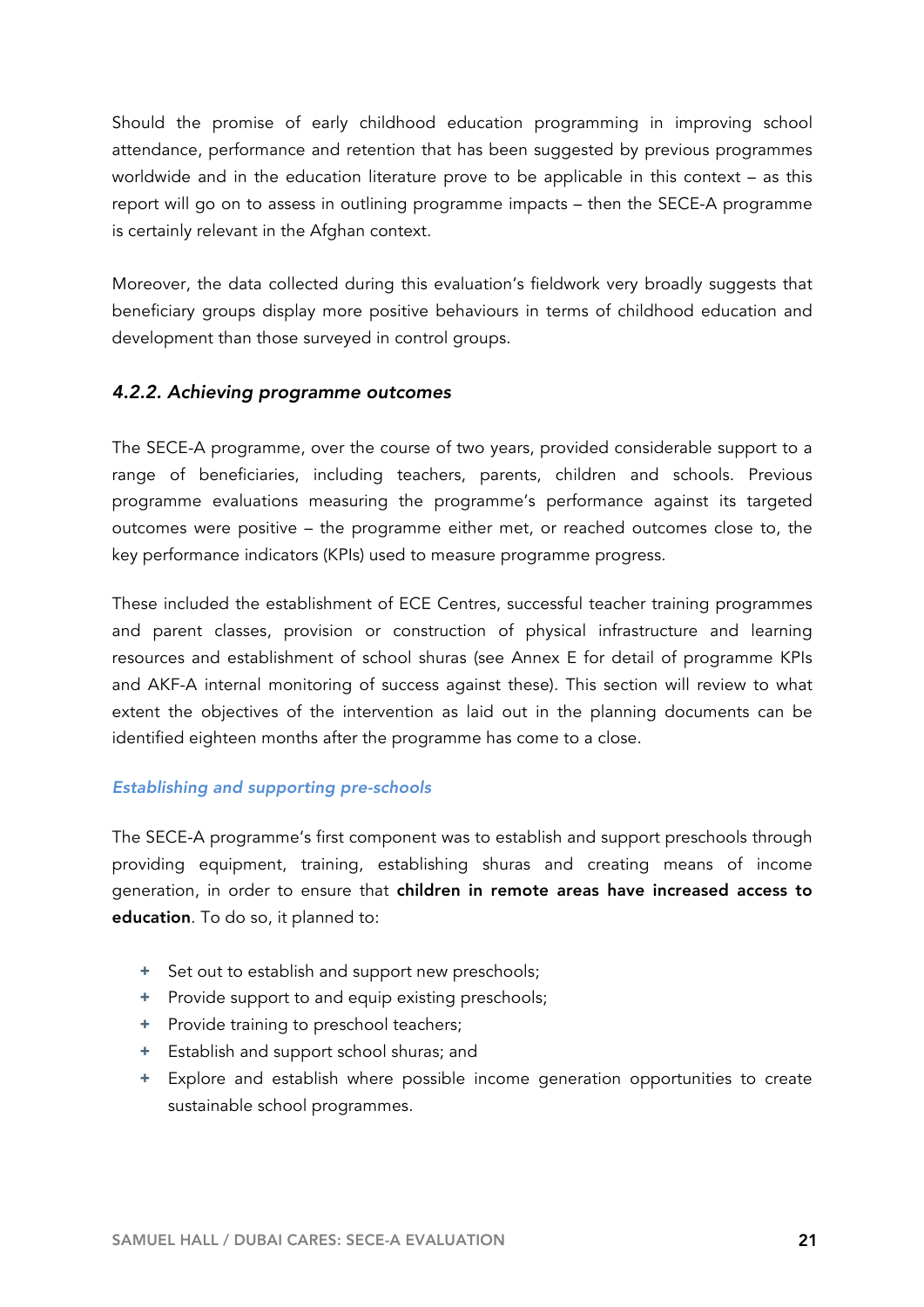It is clear that the SECE-A programme successfully established and supported preschools across Bamyan, Baghlan and Badakhshan throughout the two-year life of the programme: the Samuel Hall fieldwork teams visited seventeen preschools either established or supported by the SECE-A programme which, more than eighteen months on from the end of programme funding, are still active.

#### *Generally good conditions but limited facilities*

Site visit surveys conducted by enumerators at these preschools with members of school staff to assess the condition of the physical infrastructure and learning materials available primarily identified the provision of material and equipment assistance when asked about support provided by the programme. Some also noted improvements made to school buildings.

- **+** The majority of these preschools were characterised by school staff or teachers who were interviewed as taking place in private buildings such as houses, rather than in public buildings, and reported approximately twenty (20) students enrolled in their classes currently.
- **+** Conditions overall were reported by field teams as good, though not excellent. None of the ECE centres visited by the fieldwork team had no learning materials at all – most had paper, pens, notebooks, crayons and books for students to use in classes, though a few reported a lack of notebooks, pens and crayons.



Figure 10: ECE Centre Overall Conditions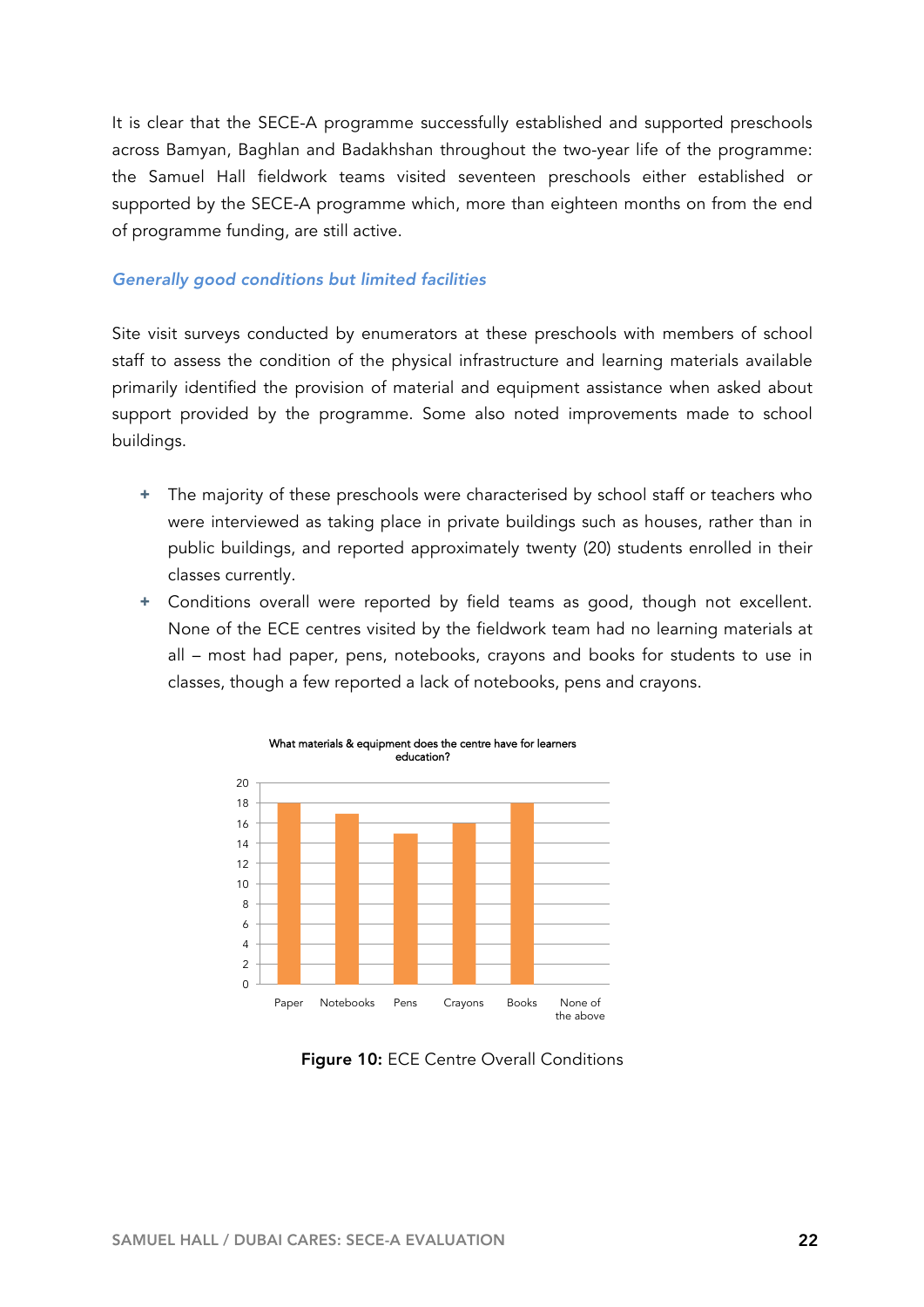**+** In terms of key infrastructure and facilities, they also performed relatively well, and the majority of ECE Centres had a usable blackboard, posters or charts on the walls, toys, a playground, and critical structural elements such as doors, surrounding walls, windows and a functional toilet, though what they were least likely to have available was playgrounds and toys.

Almost all ECEs were well rated by enumerators in terms of their overall condition – 55% as good, and a further 39% as very good. Conditions varied by site, identifying challenges such as insecurity in the area, lack of playgrounds or toys, or simply poor or dilapidated condition in some instances. In fact, ECE Centres were rated comparably better to the primary school sites visited.



Which of the following does the class have?

Figure 12. ECE Centre classroom features

However, a commonly noted point in site visit surveys and interviews with school staff that not all of the currently running ECE centres have sufficient stationery supplies. Interviews suggested this was because centres which did have funds were diverting them to teacher salaries or other key resources. Additionally, some parents noted in focus groups that access to ECE Centres was a challenge – reaching ECEs when they were across a river, difficult terrain, or simply far away, was flagged as challenge for their children and a concern for parents.

My daughter doesn't go to school because the way is very far. – Non-beneficiary parent FGD, Badakhshan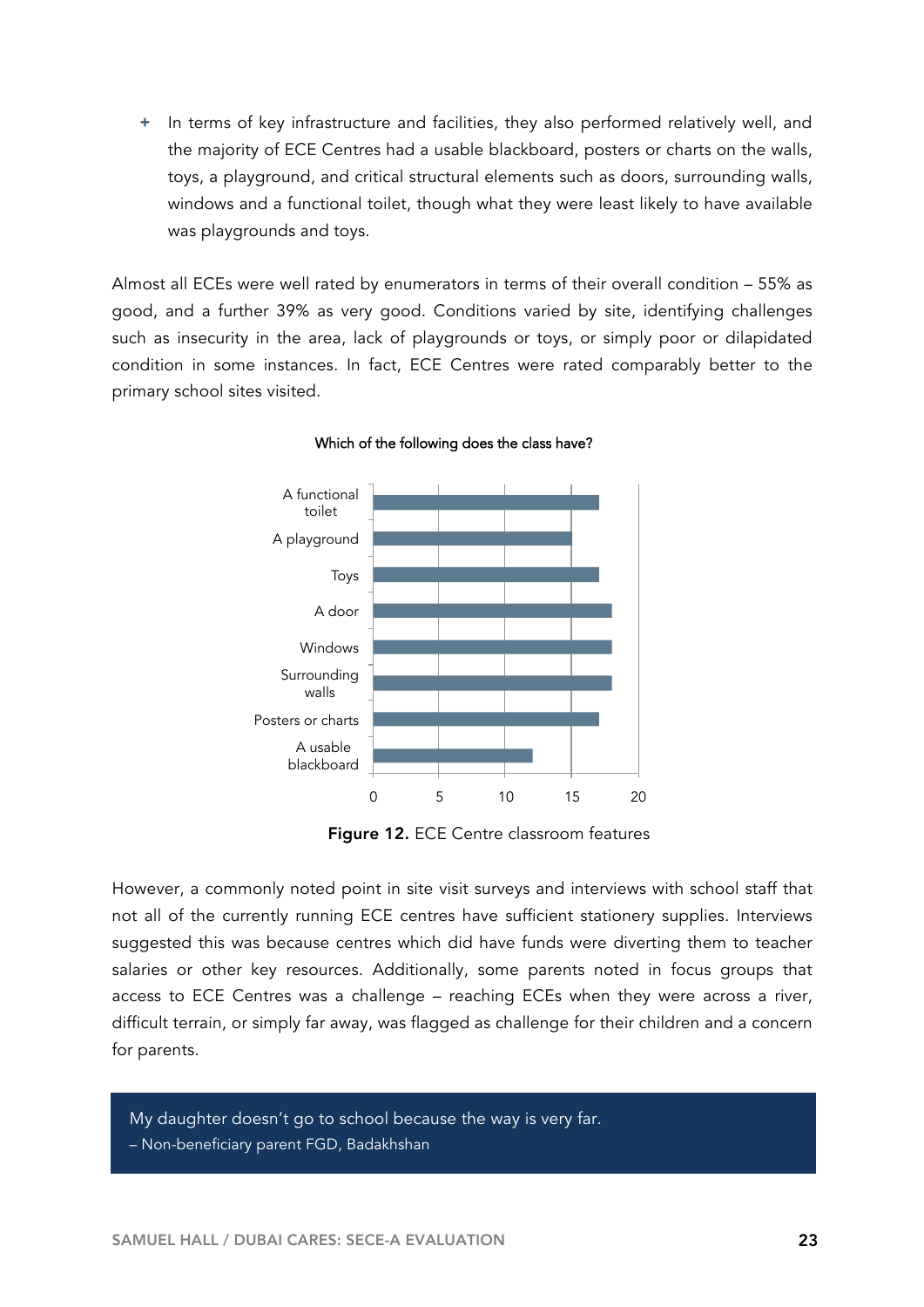### *Teachers have good understanding but low retention rates*

Teacher feedback on the training from focus group discussions was largely very positive, and non-beneficiary teachers interviewed regularly expressed a desire for this training. Beneficiary teachers expressed a much higher degree of understanding of the importance of employing student-centred methods with younger kids, as well as doing group-work and the use of flashcards for vocabulary instruction.



Figure 13. Classroom charts & posters at ECE Centres

The use of charts and posters on classroom walls is considerably higher among beneficiary teachers who through the trainings were taught about the advantages of so doing.

However, both parents and teachers noted in the FGDs that the teachers who currently taught at schools or ECE Centres were not always necessarily those who had received training some years ago. These retention issues mean that even schools whose teachers had been trained may now have "relapsed" on that front.

A common answer from respondents who offered their thoughts on possible improvements to the programme was to suggest more training for teachers, or "better" teachers. This could mean teachers with more qualifications or training, but it could also be an indication that teacher-training elements of the programme have not been as sustainable due to changes in staffing or difficulty retaining staff in schools and preschools.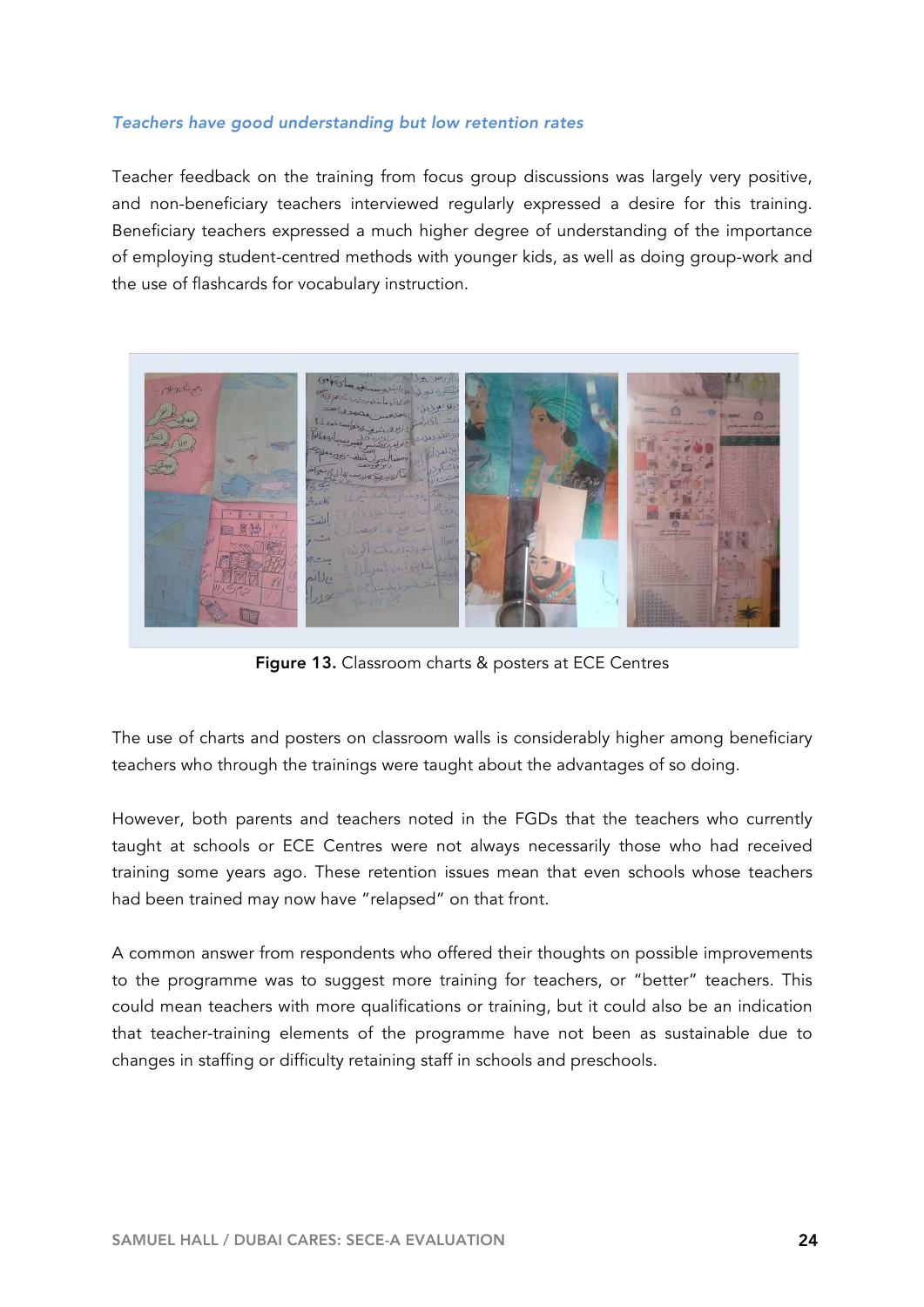However, it is worth noting that feedback from parents regarding teachers often did not differentiate between those in ECE Centres and in primary schools, so this feedback may also be more applicable to teachers in primary schools who may have received less training compared to preschool teachers. Additionally, while teachers were very aware of teacher training programmes, it was less commonly mentioned by school staff in site visit surveys or by parents when asked to describe the SECE-A programme.

### *Improving learning environments in early primary grades*

The second component of the programme focused on learning environments in early primary grades, where students of ECE programming would be channelled into upon graduation from preschool, to ensure that children in Grades 1 and 2 in government schools receive a solid foundation in literacy & numeracy in welcoming and learnerconducive environments. The programme identified physical and organisational changes, along with child-friendly training for school staff, and especially teachers who would also focus on literacy and numeracy education methodologies, as key to achieving this outcome.

#### Primary school conditions

While the primary schools visited were still generally rated as 'good' or 'very good' (41% and 29%, respectively), they received overall lower feedback in terms of conditions and equipment. This suggests that improvements to primary school or efforts to equip and maintain them may have been either initially less successful or have deteriorated more rapidly following the end of programme funding.



Figure 14. Primary school conditions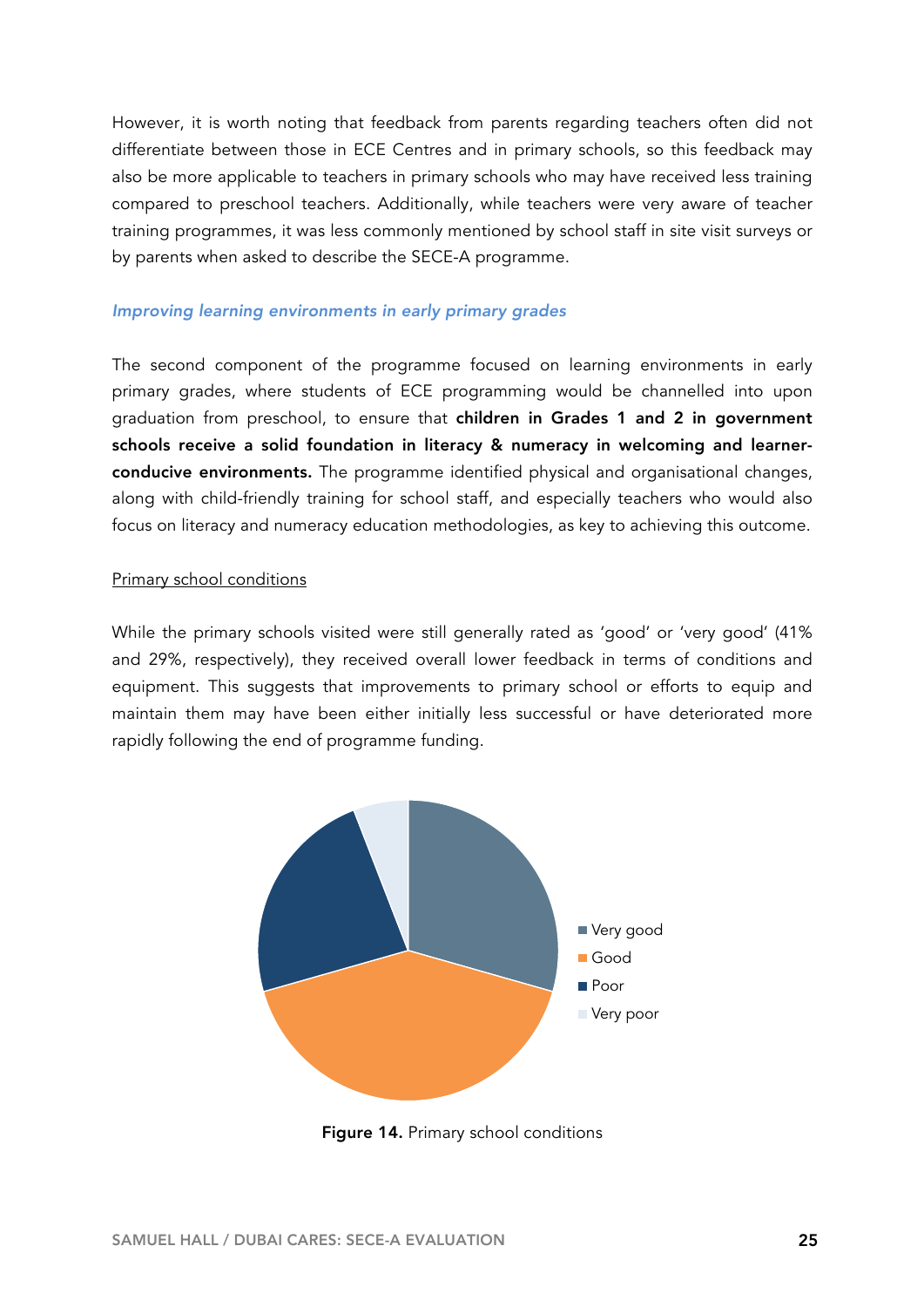#### Training and child-friendly environments

Positive impressions of the school environment suggest that training for other school staff in child-friendly techniques and concepts has been retained or institutionalised to some degree, and positive and ongoing impacts on students in these environments are indicative of some success on this front.

Beneficiary teachers displayed good teaching behaviours, and even non-beneficiary teachers generally were able to demonstrate knowledge of child-friendly behaviours, and were positive about ECE for children. This may mean that beneficiary teachers were able to pass on learnings from their training, or that the existing curriculum prompts them to use the kinds of playful and holistic methods supported by the SECE-A programme.

"We have lesson plans annually, monthly, weekly and daily. We teach according to our lesson plans. A plan is a regular timetable that leads teacher and students to their goal. The students of first, second and third classes have storytime on Thursdays and also, we tell some stories that are related to their lessons. We tell stories to attract the attention of the children, to teach them to respect others, know the rights of children and adults [...] Mathematics is taught practically; the students learn from the practical method more than the theoretical method."

- Beneficiary teacher FGD, Badakhshan

However, there was feedback from parents and school staff that suggests that retaining teachers is a challenge, and thus the effects are not necessarily sustainable. In addition, it was reported by local AKF staff that teacher training was not undertaken in Shibar district in Bamyan, suggesting that teacher training may not have reached teachers in all areas.

### *Developing supportive communities*

#### Parenting behaviours and attitudes

SECE-A also identified the need for community support, both broadly and specifically from parents in the home, in order to create literate communities that support and encourage education and learning. To facilitate this, the programme involved adult literacy and numeracy classes as well as parenting classes that addressed early childhood development activities such as health, nutrition, discipline and learning at home. In addition, radio programmes designed to inform parents and support them in encouraging children to learn both in school and at home supplemented these trainings and were broadcast across communities involved in the SECE-A programmes.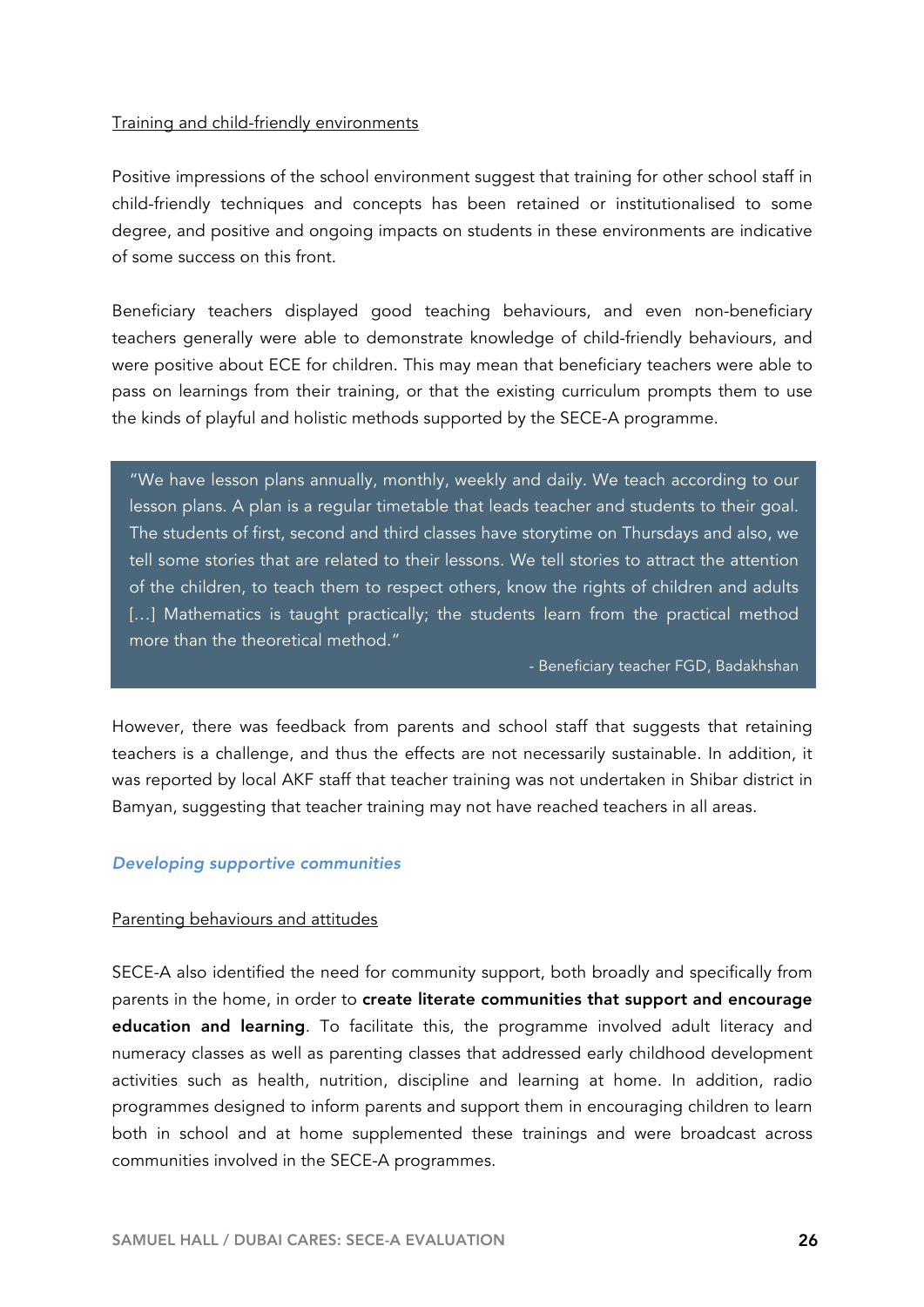Education provided for parents under the SECE-A programme had two clear streams – parent education, targeted primarily at mothers, teaching parents to engage their children around the home without their involvement in heavy work activities, to teach their children through play, and to read through simple story books with their children. The final element worked with simple materials with limited text, but for those parents who were not able to read at all, a second stream of education was available, with the programme providing literacy classes in addition. These classes were based on the Ministry of Education's existing curriculum. Parent education and literacy classes were conducted in most areas where ECE centres for the programme were located.

Parent education programming, both literacy classes and parenting classes, had excellent feedback from beneficiary groups (and high levels of interest from control groups surveyed).

The lessons I learnt at the training course are very useful for me and for my children. Whatever I learnt at the course I shared with my children and taught them.

The majority of parents were aware of parent education programmes and beneficiary parents who had attended overwhelmingly (98% of respondents), found it useful or very useful. When discussed in focus groups, parents reported a wide range of key learnings, including hygiene and health, positive treatment of children (for example, treating children kindly, encouraging children, and not physically punishing children), and more broadly, the importance of education and studying for children.

Beneficiary parents reported making more efforts to support learning at home through things like reading to children, looking at picture books with them, looking at homework, and at least, for illiterate parents, making sure kids have a comfortable space to do their homework.

However, literacy rates were very similar among control and beneficiary parents – reported attendance at parent education classes did not increase the likelihood of parent ability to read and write among the beneficiary respondents surveyed. This may suggest that while parent education classes were effective, the additional literacy stream was less so.

### Parent engagement with SECE-A

In terms of parent attitudes to the programme, particularly as representative of community views at large and of a 'supportive community', almost all reported ECE as useful or very useful, and were able to identify a wide range of elements that were involved in the programme, from health to literacy.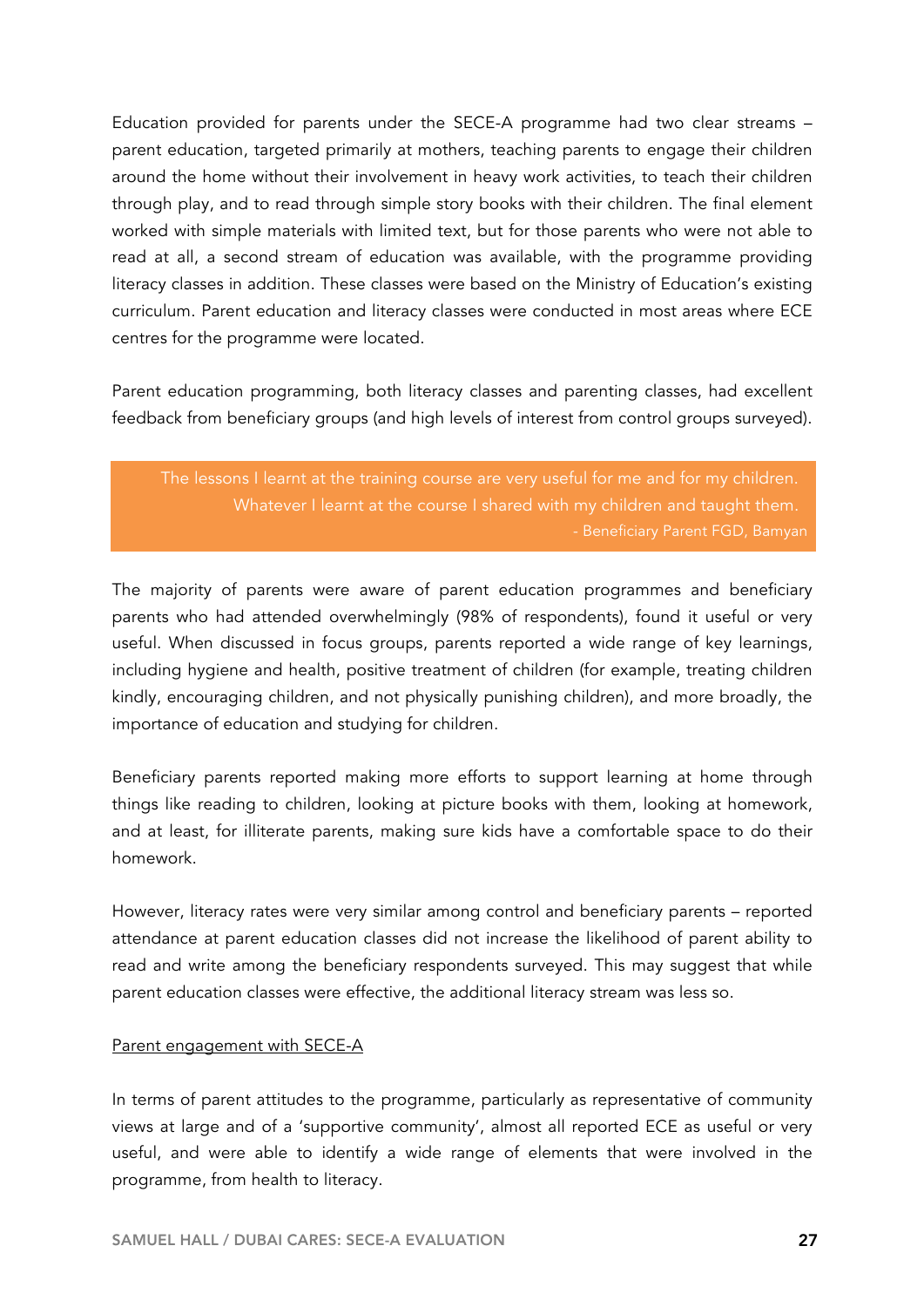Though many simply identified it as a preschool programme, and not all noted the parent education when asked to describe it, there was very little negative feedback. What negative feedback there was primarily took the form of constructive criticism or suggestions when asked what they would change about the programme.

In response to this question, parents identified a range of changes or additional elements they would like, often in the form of physical supplies such as heaters, toys or provision of food, but also in terms of larger or better spaces for the ECE Centres – a very common piece of feedback. A need for financial support was also noted, to pay teachers in the programme and/or to make the programme long-term or wider in its reach, and continue during winter months.

Many also identified more or better teachers in their suggestions. However, there was also much concrete positive feedback about having an ECE Centre in the community, as parents identified children's education and literacy, but also safety – being in school and not on the streets – and health as reasons they supported preschools in their community.

The SECE-A programme also involved radio programming – however, while the majority of parents who had heard radio programmes found them useful (whether they had had children in ECE or participated in parent education or not), only 64% of respondents had heard the programmes. Even among beneficiary parents, only 42% had heard the radio programmes. Radio programmes were mentioned a few times in responses to the parent survey, but when directly asked about the radio programmes few respondents were aware of them, and saturation levels for the programme appear to be low.

### *Ensuring sustainability and expansion*

## Parents are making up the ECE funding gap

The SECE-A programme was designed to, over the two-year life of the programme, support schools financially by working with communities to develop income-generating activities that could provide funding for schools when Dubai Cares support ended. The programme was not specific on what these activities might look like. However, for them to be sustainable options, they would need to independently generate revenue that could go to paying salaries, providing food and resources, and maintaining the physical infrastructure.

The AKF-A team, given their budget, chose to focus on implementing smaller-scale incomegenerating activities, and worked with communities to identify opportunities for complementary income-generating activities which were, based on resources available, unable to sustain teacher salaries and school needs on their own.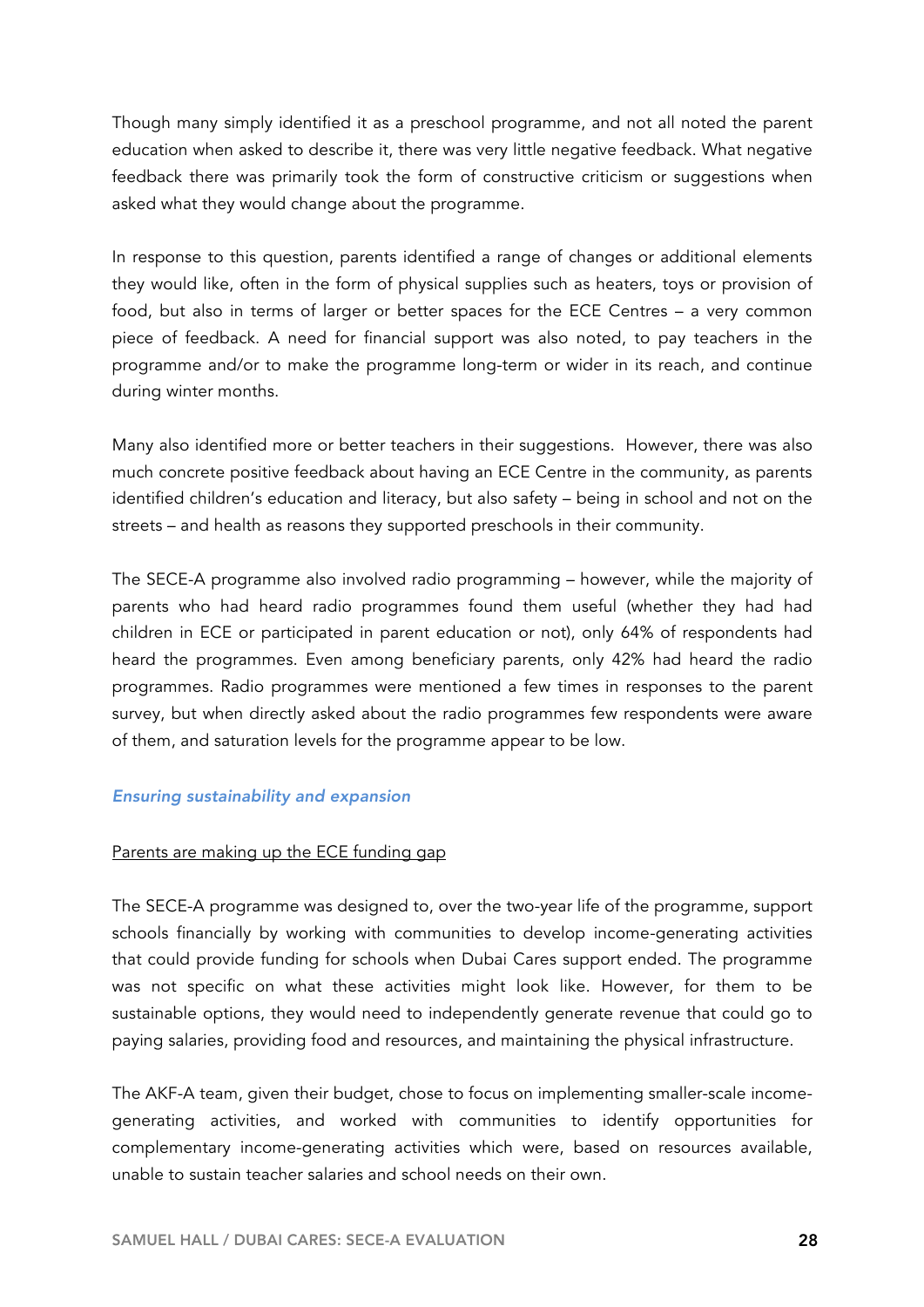Communities suggested activities such as kitchen gardens, where the land would be provided for the community and then parents could manage it, with the yields then sold to pay teachers and support classes, or the purchase of livestock. These were reportedly implemented in locations across the three programme provinces. This form of sustainability supporting activity was somewhat unique in AKF-A's programming, which generally gives individual grants or support cooperatives. The small-scale nature of this project largely proved to be insufficient to meet the needs of the ECE centres and could not match teacher salaries in most places.

The majority of school staff and parents, when asked how ECE centres were still open, reported that either:

- **+** Parents were paying for their children to attend the centre, or;
- **+** Volunteer teachers were being used to provide classes.

Income-generating activities were not readily apparent in any schools, with only one or two reporting attempts made at such activities and in little detail, and no ongoing successes. Answers regarding sustainability of the programming indicated that most active centres had either been able to recruit volunteer teachers, or create a system of payment in order to keep schools open, with costs between 50 and 200 Afghanis cited by parents interviewed.

Though focus group discussions with parents included questions regarding how some centres had been able to sustain their activity, few respondents identified profit-making activity to support the school. Rather, what came out of the field research was overwhelmingly positive attitudes to ECE and a clear willingness on the part of parents to pay for ECE for their children.

A great indicator of this is the payment of a monthly fee, however small an amount, by parents who can barely make ends meet with their household expenditures. Parents displayed overwhelmingly positive attitudes to ECE, both control and beneficiary groups, and indicated a willingness to pay for ECE that was even higher among beneficiary parents, who have experienced the value of ECE programmes.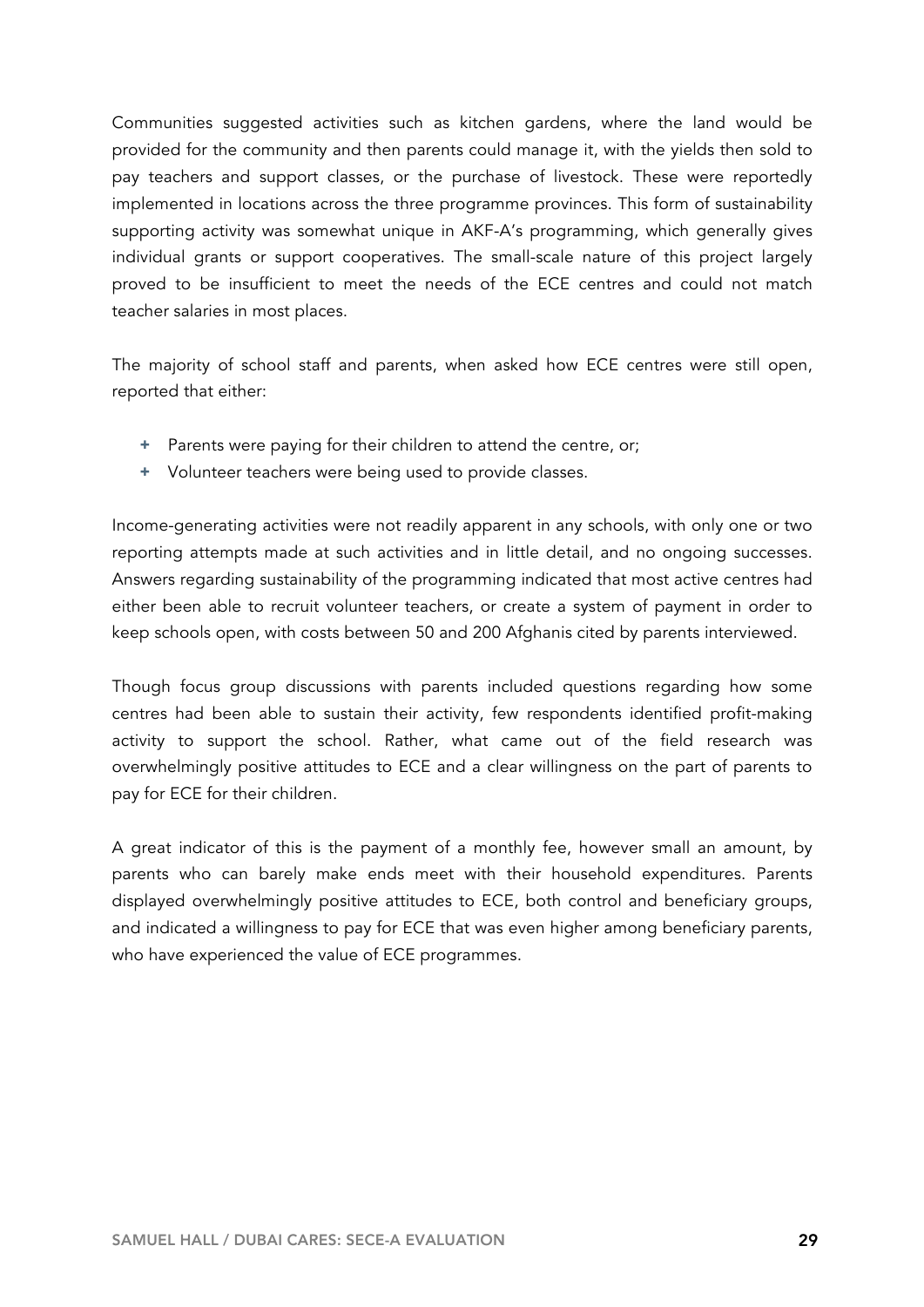

Figure 15. Parent willingness to pay for ECE

In fact, a few respondents said they, or their communities, were prepared to sell their crops in order to support the centre, suggesting that where households have the means, financial support for the programme would be a possibility. The fact that parents are willing to pay for this service is crucial, and an excellent indicator of community support. It also highlights the impact that the programme has had on communities more broadly, and suggests that in terms of the stated goal of developing supportive communities, the programme has had a great degree of success.

However, it is also in some ways problematic in terms of sustainability, as it does imply that continued ECE in these communities will require continued willingness, and more importantly, ability, to pay. For communities in insecure, poor regions, ability to pay may fluctuate, or easily decline due to external shocks. In some such communities, the focus group discussions demonstrated that despite several meetings and gatherings at the village level, communities were not able to agree over a fixed small amount of money to keep the centre running, which ended up in closure of those centres. Moreover, school staff when interviewed during site visits also regularly requested continued assistance or support for their preschool.

### Teacher training & TRCs

The programme's final component was targeted towards creating lasting impacts, aiming to create a programme where learning is institutionalised to enable it to be sustained and expanded. The establishment of ECD Teacher Resource Centres (TRCs) and the provision of teacher training programmes in rural areas was central to efforts to achieve sustainable and transferable learning from the programme.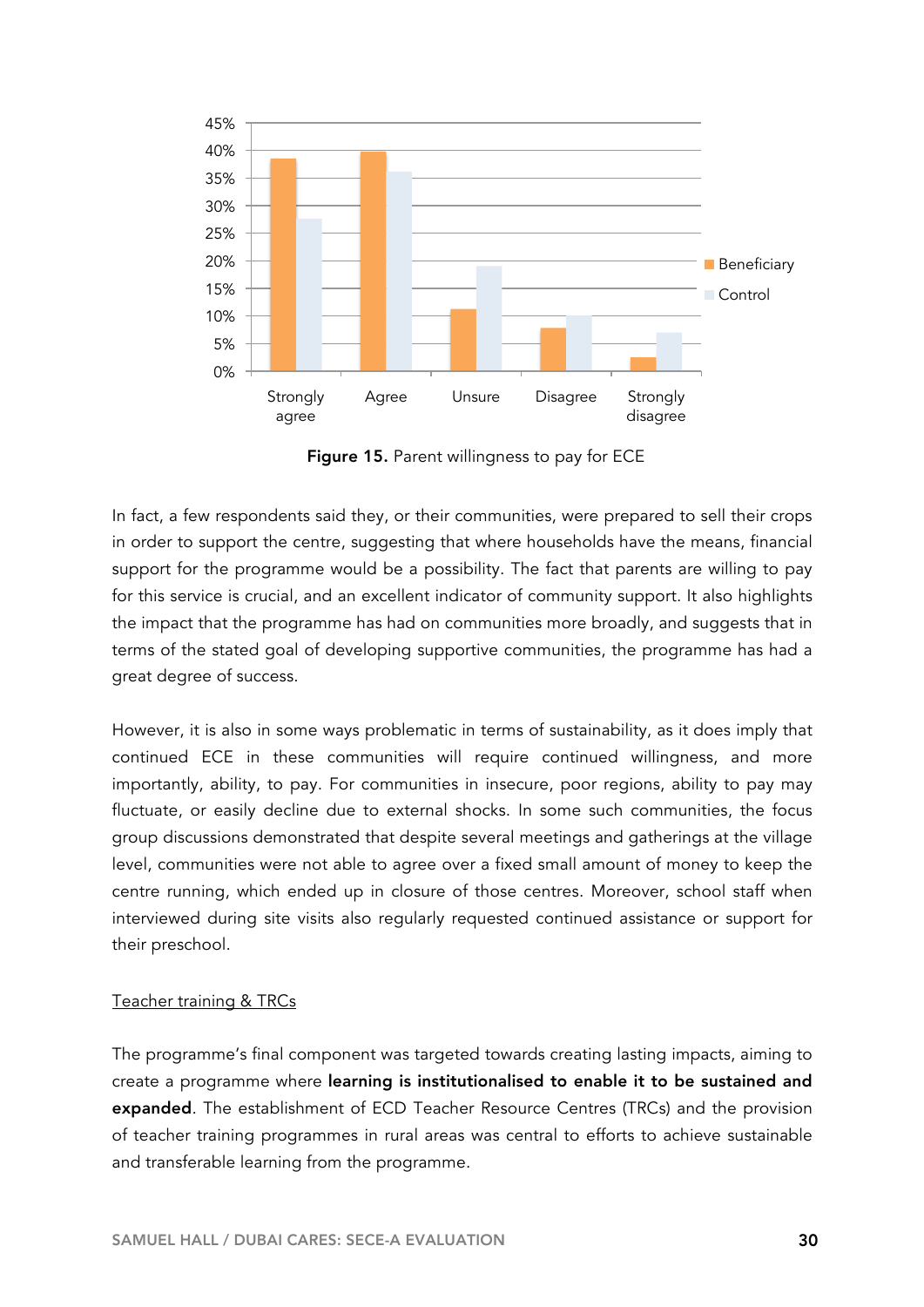It has already been noted that training of teachers, while positively regarded, has not always yielded sustainable results. Though beneficiary teachers interviewed did report continuing to use what they have learned and displayed positive impacts from training in interviews, and teacher training programming was positively regarded by beneficiaries, feedback from parents regarding desires for better teachers or more training for teachers, and commentary on high teacher turnover in schools.

In addition, the TRCs as an element of the programme were fairly small-scale and awareness of them – and more importantly, reported use of them – was fairly low amongst teachers interviewed. Both TRCs were identified as still being active and in good condition, in large part due to ongoing support from AKF-A – the TRCs are still available to teachers in the district, though our enumerators were not able to visit the TRC in Badakhshan.<sup>25</sup>

Some teachers did report visiting the TRCs and borrowing books from them, and TRC staff reported good attendance at the centres, with between 15 and 20 teachers visiting each week to borrow books or study. They also reported that parents and teachers alike still visit the centres. Both TRCs said they are able to send books out to teachers who cannot reach the centre. They also previously ran both adult education classes and teacher trainings, though now post-programme these activities were reported as having declined in number or stopped despite ongoing AKF support.

Regardless, the small number of TRCs and the difficulties teachers may have had accessing them even if they were aware of them – some are far from school communities, given they are based in more central areas of the districts – suggests that while these may be positive they lack the reach required to be a valuable contribution to sustaining the programme's outcomes. The TRCs also flagged with interviewers a need for more resources, including books and Internet, despite ongoing support from AKF, and for increased community awareness of the centre.

## 4.3. Sustainable Impacts

The SECE-A programme was completed eighteen months ago, and as such, any impacts this evaluation finds have been to some degree sustainable. This evaluation assessed children now in primary school, and spoke to parents and teachers whose involvement with the programme ended over a year ago, though some still had access to resources established by the programme.

<sup>25</sup> Key Informant Interviews were conducted over the phone with staff at both TRCs.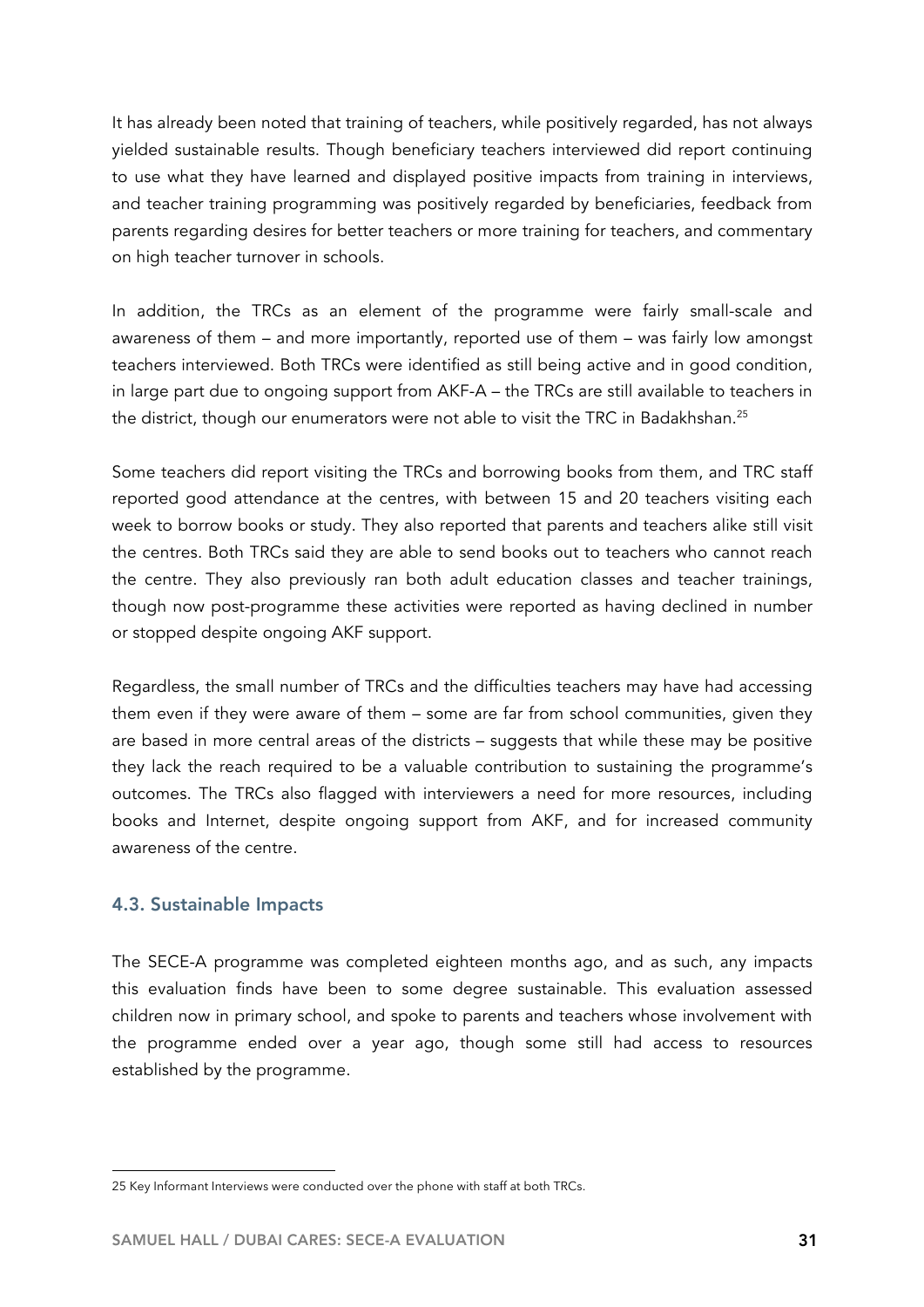For some older children their experience may have been as long as three years ago, depending on when they entered the programme and then transitioned to primary school classes.

Prior reporting and evaluations of this programme had largely positive, if qualified, findings regarding the impacts on children involved and on programme elements around capacity building and resourcing. This evaluation, then, has sought to ascertain how children who attended ECE centres are now performing in school, particularly in comparison to their peers, what knowledge and behaviours have been retained by teachers and parents, and what resources are still available to children, parents and teachers as a result of the SECE-A programme. Moreover, it has sought to assess these impacts with an understanding of the contextual challenges the programme faced, from the poor and remote regions involved, the low literacy levels of parents and the lack of resources available both in the household and educational contexts.

## *4.3.1. Sustainable impacts through early childhood education*

### *A visible, positive impact on beneficiary children*

Children were assessed across reading, writing and mathematics, as well as socialemotional measures. Overall, beneficiary children outperformed control children (who did not benefit from preschool attendance), and beneficiary children performed above the average across both groups, in both literacy and numeracy.



Figure 16. Child performance in Grades 2 & 3 – Overall Assessment Score

This difference diminishes over time: Grade 2 and Grade 3 children's performance was considered separately to ensure that a more accurate measure and to account for differences in scores between older and younger students. Grade 3 students did not uniformly perform significantly better Grade 2 children, which may suggest some fadeout of the preschool impact at this level.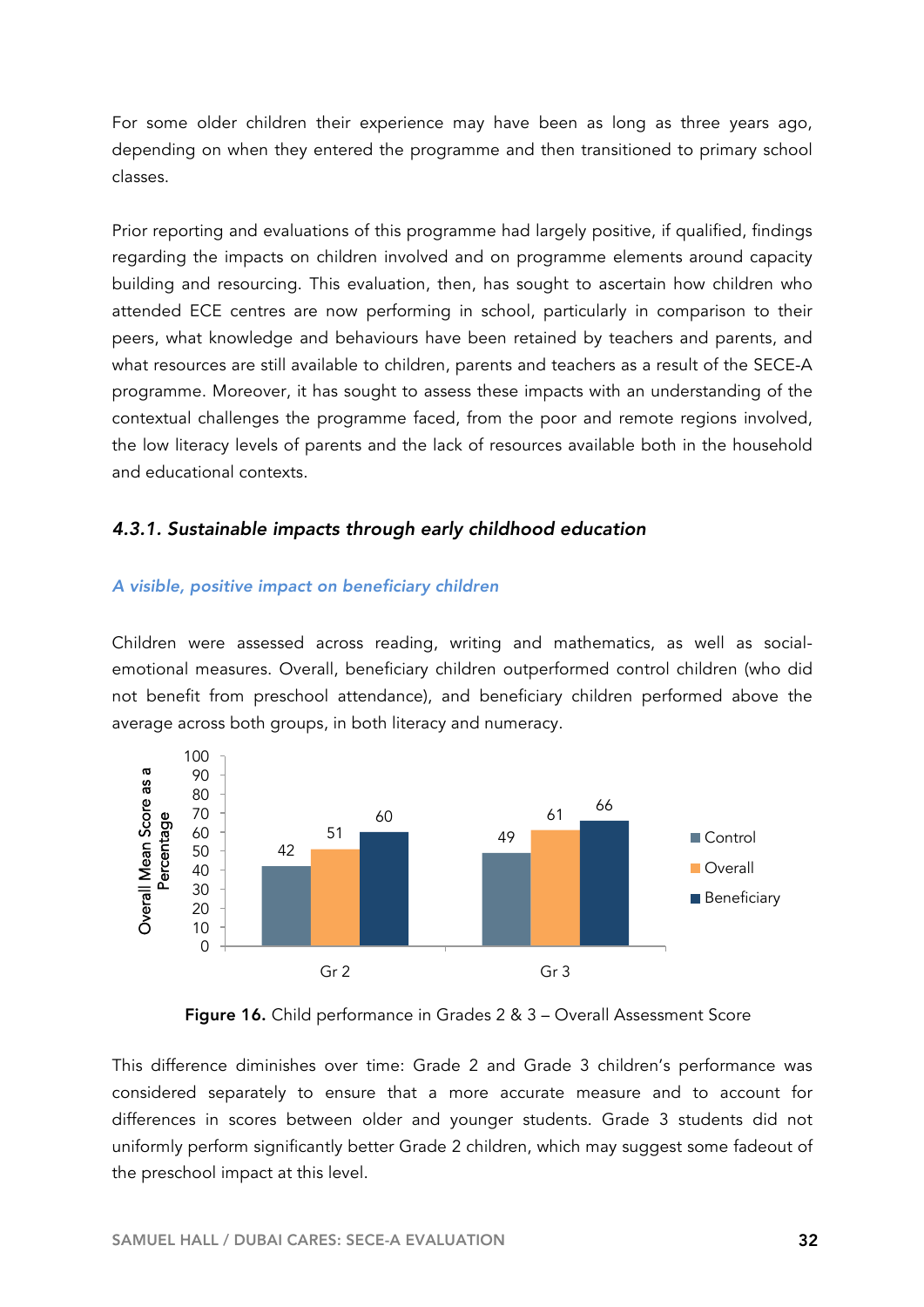However, given strong results in Grade 2, this could also indicate structural and quality issues with the schools that they attend when they graduate from preschool and decline in commitment to, or understanding of, child-friendly environments in the schools they now attend.



Figure 17. Child performance by province – Overall Score for Grade 2



Figure 18. Child performance by province – Overall Score for Grade 3

Boys and girls displayed fairly similar performances. The most noticeable difference between boy and girl student performance was at the Grade 3 level, where girls performed significantly better than boys in both maths and literacy testing.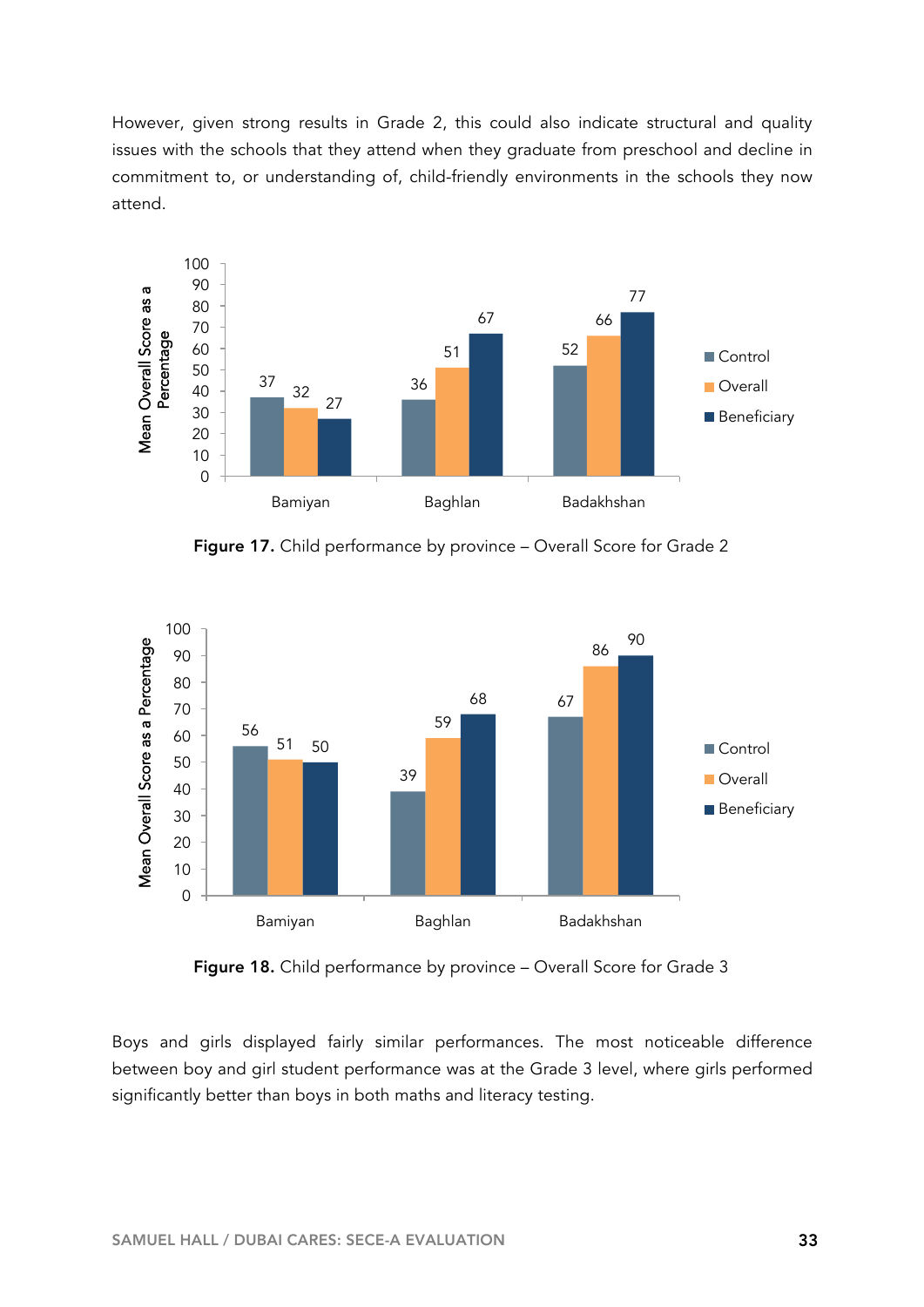

Figure 19. Child performance by gender – Overall Score for Grade 3

Examining the data by region highlights significant differences between provinces. While generally beneficiary children still outperformed control group children, Badakhshani children across both grades and subject areas (math and literacy), performed the best, followed by Baghlani children.

However, children from Bamyan performed quite poorly in both Grades 2 and 3 – they were generally lower on average, and in addition, beneficiary children performed poorly compared to control group children in both Grades 2 & 3, and in both literacy and math, though worse in literacy.

For all social-emotional measures, there were no significant differences between the beneficiary and control groups surveyed. All children reported positive attitudes to school, and said that they liked going to school. Most indicated that they read outside of school, and have someone that reads to them at home – interestingly, and relevant to parent outcomes, this is far more often a literate sibling than a parent. There was also an indication from children regarding their responses to negative emotions – the question "What makes you sad?" – that these are closely tied to forms of violence, though these are derived from qualitative responses that alluded to a broader sense of insecurity as well as physical violence at school or at home.

### *More engaged parents*

The surveys of parents undertaken for this evaluation particularly investigated at-home learning behaviours that parents were engaging in with their children. These included play activities, like singing a song or telling a story, as well as learning or education activities like looking at homework, looking at a storybook, or counting together.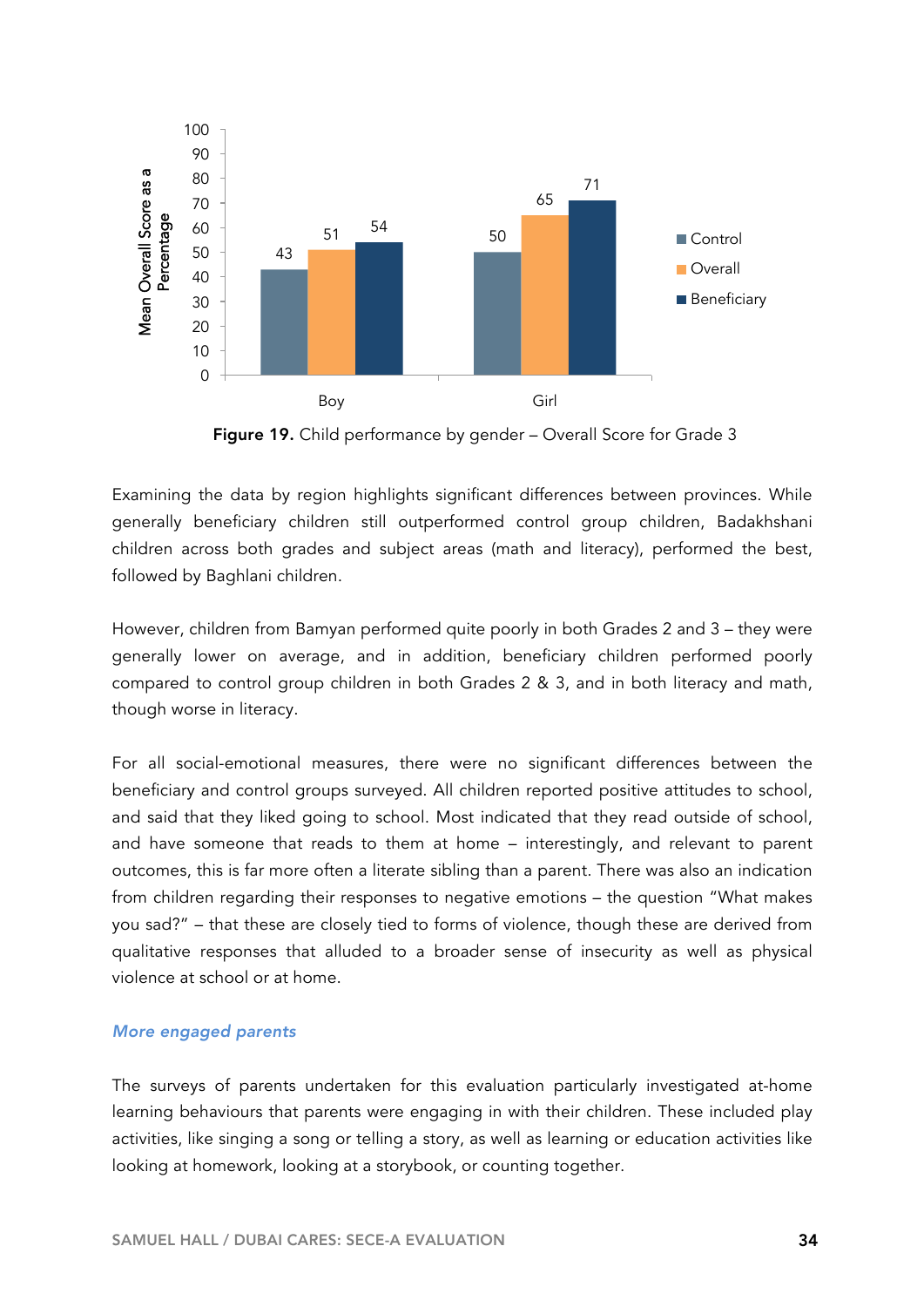

Figure 20. Reading at home by parents: Beneficiary v. Control

Beneficiary parents were almost always more likely to have engaged in positive at-home learning behaviours with their children, on almost every measure used. The only significant outlier in this sense was in terms of reading to children at home.



Figure 21. Reading at home by parents: Literate v. Illiterate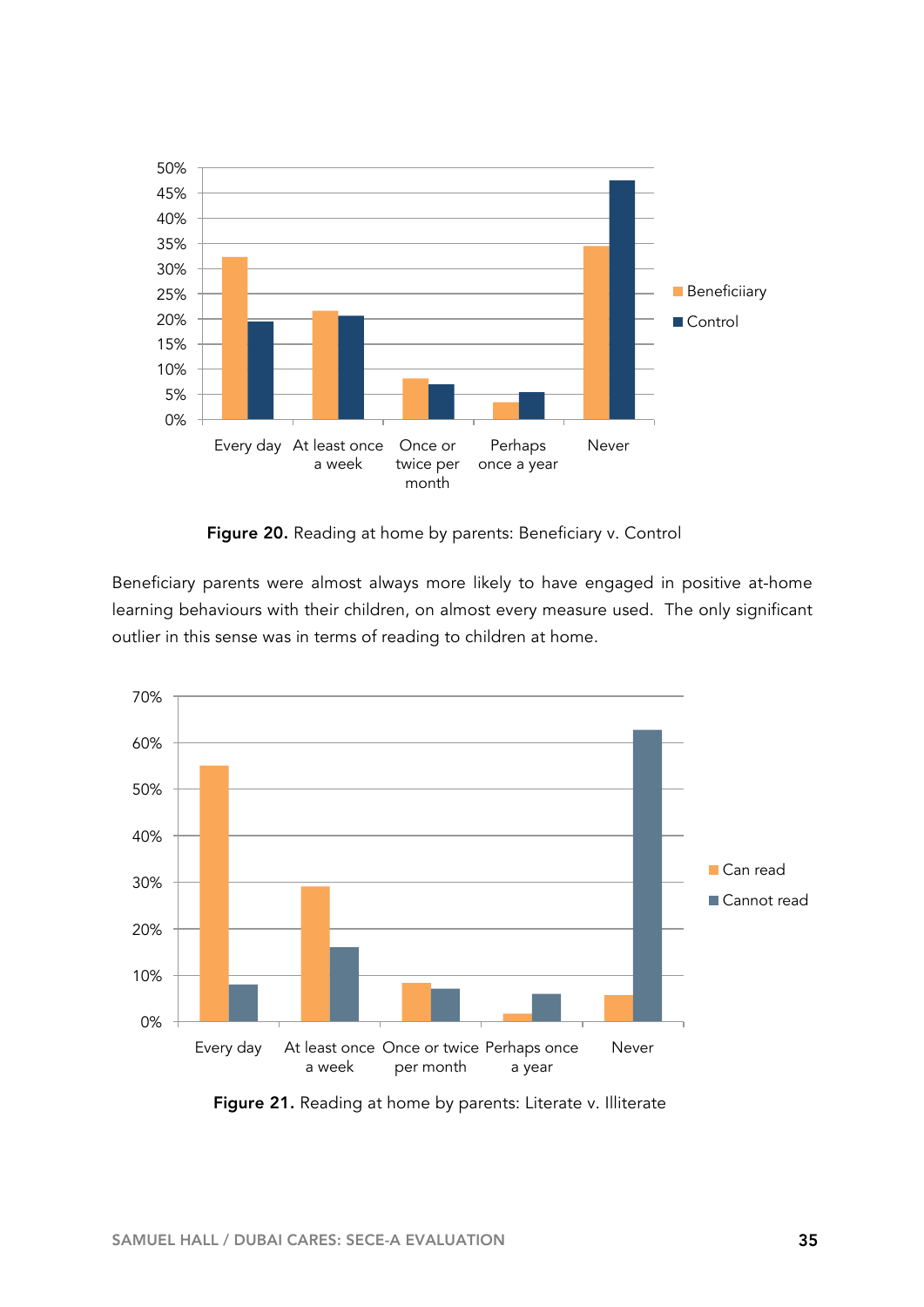The survey found that what most strongly indicated if parents read to children was not in fact their beneficiary or control status, though beneficiary parents were more likely to look at books with their children everyday. Instead, and unsurprisingly, the strongest indicator was whether they were able to read. Ability to read and write is virtually the same between control and beneficiary groups, which suggests that while parent education classes may have had strong impacts on their willingness to engage with at-home learning, including tasks involving reading and writing, it did not have a significant impact on parent literacy. Interestingly, this finding was also supported by many children reporting that they were read to by their siblings, and usually children who reported being read to by parents also mentioned that their older brothers or sisters would read to them too.

In terms of social-emotional behaviours at home, activities do not seem to have had much impact. Parents performed similarly in control and beneficiary groups. These included questions regarding structure and routine, discipline at home and their interactions with their children, praising their children, nutrition provided at home, and other similar positive behaviours. The only significant difference noted here was in terms of sanitation and hygiene, with beneficiary parents performing about 7% higher in terms of good defecation practices.

It is also worth noting that beneficiary parents were more willing to pay for preschool for their children, but given that this figure was also high for control group parents, it is likely that community attitudes may already have been positive to the programme – though it is also possible that the observation of good performance and impacts in children attending ECE in the community may account for this high level across both groups.

### *Improved teaching practices supported by materials provided*

The programme seems to have positively impacted teaching practices of beneficiary teachers. Interviewed beneficiary teachers reported learning new methods of teaching (e.g. group-work, student-centred instruction) as well as better classroom management (e.g. well-organized sessions, smooth activity flow). In addition, beneficiary teachers reported that having learned how to teach and deal with younger kids they were able to attract students' attention to a much higher degree than they were possibly able to before the training.

In terms of learning environments, in general beneficiary teachers had learning materials (i.e. posters, charts, students' works, and pictures) posted on their classroom walls more often than non-beneficiary teachers, who generally reported a lack of learning materials displayed on their classroom walls. Beneficiary teachers were aware of the advantages of posting learning materials on the classroom walls.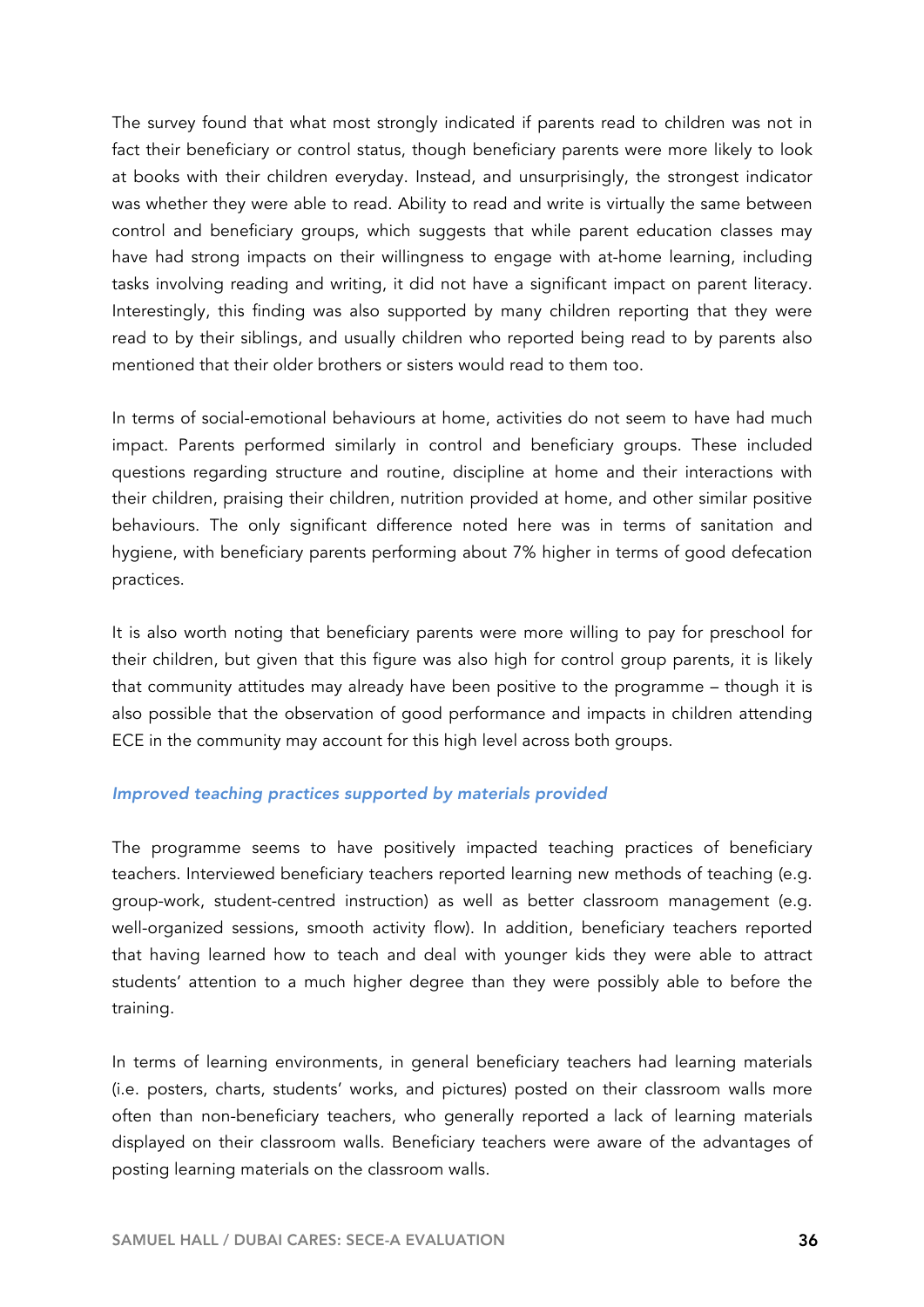*"Yes, we display learning materials on classroom walls since it encourages students to study and learn easily. This is the best method for attracting students' attention. Before this we didn't know what to do to attract their attention."*

– Beneficiary Teacher FGD

The focus group discussions also found that compared to non-beneficiary teachers, beneficiary teachers invested more time in preparing child-friendly learning materials (e.g. charts, flashcards, and drawings) and using those during their classroom activities. Reading children stories was reported very high among beneficiary teachers in order to grasp kids' attention and make sure they do not get bored.

Beneficiary teachers also more frequently mentioned the value of doing group work with younger children and reported using this approach more often than not. The focus group discussions found that beneficiary teachers employed more group-work with younger children in order to make sure "all students participate".<sup>26</sup> Whereas beneficiary teachers reported application of a considerable amount of student-centred methods, non-beneficiary teachers still seemed to be following traditional teacher-fronted setting with little student participation, mainly through reading aloud or repetition.

## *4.3.2. Looking ahead*

The SECE-A programme's impacts appear to have been sustained in many instances. In particular, the comparably better performance of beneficiary groups in surveys suggests that both parents and children have retained learning from the programme nearly two years after its completion. The continued existence of many ECE Centres and the TRCs is also a positive indication, as it reflects overwhelmingly positive community sentiments towards the programme.

Beneficiary children generally performed better academically, beneficiary parents displayed better at-home learning behaviours, and beneficiary teachers demonstrated better knowledge of child-friendly practices. However, social emotional measures for children, and in parenting attitudes, showed little difference between control and beneficiary groups, and teacher retention was often cited as a challenge. Indeed, the findings of the evaluation do not indicate sustainable outcomes across the board. While there were seventeen active ECE Centres, five centres were found inactive by enumerators (please see annexes for further details), with communities unable to bear the financial burden of preschool education, and many report under-resourcing.

<sup>&</sup>lt;sup>26</sup> Beneficiary Teacher FGD.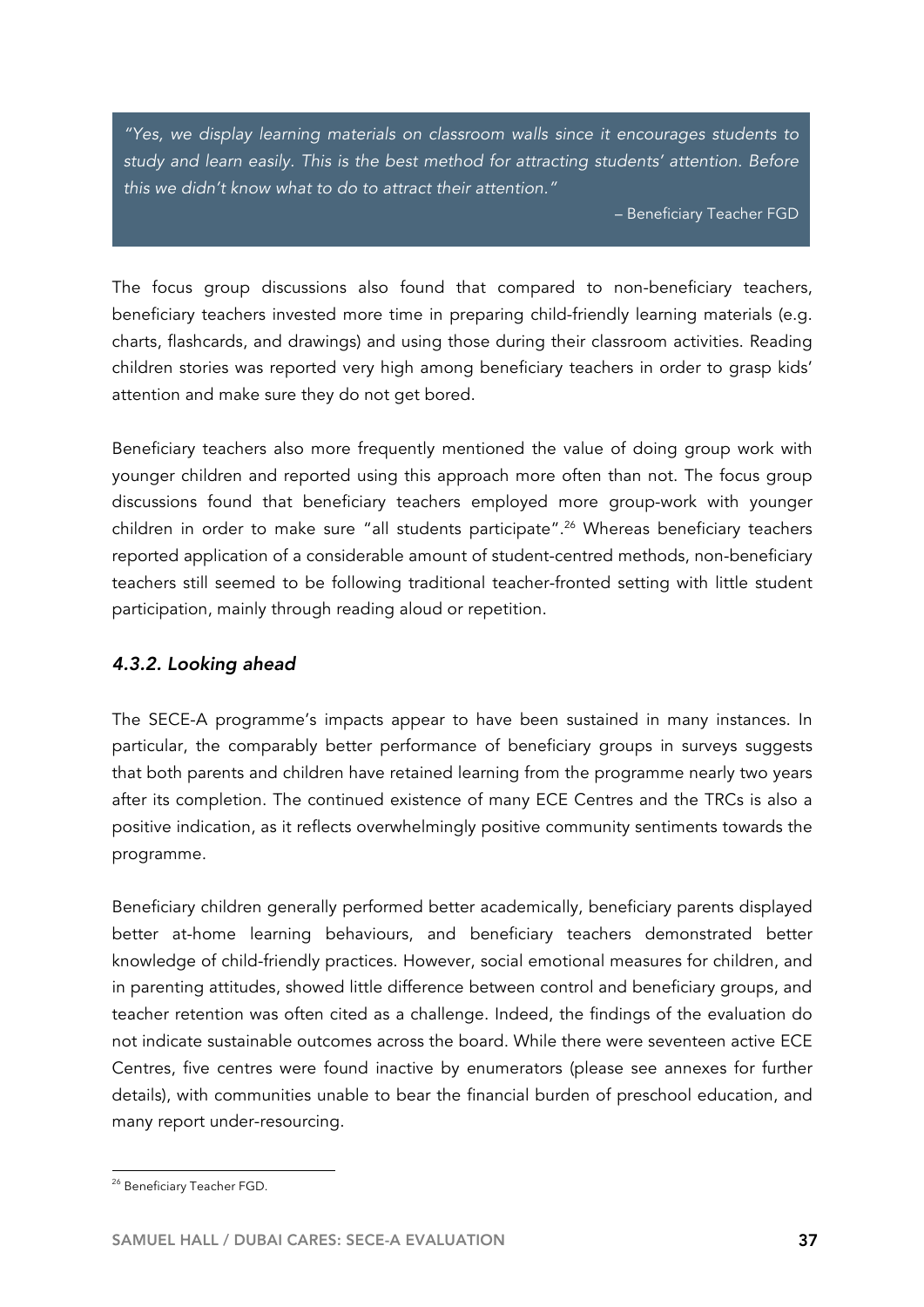Similarly, many primary schools report under-resourcing. It is also clear that while teachers in primary schools have benefited from their learning on child-friendly environments that these outcomes are more likely to be unsustainable given the reported challenges of retaining teachers and need for further resources reported by TRC staff. Though beneficiary teachers did report more of these behaviours in FGDs, the performance of Grade 3 students compared to those only a year younger along with feedback from parents on quality of teachers suggests that capacity at primary schools in particular may be lower than needed to sustain the programme's outcomes more than one or two years beyond the student's transition to primary school.

#### *Barriers to sustainability*

There are a numbers of issues that could be better addressed by any future iterations of the programme in light of this evaluation's findings, in order to improve the sustainability of the programme's outcomes for all beneficiary groups. Key among these are those related to the capacity of communities – including parents and local schools – to continue to support, both in terms of finance and educational expertise, the ECE Centres in their communities and the primary schools that children then transition into.

Parent literacy is the most significant indicator that a parent will engage with child learning at home through reading and helping with homework is literacy. While reporting of at-home learning behaviours was much higher in beneficiary groups, literacy levels were very similar for beneficiary and control groups. This is a strong finding that suggests that, as noted earlier, literacy programming was not as effective as parent education elements of the programme, and that moreover, to increase reading at-home behaviours further may require a new approach. More resources could be diverted into this element of the programme, or alternatively the focus could be shifted in part towards siblings who were routinely reported by children as one of (and sometimes the only) family member who would read to them at home.

The **financial situation of parents**, who in the survey almost always reported a willingness to pay for ECE for their children, but who may not always able to given the insecurity and poverty of the regions involved in the programme, remains a barrier to sustainability for the programme's centres. Not all communities proved able to support the centres when parents were required to pay, suggesting that while this has been a successful option in some communities, simply relying on this as a strategy for continued provision of ECE beyond the life of SECE-A limits the programme's potential for sustainability.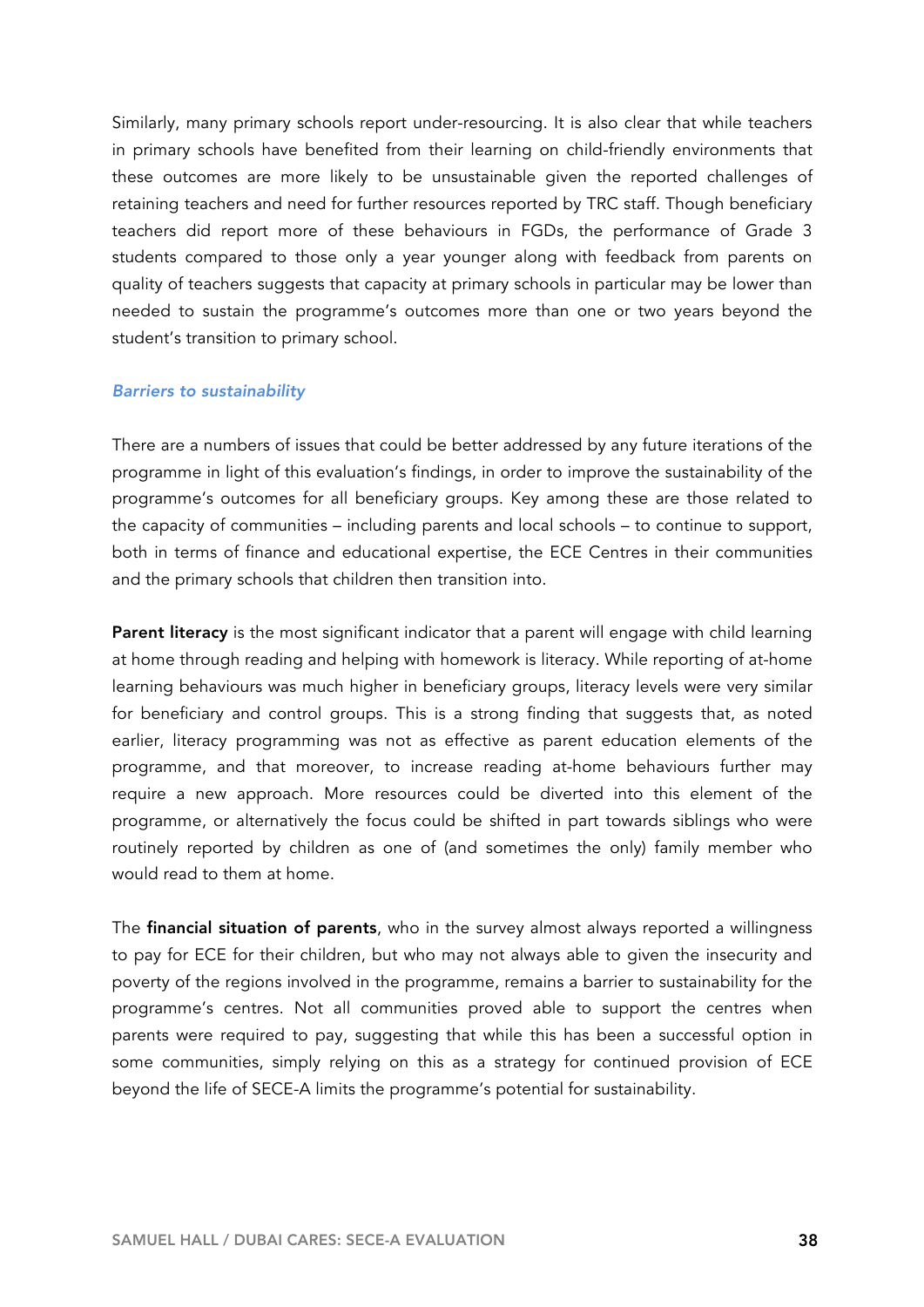Income-generating projects were rarely mentioned in parent surveys and focus groups, and this element of the programme does not seem to have had much lasting success in providing sustainable financing options. While it is extremely promising that many centres have been able to survive beyond the life of the programme, it is potentially problematic that they have done so not through income-generating activities which may support longterm impacts but through more unreliable approaches.

Parents displayed limited understanding of social-emotional aspects of child development. While parents demonstrated good retention of at-home education behaviours and there were clear differences between beneficiary and control groups, on social emotional aspects of child development neither control nor beneficiary groups displayed deeper understandings or particularly high levels of positive behaviours. An increased focus on this element of parent education may therefore be worthwhile, and what did exist in the initial classes has proven insufficient.

Insufficient teacher training and difficulty retaining trained staff also appears to be a barrier to sustainable impacts, and a critical one, given how crucial the role of teachers in ECE is. Teacher training has been unevenly successful based on the findings of this evaluation. While beneficiary teachers reported more child-friendly behaviours and more knowledge of the teaching methods that SECE-A training would have imparted, it is not certain to what degree this training is then deployed in the classroom as there is no monitoring of teacher performance, or student performance by teacher. There were also a number of indications that parents considered teacher quality to be poor, and doubts from teachers, staff and parents regarding the retention of teachers – so even teachers trained in the programme may no longer be a resource, as they may have married and ceased working, moved away for study, or stopped working in teaching for whatever reason.

Finally, the environments and resources of the primary schools into which children transition have the potential for extreme impacts on sustainability of outcomes for children. The lower than expected difference in performance between Grade 2 and 3 children may be symptomatic of poor school structures and environments, and may exacerbate the problem of fadeout of ECE impacts.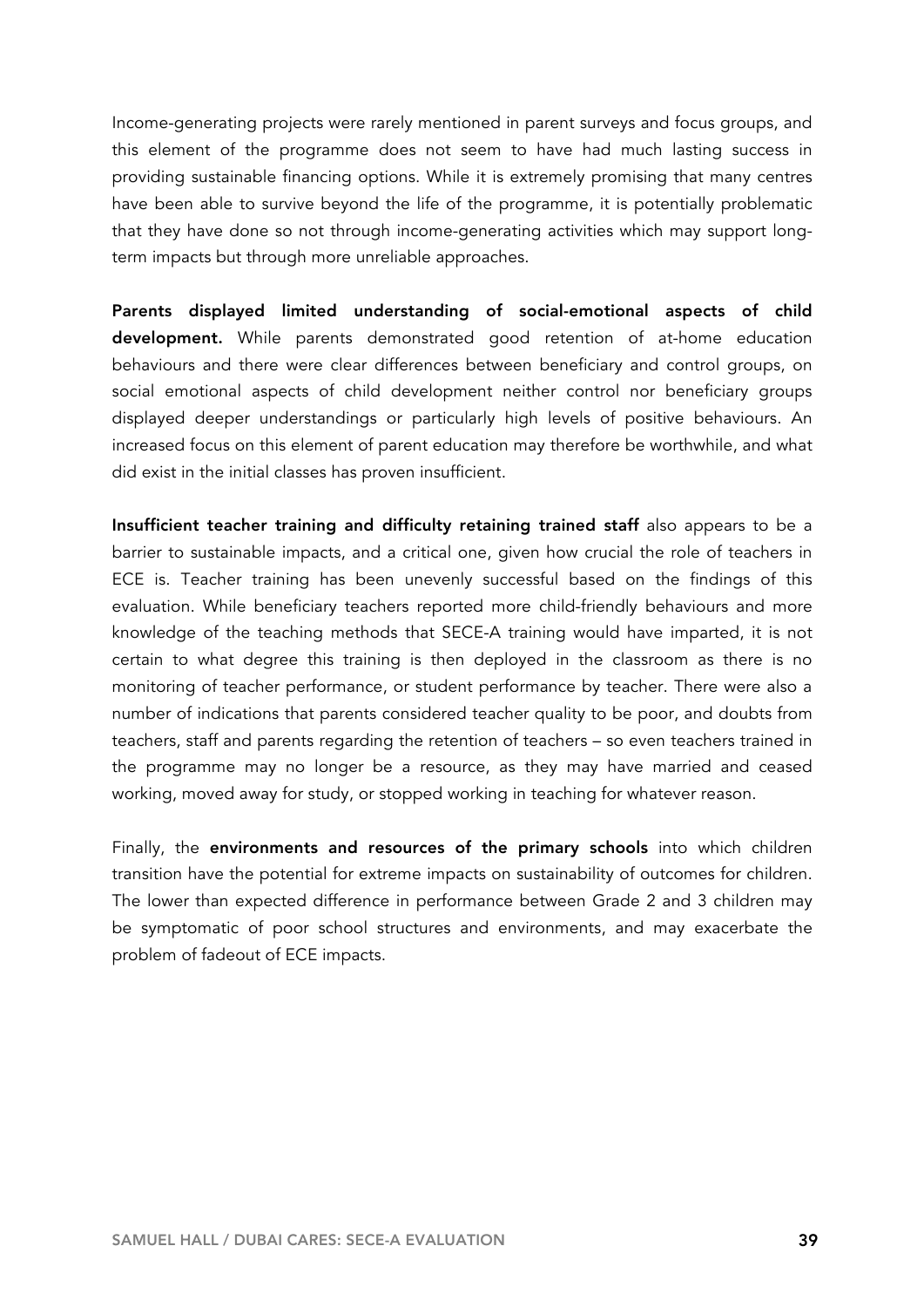# 5. Recommendations

The SECE-A programme has had a variety of positive and sustainable impacts on the beneficiary parents, children and teachers involved, as detailed in the previous section of this report. However, this first iteration of the SECE-A programme in the Afghan context does offer opportunities for learning for future programming.

## 5.1. Lessons learned

Attitudes to ECE from parents were very positive in communities where positive impacts have been seen, even from those who did not participate in the programme, so focusing on building capacity rather than engagement may be a worthwhile shift. The programme itself creates engagement.

Parent education appears to have successfully increased adult engagement in at-home learning. This represents a programme element that could be expanded and built upon in any future programming. Conversely, there was no evidence that parent literacy classes had an impact on parents, with literacy levels comparable between beneficiary and control parent groups, suggesting that the approach to these should be revised.

Distance and geography were a challenge identified by many parents in focus groups reaching ECEs when they were across a river or faraway was flagged multiple times as a serious challenge for their children and a concern for parents. More numerous, smaller ECEs to increase reach may help in these provinces, particularly those where geography may be challenging.

Radio programmes were very well received when they had been heard, but had very low levels of reach – few beneficiaries or control groups parents or teachers had any knowledge of the programmes. Work to raise community awareness of these programmes, and to ensure that community members connect them with the SECE-A programme, would clearly be needed to improve upon the outcomes of this programme element.

The seventeen ECE centres that were still active reported a need for more resources, particularly stationery, as those centres which had managed to self-finance had rarely been able to divert funds to this type of expenditure when teacher salaries needed to be paid. This under-resourcing would directly impact the learning outcomes of children who attend these centres.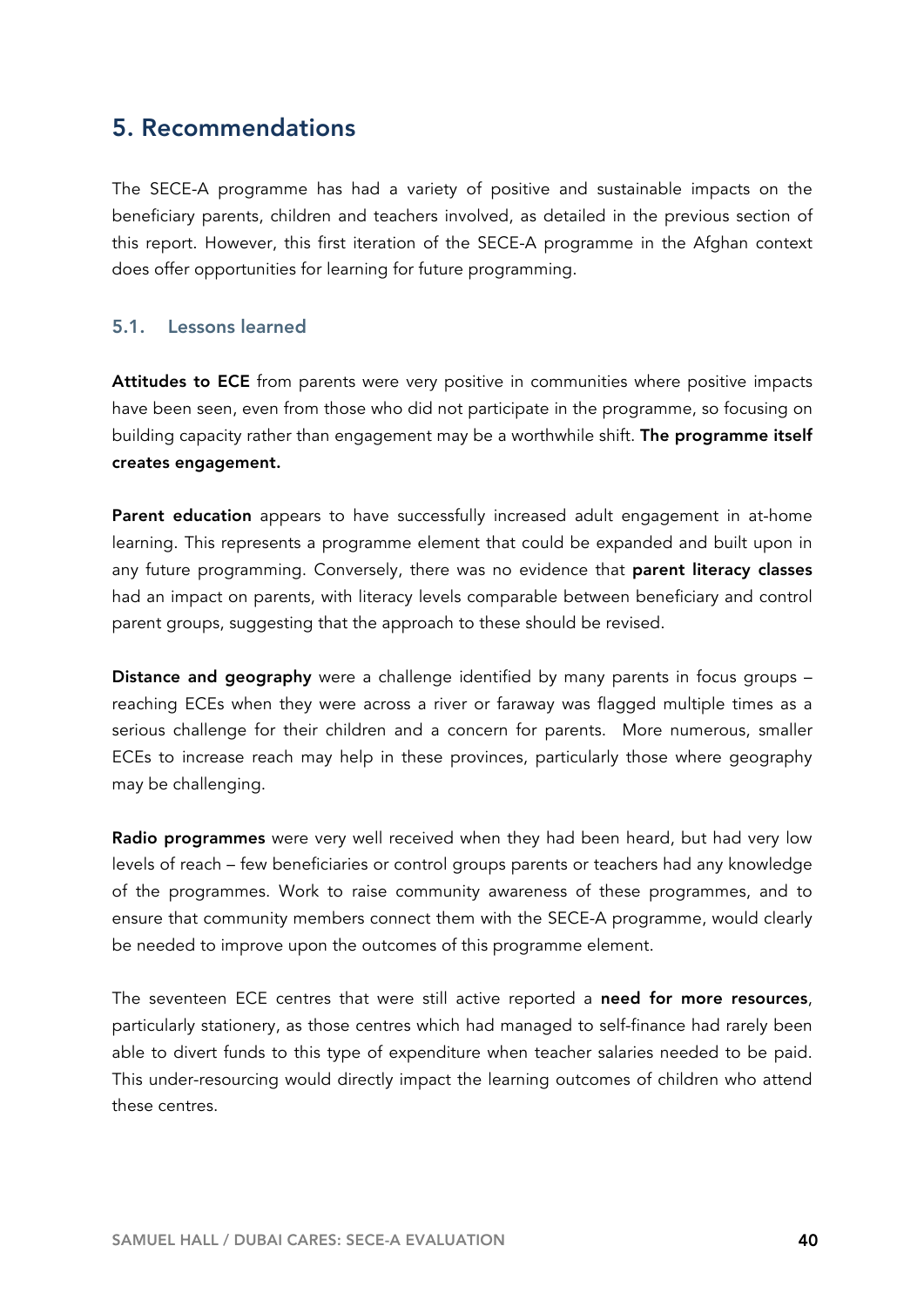Teacher Resource Centres seem to have been fairly successful and are in good condition due to ongoing funding from AKF-A, but not all teachers were aware of them, and TRC staff themselves identified a need for greater community awareness as well as better reach to teachers. Sustainable outcomes will require the ongoing support for teacher and parent capacity that TRCs can contribute to.

Children who attended ECE Centres are doing better academically based on this, and previous, testing. Teachers also reported they were smarter and better students. However, improved ongoing monitoring during the life of any future programme would enable better determination of why children in some provinces appear to be underperforming, and to assess the decline in performance in Grade 3 children demonstrated, and should be integrated into any future programming.

## 5.2. Recommendations for future programming

As the *Key Findings* section has demonstrated, the SECE-A programme has had important positive impacts on the beneficiary community involved, and overall, suggests that ECE programming in Afghanistan, while new, is a valuable and promising endeavour. However, the previous section also identified a number of challenges and lessons that should inform any future work in the early childhood space in Afghanistan, and any future iterations of the SECE-A programme. Across all of the issues identified, there is a common theme that is the foundation for this report's key recommendation – a focus on programme outputs over programme impacts in terms of both programme design and its monitoring and evaluation.

Dubai Cares' goal in implementing this programme was to improve primary education for children in Afghanistan by creating supportive communities, establishing and supporting good school infrastructure, and making these outcomes sustainable. Yet the ultimate desired outcome is not a supportive community or a trained teacher, though these are important enablers, but rather an educated child. What this programme measures is not impact on children's education, but a complex series of elements, which may contribute to this, but which also, may not. As such, the primary recommendation of this report is that future programming be designed, monitored and evaluated using a learning approach.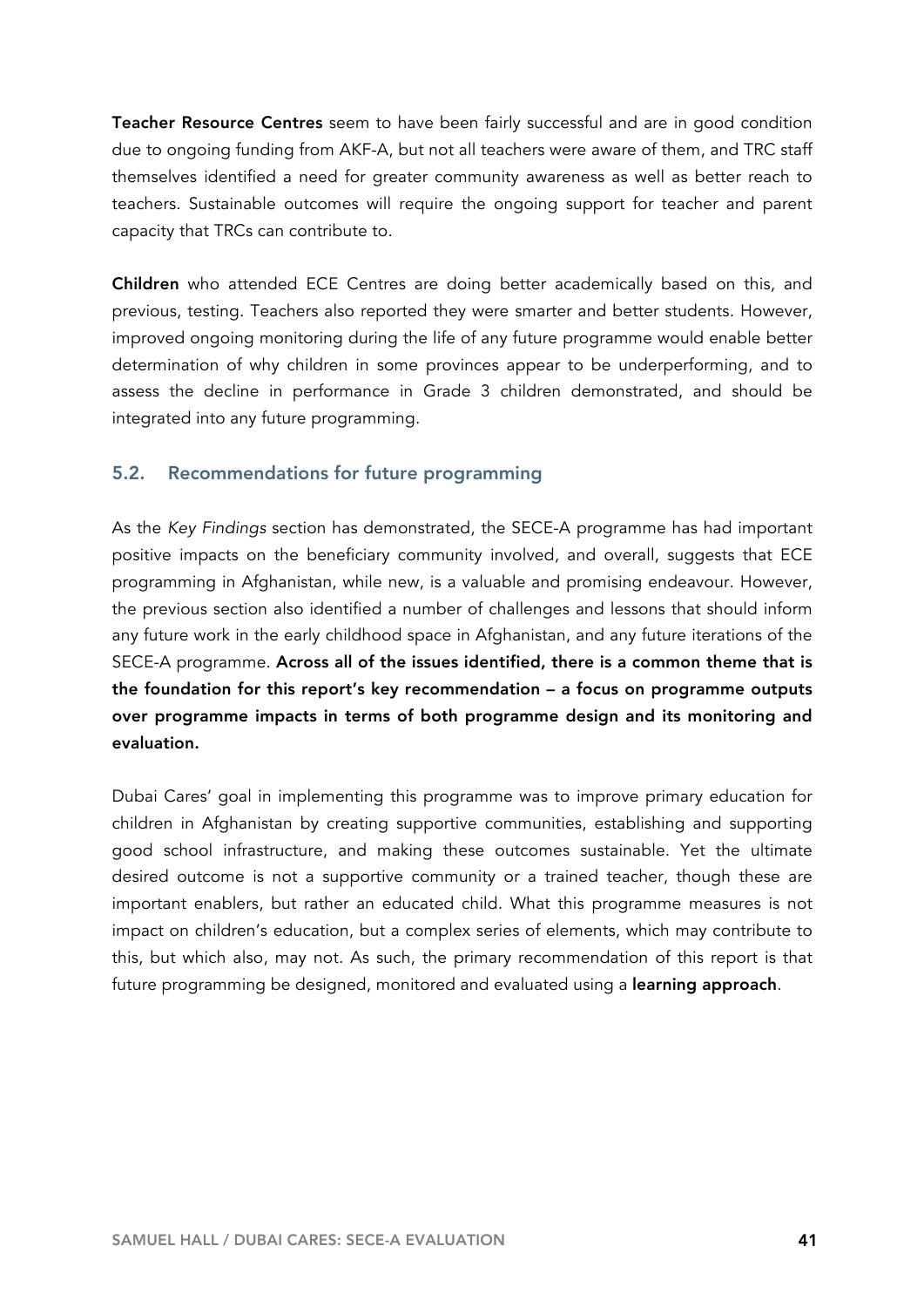| <b>SHORT TERM</b>                                                                                                                                                                             | <b>LONG TERM</b>                                                                                                                                                                                    |  |  |
|-----------------------------------------------------------------------------------------------------------------------------------------------------------------------------------------------|-----------------------------------------------------------------------------------------------------------------------------------------------------------------------------------------------------|--|--|
| <b>Monitoring &amp; Evaluation</b>                                                                                                                                                            |                                                                                                                                                                                                     |  |  |
| + Embed a learning approach in planning<br>+ Measure not only programme outputs<br>but programme impacts                                                                                      | + Undertake regular monitoring of<br>impacts and support implementing<br>partners in monitoring                                                                                                     |  |  |
| Programming                                                                                                                                                                                   |                                                                                                                                                                                                     |  |  |
| + Provide refresher training for<br>previously trained teachers<br>+ Review parent literacy programming                                                                                       | + Provide ongoing parent education<br>+ Develop mentoring or coaching for<br>teachers and parents<br>+Expand or diversify the programme                                                             |  |  |
| Sustainability                                                                                                                                                                                |                                                                                                                                                                                                     |  |  |
| + Change focus from sustained outputs to<br>sustainable impacts<br>+Increase sustainability of impacts upon<br>parent & teacher behaviours through<br>expanded and improved capacity building | + Expand programme income generation<br>development<br>+ Consider innovative opportunities for<br>independence from funding<br>+Invest further in child-friendly environments<br>in primary schools |  |  |

### Figure 22. Short-term & Long-term Recommendations

A learning approach allows evaluations to inform programming during the life of the programme – compared to a more traditional, outcomes-focused monitoring and evaluation it is a holistic methodology for program design, monitoring and evaluation which shifts programming to be impact-focused rather than output-focused. As this report's findings demonstrate, measuring the number of parent literacy classes held is not a reliable indicator of parent literacy; despite these, parent literacy levels remained comparable between beneficiary and control groups. Moreover, without shifting focus to measure impact rather than output, it is difficult to ascertain the causes of particular behaviours – for example, this report's Key Findings note that beneficiary children in Bamyan performed comparably poorly to the control group tested. Without testing of children or teachers during the life of the programme, it is impossible to know why this might be. A learning approach, however, might have discovered this at an earlier stage, and thus investigated and potentially remedied the problem, resulting in better outcomes. Additionally, a particular strength of the learning approach is also its ability to contextualise the programme – to discover, in this example, that perhaps performance in Bamyan is poorer because many teachers in that district were unable to attend training. Essentially, it allows the programme to be more responsive and to better account for the varying needs and environments of beneficiaries.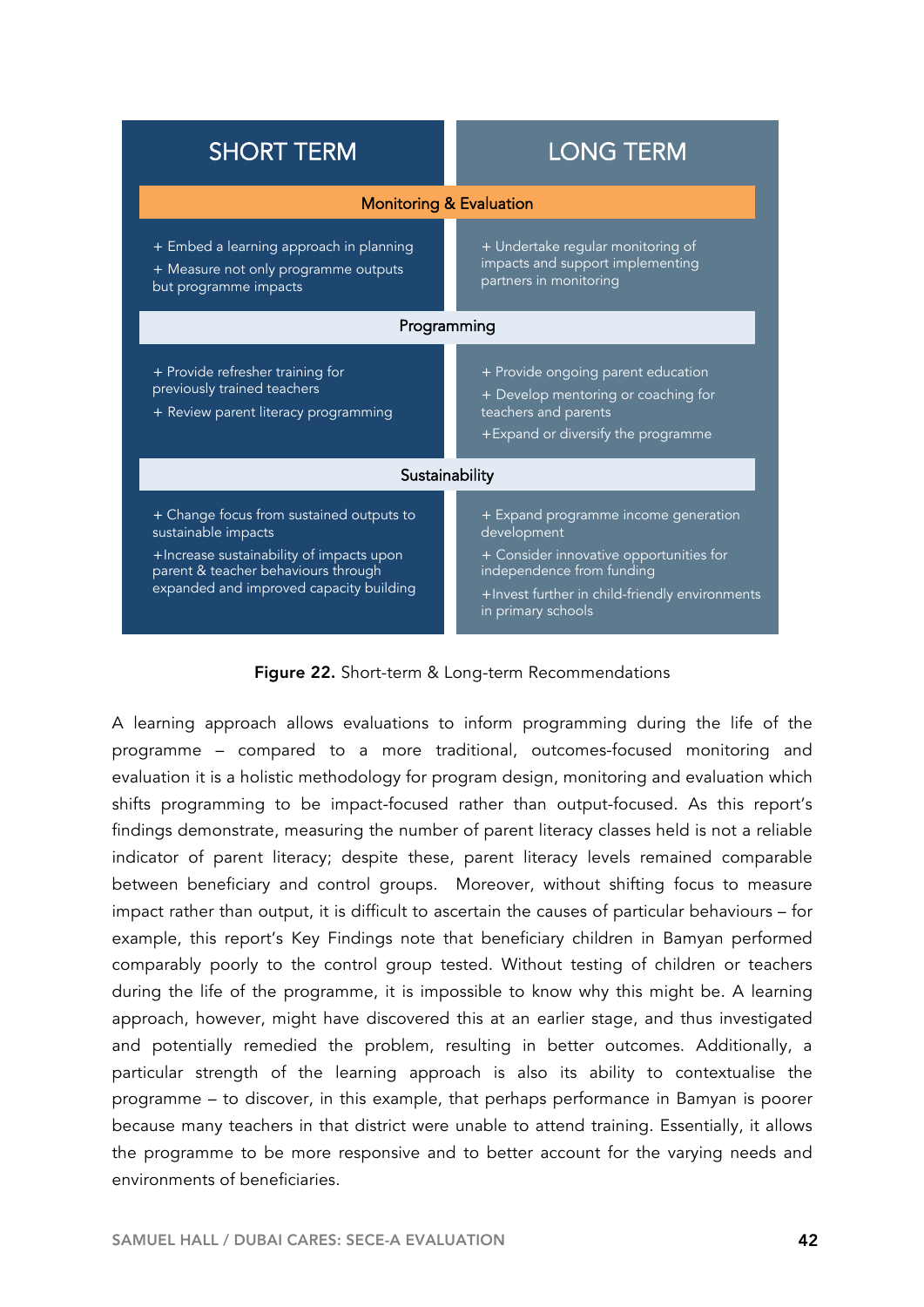This approach will enable greater ability to ensure long-term impacts beyond the life of the programming. A key consideration for Dubai Cares' future programming in this space should be to consider the ways in which the lessons of the SECE-A programme can be leveraged to improve not only understanding of what can be effective in early childhood education and the Afghan context, but how programming in this area can be used to provide beneficiary communities – parents, teachers and children – with a foundation for ongoing achievement in education.

### *Monitoring & Evaluation*

Building a monitoring and evaluation system into programme design that both measures impact and allows for the integration of learning from ongoing monitoring provides the foundation for life-changing programmes.

#### SHORT TERM:

**+** *Embed a learning approach in the planning stages of any future iterations of the project.* 

It is difficult to create opportunities to change programming in response to monitoring results when they are not enshrined in the programme life cycle – for example, identifying 'review and adapt' periods post-monitoring as a required internal process.

**+** *Ensure that indicators exist to measure not only programme outputs but programme impacts and that these are part of the programme's measurement of success.*

The SECE-A programme could only indicate, for example, that radio programmes had been deployed – they did not investigate whether these changed behaviours. The programme could instead develop and deploy one episode of a programme, gather feedback on the episode, and then use it to tailor future programmes and to ensure that they have appropriate reach to target audiences.

### LONG TERM:

**+** *Undertake regular monitoring of impacts in any future iteration of the programme, and support implementing partners in doing so where necessary.*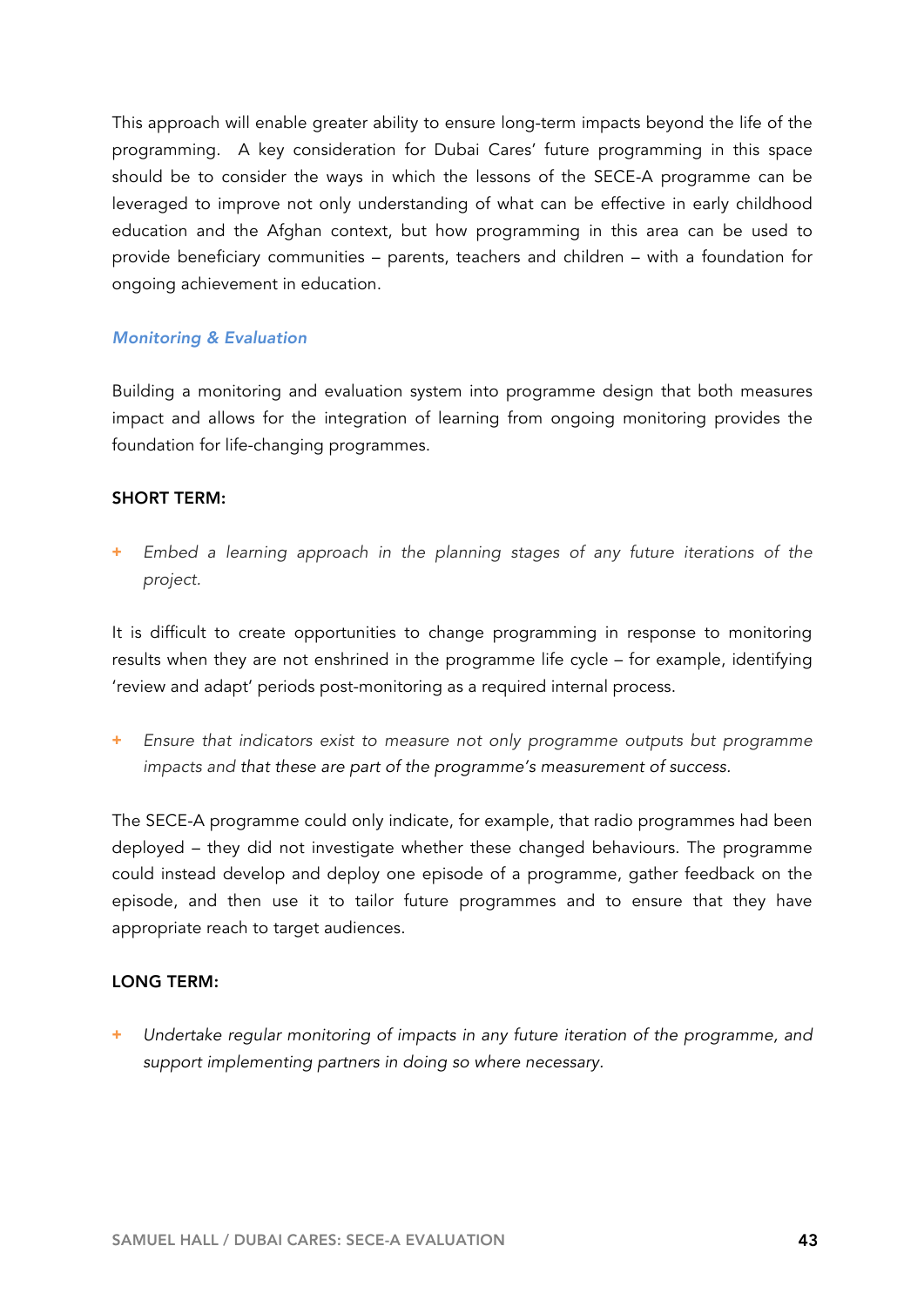Ensure that monitoring is undertaken regularly and comprehensively, and that implementing partners understand that the goal of monitoring and evaluation is to uncover important context and to look for successes to expand upon and failures to adapt, rather than to meet donor requirements.

### *Programming*

There are a number of programme elements that could be amended or adapted in future iterations on the basis of this report's findings.

#### SHORT TERM:

**+** *Provide refresher training for already trained teachers to support continued practice of child-friendly principles.*

Teacher training was clearly identified as a perceived problem area by parents and school staff alike, though in different ways – parents saw teachers as needing further training, while teachers requested further support and school staff and teachers alike noted that retention of teachers, and thus knowledge of the programme's teacher training, had been poor.

**+** *Review the parent literacy programming included in SECE-A.* 

The results of parent surveys suggest that literacy classes, despite positive attitudes, were not very successful, given the lack of difference in literacy levels between beneficiary and control parent groups. Investigation of why this might have been the case, or perhaps a review to improve or expand this element of programming, would be appropriate. AKF-A deployed the Ministry of Education's standard adult literacy curriculum; given the limited impact in this instance, this suggests that a new approach to the literacy programming, drawing on other or additional resources, may be useful. Alternatively, focus could be shifted to encouraging siblings to read to younger children, or after-school reading programmes, harnessing the apparent trend in findings that children were often read to at home but usually by another child.

#### LONG TERM:

**+** *Create ongoing parent education in communities, using ECE Centres or TRCs.*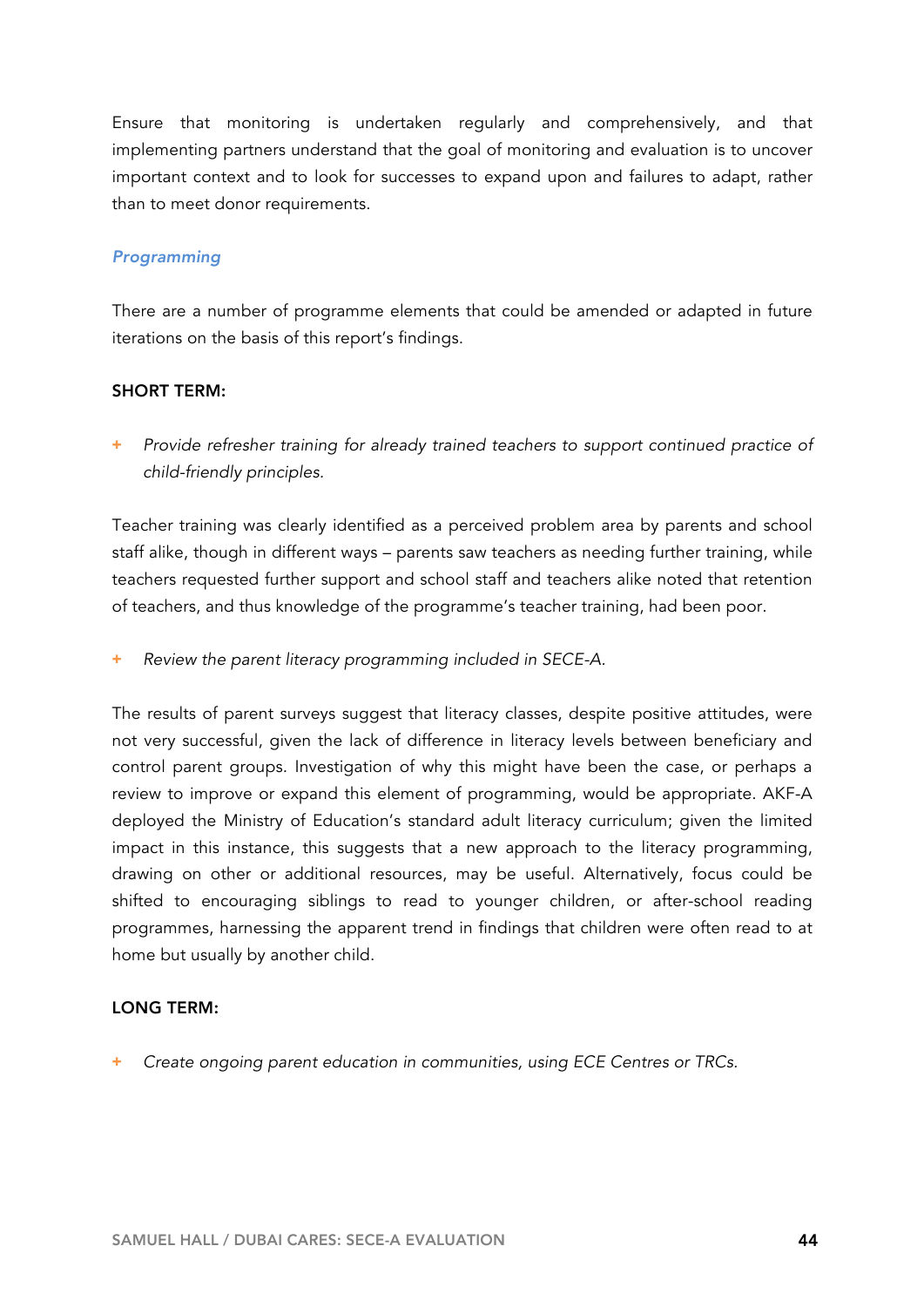Parent education appeared to have had very positive impacts on beneficiary parents given the at-home learning behaviours they reported in comparison to control groups. The high impact of, and positive attitudes to, this programming suggests further impacts may be possible, or that these impacts could be expanded if focus in these classes was shifted to social-emotional development aspects where beneficiary and control parents displayed similar behaviours.

**+** *Develop mentoring or coaching for teachers and parents.*

Further to aims to focus on impact rather than outputs, mentoring or coaching for teachers and parents – though evidently with different focuses – could be a way to not only build upon existing learning in these groups from previous programming rather than repeating previous training, but also a means of monitoring behaviours in these groups in a way that provides ongoing opportunities for learning.

**+** *Expand or diversify the programme rather than simply renewing it.* 

Expansion or diversification rather than replication should be considered a strong option for future iterations of SECE-A. Parents in a number of areas identified accessibility as an issue, suggesting there may be call for expanding reach by building new ECEs and bring childfriendly environments to new primary schools. However, diversifying the programme, possibly through some of the recommendations made within this section of the report such as new methods of community support and capacity building, would also be beneficial. Essentially, the programme can seek to build upon the stronger programme elements and the impacts that have been sustained, and also potentially to take these to new locations whilst simultaneously improving upon identified issues.

#### *Sustainability*

First and foremost, drawing upon the key recommendations regarding a change in approach to programme design, monitoring and evaluation, thinking about sustainability can be shifted to include not only sustainable outcomes but also sustainable impacts. In addition, however, there are a number of areas (see also the earlier section on 'Barriers to Sustainability') that, if addressed, have the potential to increase programme sustainability.

#### SHORT TERM:

**+** *Change focus from sustained outputs to sustainable impacts.*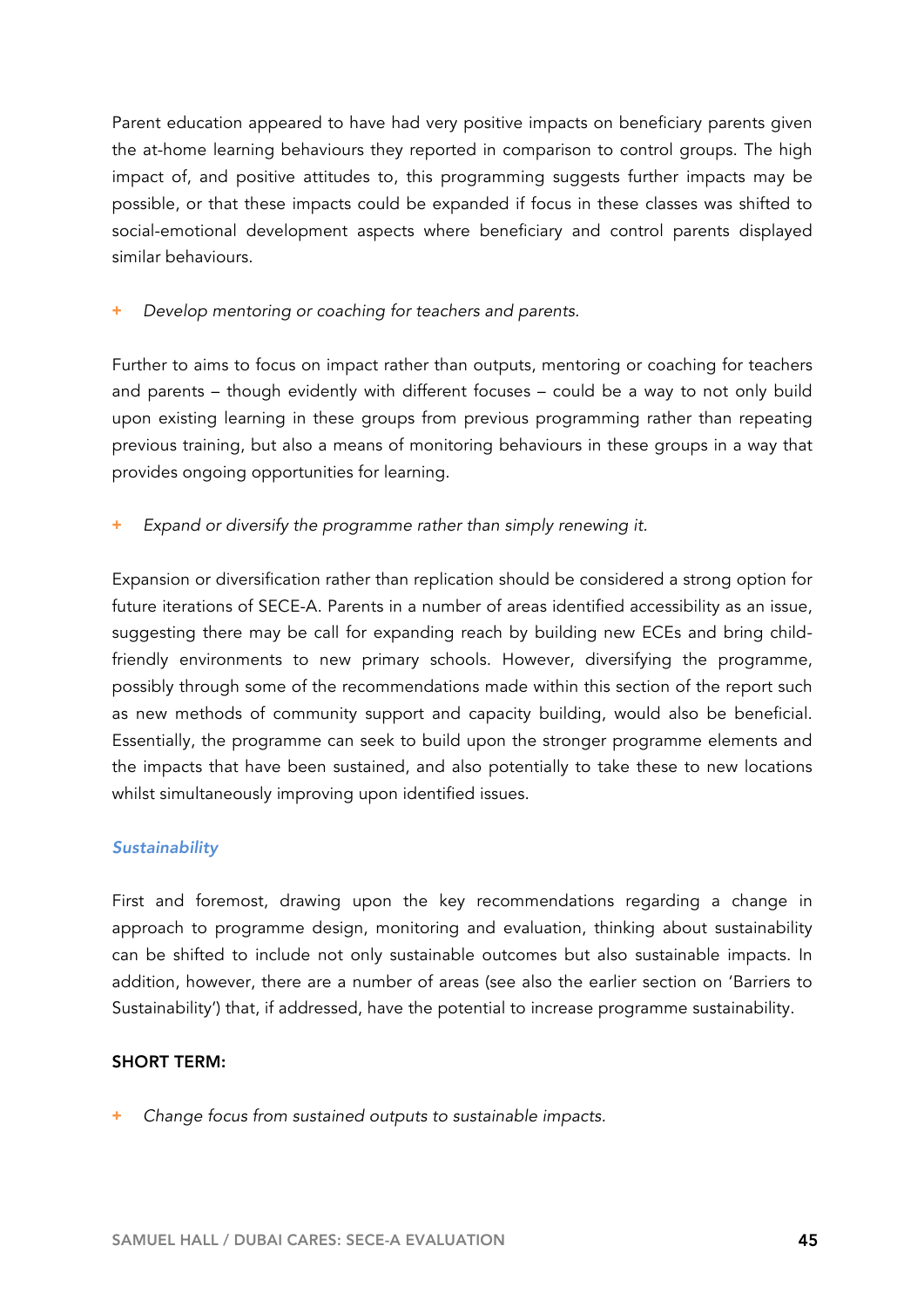Support the use of a learning approach by shifting to considering the sustainability of programme impacts – for example, how much better is the performance of students who complete ECE before primary school? – rather than programme outputs.

**+** *Improve the sustainability of impacts upon parent and teacher behaviours through expanded and improved capacity building.*

A focus on teachers and parents as enablers of improvements in student performance and retention can enable sustainable impacts not only for the children involved in the programme, but more broadly for communities whose children will be raised or taught by parents who received training, mentoring, coaching or other forms of education and support. Changes in attitude to child development, particularly for young parents or earlycareer teachers, could result in positive impacts that last as long as a teacher's career or are passed down to children.

### LONG TERM:

**+** *Expand programme elements that sought to create income generation opportunities and clarify their expected capacity to support future programming* 

While it was a stated outcome of the SECE-A programme, little evidence of income generation schemes was found in the course of research for this report. While the continued activity of many ECE Centres and the willingness to finance this on the part of parents is positive, reliance on the ability of parents to pay for ECE could become a considerable vulnerability of the programme, particularly in poor, rural areas like those involved in SECE-A where a lean harvest or abnormally cold winter could significantly diminish families' capacity to pay. Moreover, AKF-A noted that the low budget for these activities in comparison to the costs of two teacher salaries in each ECE centre was a challenge, and it may be that further consideration of the level of investment needed for an incomegenerating activity able to support two teacher salaries on an ongoing basis is required to ensure that the project's resources are appropriate to the goal.

# **+** *Consider innovative opportunities for independence from donor or government funding.*

Given the current climate of uncertainty regarding aid and development funding, and Afghanistan's ongoing economic and political insecurity, the more independence ECE Centres have in terms of funding, the more likely they may be to survive.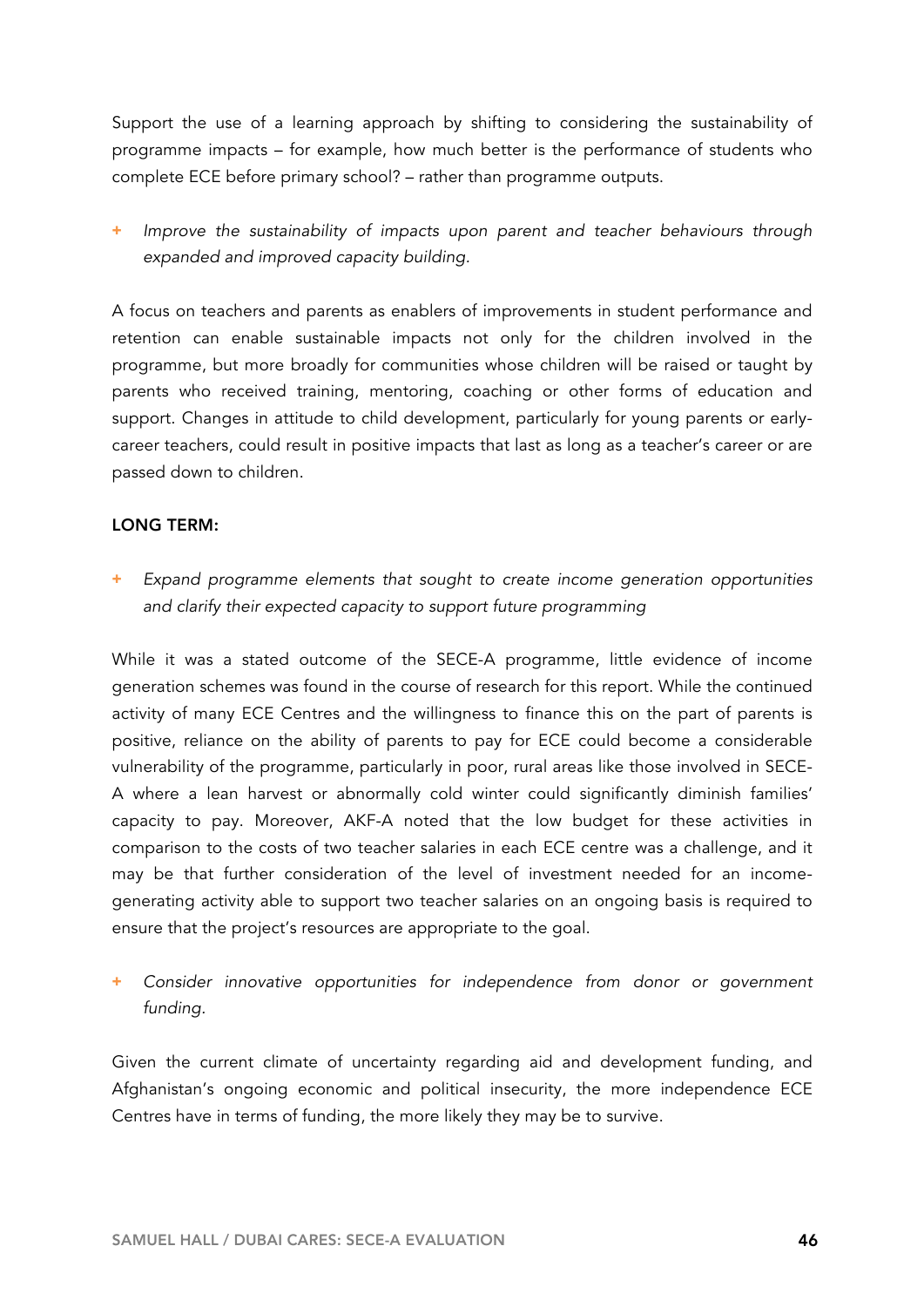Highly positive attitudes to ECE in communities visited and strong reported willingness to pay for schools, and in some instances the ability of communities to source and support volunteer teachers, suggest that working to give communities tools to fund ECE Centres independently should be a priority and could be a great success

## **+** *Invest further in child-friendly environments in primary schools.*

If poor resourcing at schools is diminishing continued performance, then this is an important enabler of the long-term goal of improved school performance and moreover, completion of primary school and retention to secondary level.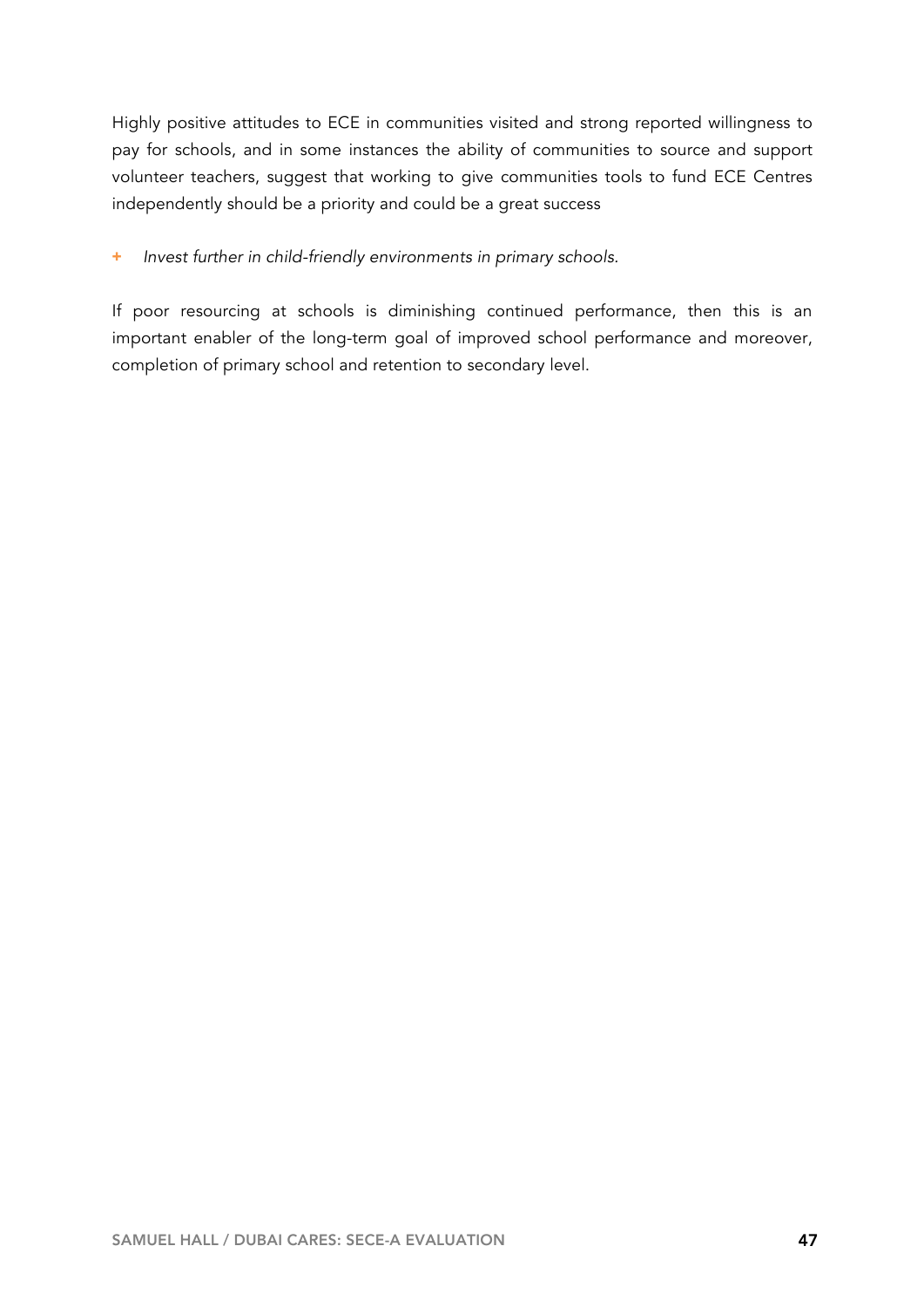# 6. Conclusion

This report demonstrates that the Dubai Care's Strengthening Early Childhood Education – Afghanistan (SECE-A) programme has had positive and sustained impacts on the communities involved, in Bamyan, Baghlan and Badakhshan, and in particular for child performance in primary school and parent adoption of at-home learning and early childhood development behaviours. The programme, which over two years provided funding for the establishment of sustainable ECE Centres, the development of supportive communities and the creation of child-friendly environments in schools, was able to perform well against planned outcomes during its life, and evaluation nearly two years after programme end suggests that many of those outcomes were sustainable. In Afghanistan's challenging context, where education remains an area of focus where continued and growing support is needed, these findings are a valuable addition to the understanding of ECE, and its potential to improve outcomes for Afghan children could be powerful, as growing recognition of its importance is becoming evident in communities and at government level.

However, there are lessons to be learned for the future of ECE programming, or any further iteration of the SECE-A project. First, a move towards impact-focused learning approach to programme design, monitoring and evaluation would greatly benefit future programming. In order to deeply understand and thereby increase the positive impacts that ECE can have on children, the focus for future programming must shift to looking to impacts rather than outputs as measure of programme success. Outputs remain an important element of programme design, but impacts – an educated parent or a child still in school – must be central. In addition, these impacts must be monitored during the life of the programme in a way that allows for adaptation, correction and improvement where challenges, or opportunities, are discovered. Moreover, future ECE programming would benefit from looking to review and adapt elements of the SECE-A which were less successful – for example, looking to retain and support teachers throughout and after the programme, or engaging with communities to ensure awareness of radio programmes – and to potentially expand programme elements that clearly had positive impacts, such as parent education classes.

The SECE-A programme is a promising foundation for future ECE programming in Afghanistan. Taking into account the findings and recommendations of this report would enable Dubai Cares to build upon SECE-A to create more sustainable programming with even greater impacts, and thereby support Afghan children through improved access to quality education.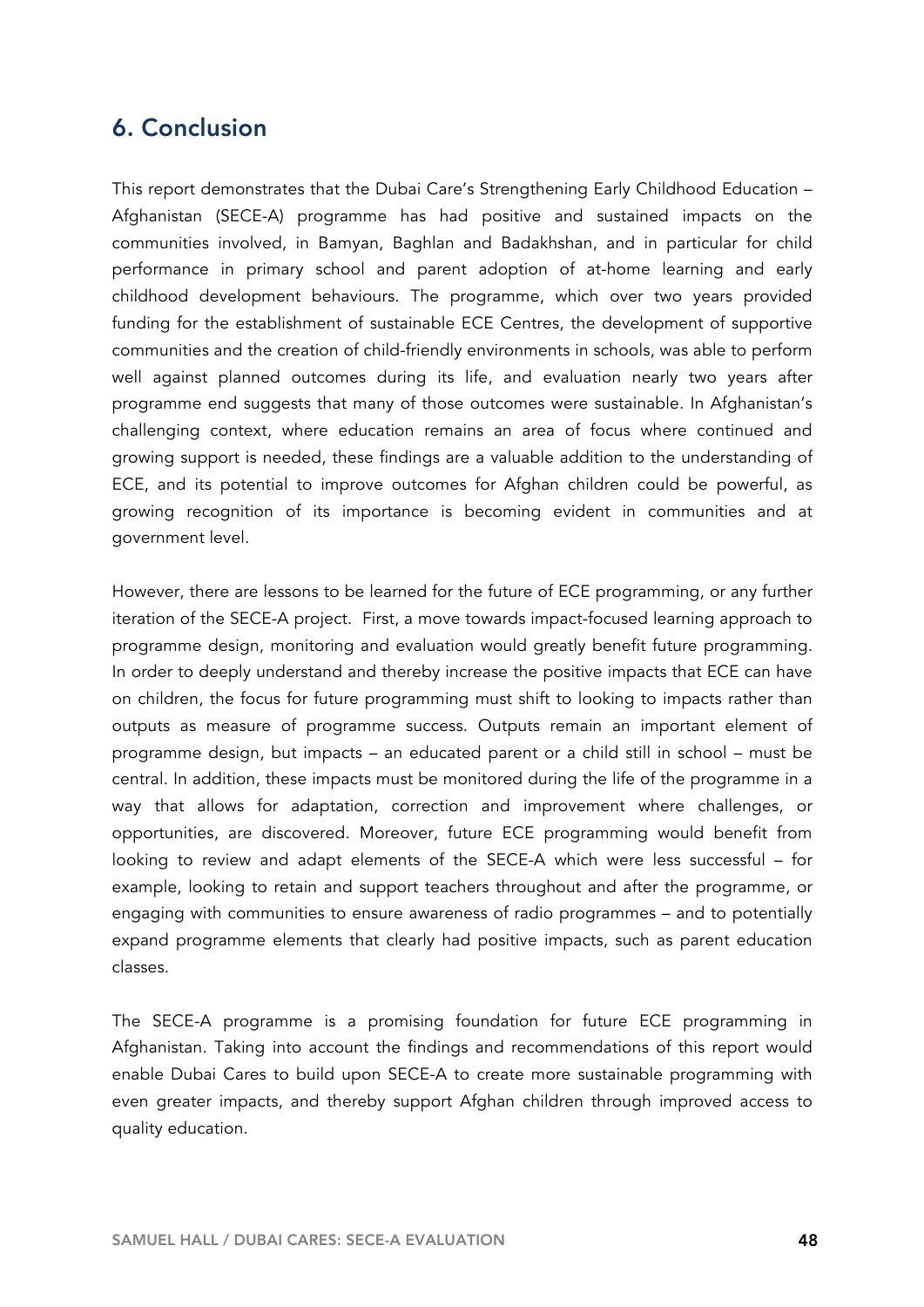# 7. Bibliography

- ! Aboud, F. (2015). *Strengthening Early Childhood Education in Afghanistan Final Report.* Dubai Cares.
- ! The Asia Foundation (2015). *Survey of the Afghan People: Afghanistan in 2016*.
- ! El-Kogali, S. & Krafft, C. (2015). Expanding Opportunities for the Next Generation: Early Childhood Development in the Middle East and North Africa. World Bank.
- ! CSO & UNICEF (2012). *Afghanistan's Multiple Indicator Cluster Survey MICS (2010/11)*. http://reliefweb.int/sites/reliefweb.int/files/resources/AMICS-Jun24-2012-FINAL..pdf.
- ! Dubai Cares (2016). 'Our Vision', Dubai Cares. http://www.dubaicares.ae/en/article/about-us/our-vision.html.
- ! FDI360 (2014). Afghanistan: National Education Profile 2014 Update. http://www.flexlearnstrategies.net/wp-content/uploads/2015/01/EPDC-NEP\_Afghanistan\_0.pdf.
- ! Jung, H. & Hasan, A. (2014). *The Impact of Early Childhood Education on Early Achievement Gaps: Evidence from the Indonesia Early Childhood Education and Development (ECED) Project.* Policy Research Working Papers – The World Bank.
- ! Krafft, C. (2015). "Increasing educational attainment in Egypt: The impact of early childhood care and education", *Economics of Education Review,* vol. 46, pp. 127-143.
- ! Ministry of Education Islamic Republic of Afghanistan (2008). *The Development of Education: National Report on the Islamic Republic of Afghanistan.* http://www.ibe.unesco.org/National\_Reports/ICE\_2008/afghanistan\_ NR08.pdf.
- ! OECD-DAC (2002). Glossary of Key Terms in Evaluation and Results Based Management. OECD: Paris. www.oecd.org/development/peer-reviews/2754804.pdf.
- ! Samuel Hall (2016). Quantitative Survey for the Somali Youth Leadership Initiative in Somaliland: Context, Preliminary Findings & Road Ahead (Mercy Corps).
- ! Samuel Hall (2013). Schools as Zones of Peace: The Challenges of Making Afghan Schools Safe for Education (Save the Children).
- Samuel Hall (2015). School-in-a-box Evaluation: June 2015 (Womanity).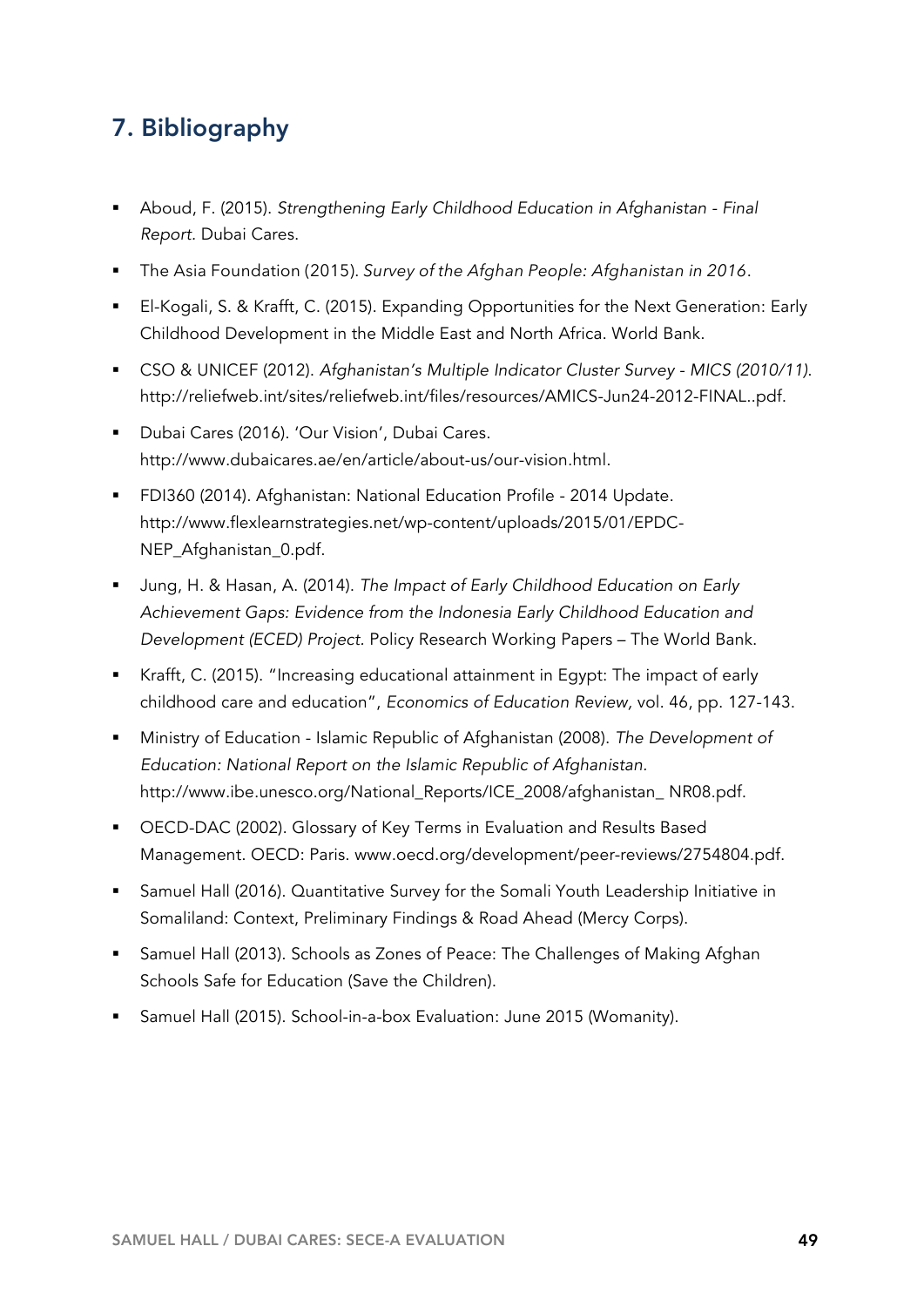- ! Snilstveit, B. et al (2016). The impact of education programmes on learning and school participation in low- and middle-income countries: 3ie Systematic Review Summary 7. International Initiative for Impact Evaluation (3ie): London. http://www.3ieimpact.org/media/filer\_public/2016/09/20/srs7-educationreport.pdf?ct=t(EER\_LAUNCH\_EMILER9\_28\_2016)&mc\_cid=2ad94fe9ec&mc\_eid=fbe3 d663bb.
- ! Tran, T.D., Luchters, S. & Fischer, J. (2016). "Early childhood development: impact of national human development, family poverty, parenting practices and access to early childhood education." Child: Care, Health And Development.
- ! UNESCO & UNICEF (2012). Asia-Pacific End of Decade Notes on Education for All. EFA Goal #1. Early Childhood Care and Education. http://unesdoc.unesco.org/images/0021/002171/217145e.pdf.
- ! UNESCO (2015). Afghanistan Education for All 2015 National Review. http://unesdoc.unesco.org/images/0023/002327/232702e.pdf
- ! UNICEF (2014). Early Childhood Development: A Statistical Snapshot. http://www.unicef.org/earlychildhood/files/ECD\_Brochure\_FINAL\_LR.pdf.
- **USAID (2014). 2014 Education Factsheet for Afghanistan.** https://www.usaid.gov/sites/default/files/documents/1871/Fact%20Sheet%20Education %20Sector%20FINAL%20July%202014.pdf.
- ! World Bank & Islamic Republic of Afghanistan Ministry of Economy 2014. Afghanistan Provincial briefs. Kabul, Afghanistan: World Bank Group. http://documents.worldbank.org/curated/en/322031467996718611/Afghanistan-Provincial-briefs.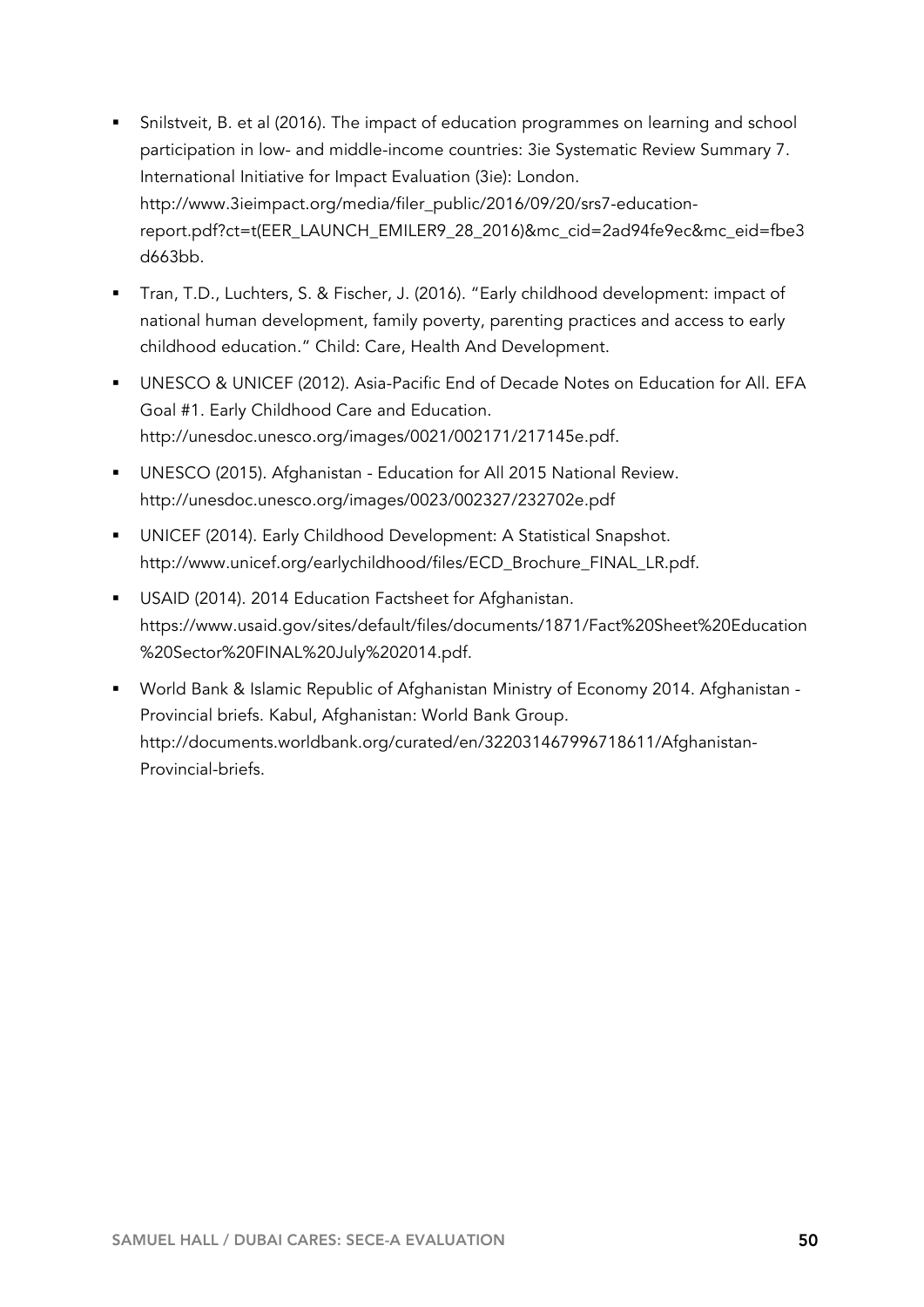# Annexes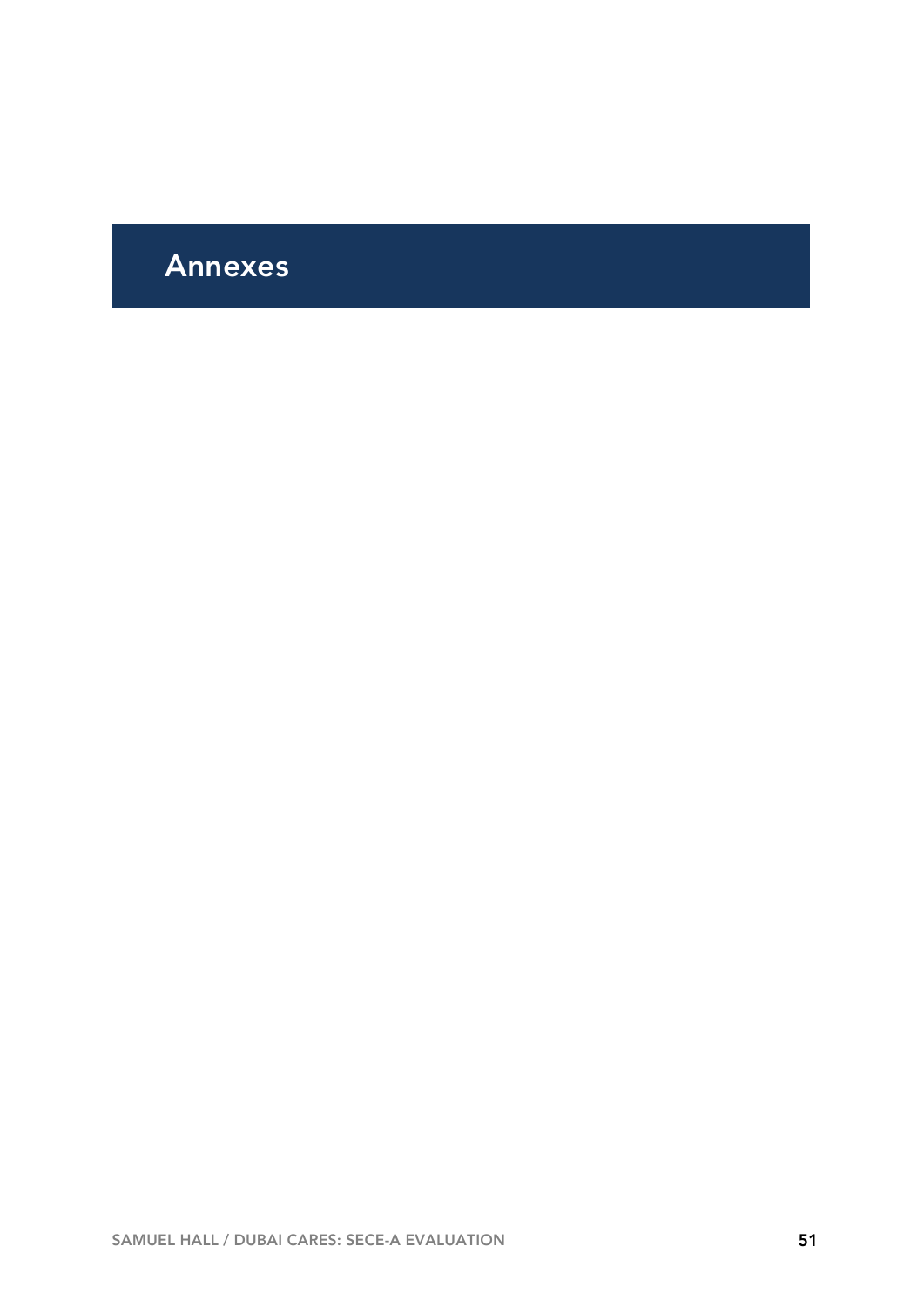# Annex A: Website Details

Samuel Hall has created a Dubai Cares SECE-A Evaluation website, as agreed, to act as an online repository of information for the evaluation data and tools. The website will belong to Dubai Cares and may be shared as deemed appropriate.



It can be found at the following link:

# https://sites.google.com/a/samuelhall.org/sece-a/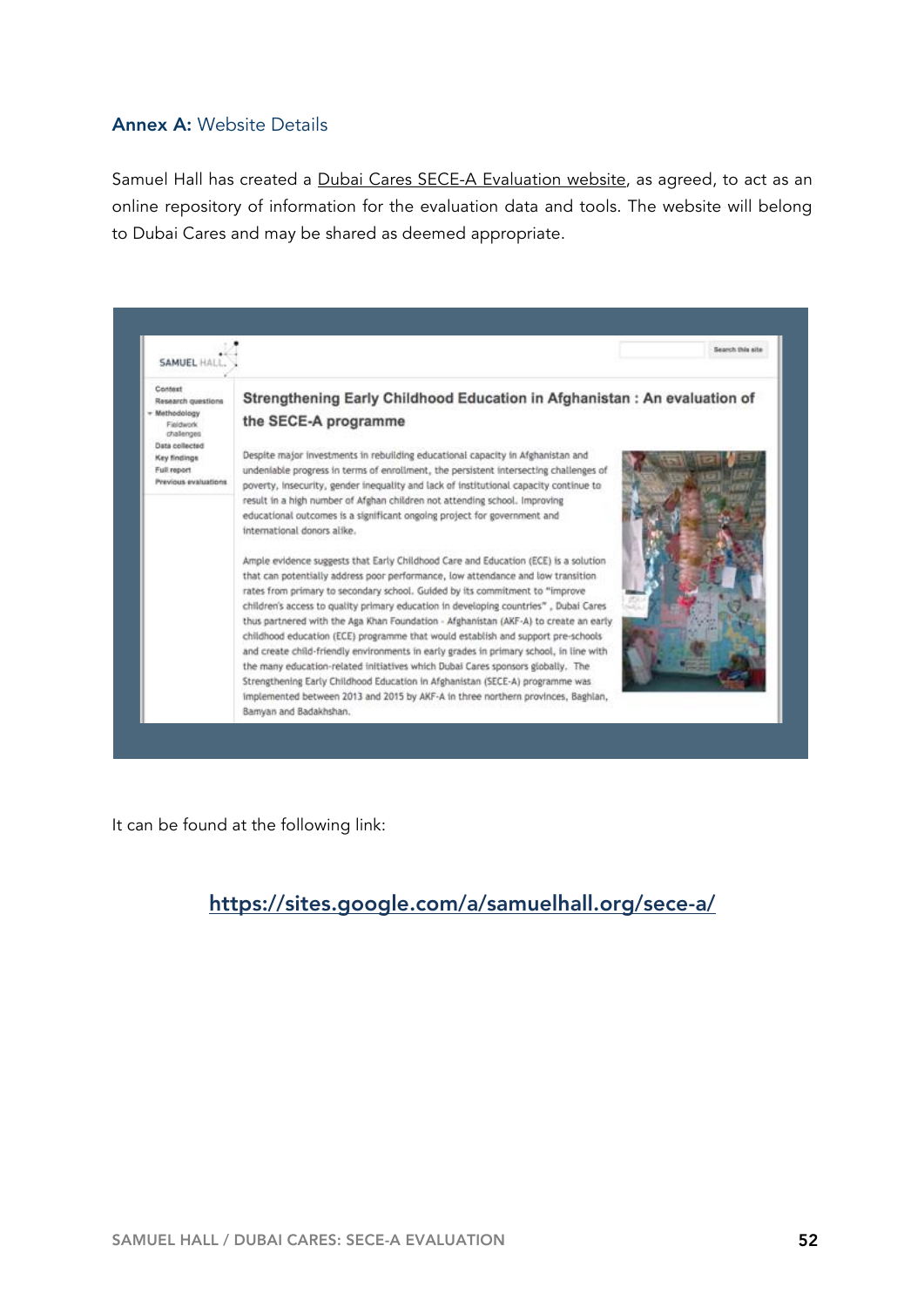### Annex B: Detailed Methodology

Samuel Hall developed its methodology for this evaluation to harness both qualitative and quantitative data from an appropriately sized sample of beneficiary groups - including teachers, parents, children and other community stakeholders - across a cross-section of the communities where programmes were implemented, and to enable comparisons through the use of a control group.<sup>27</sup> Enumerators were trained in the use of research tools in sessions in both Kabul and in Badakhshan, to ensure enumerators understood the programme and our methodology before taking tools into the field. Pilot testing was also conducted both in Kabul and in Fayzabad to ensure the team's familiarity with the research tools in a practical setting and to identify any potential issues before the deployment of teams to the field.28 Fieldwork teams visited the following locations during the fieldwork phase of the evaluation in late November, as outlined in the previous Field Report.

|                   |                  | <b>ECD Centres<sup>29</sup></b> | "Hub" primary schools    |
|-------------------|------------------|---------------------------------|--------------------------|
| <b>BADAKHSHAN</b> |                  | Toghak                          | Dasht-e-Ferakh GHS       |
|                   | <b>Baharak</b>   | Ko-e-Daraz                      | <b>Baharak GHS</b>       |
|                   |                  | Panjeryan                       |                          |
|                   |                  | Sar-e-Chawk                     | Sayeed Ahmad Mushtaq     |
|                   | Jurm             | Dashtak-e-Bala                  | Ghayasi HS               |
|                   |                  | Naw-e-Jurm Bala                 | Sayed Mazari MHS         |
|                   |                  | Mahtab                          | Doshi GS                 |
|                   | Doshi            | Sadaad                          | Hazrat Ali               |
|                   |                  | Sadaf                           | Ustad Aaynudin HS        |
| BAGHLAN           | Khinjan          | Zuhal / Mushtary                | Khinjan GS               |
| Zohra             |                  |                                 |                          |
|                   |                  | Dunya                           | Fatemat-ul-Zahra         |
|                   | Khomri<br>Pul-e- | Etifaq                          | Bibi Ayesha              |
|                   |                  | Frogh                           | Khorasan                 |
|                   |                  | Gorvana                         | <b>Bamyan Centre GHS</b> |
|                   |                  | Deh Paian Sayed Abad            | Haidar Abad HS           |
|                   | Bamyan           | Now Abad Lalakhil               | Molayan HS               |
|                   |                  | Zer Mazar Lalakhil              | <b>Tiboti HS</b>         |
| <b>BAMYAN</b>     |                  |                                 | Lala Khil                |
|                   |                  | Sangag                          | Gharghara GHS            |
|                   |                  | Qalay Gholi                     | Eraq BMS                 |
|                   | Shibar           | Della                           | Eraq GMS                 |
|                   |                  | Zay Mahmood                     | Sar-e-shibar MMS         |
|                   | Bibi Khajida     |                                 |                          |

<sup>&</sup>lt;sup>27</sup> Control groups were interviewed or surveyed for all groups, excepting for site visits and attached key informant interviews with school staff and community members.

 $\overline{a}$ 

<sup>28</sup> For further detail on the pilot testing, please see the Pilot Report.

<sup>29</sup> ECE Centres highlighted in red were found to be inactive by field teams.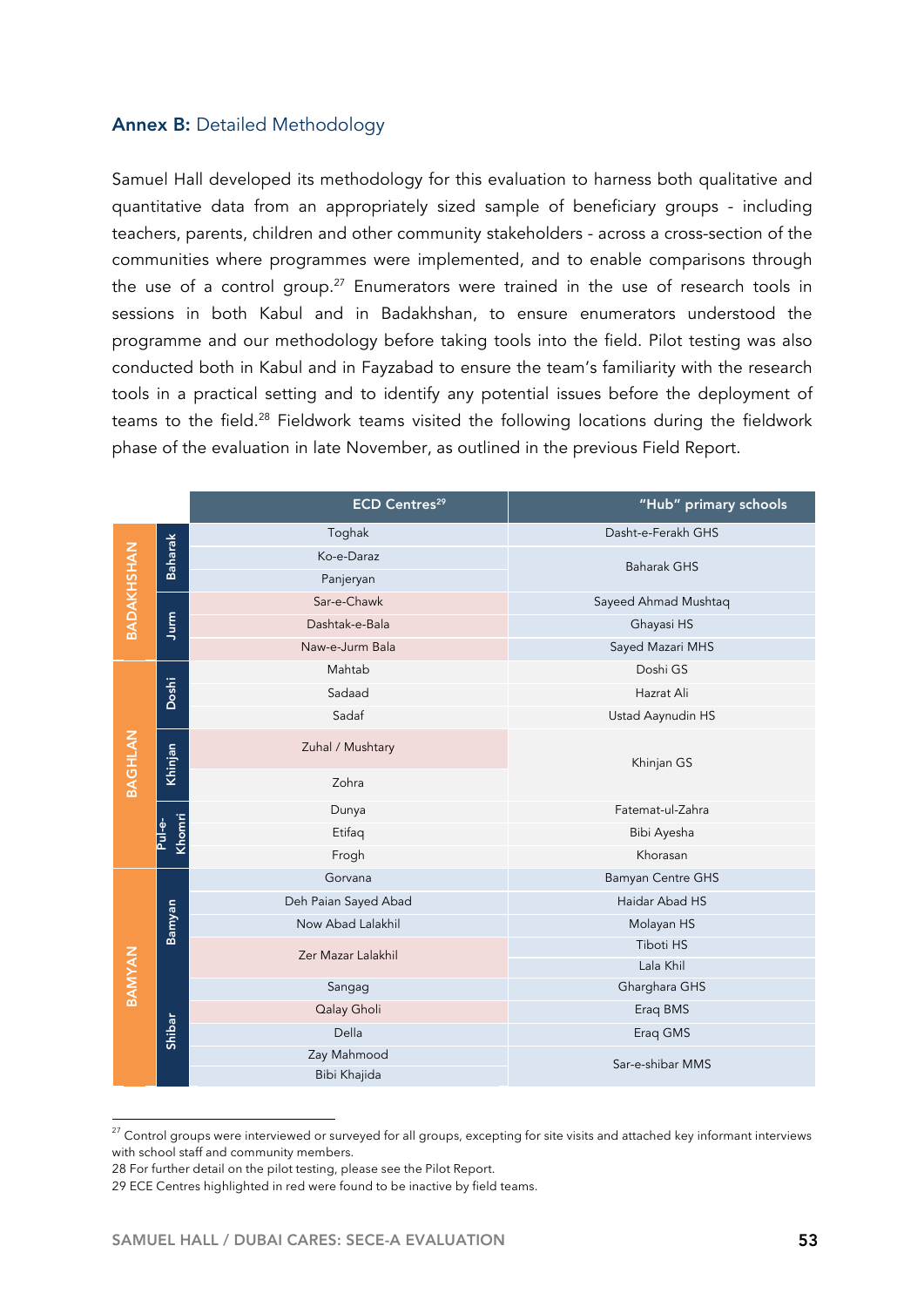Samuel Hall collaborated closely with implementing partners Aga Khan Foundation Afghanistan (AKF-A) to develop a list of locations where active ECE Centres established by the SECE-A programme could be visited, and of attached hub schools where children who had previously attended these ECE Centres could be located to be interviewed and assessed.

### Research Tools

Research was conducted using a combination of quantitative and qualitative research tools to both provide clear performance assessments using survey tools, but also valuable context through focus group discussions (FGDs) and key informant interviews (KIIs).

### Quantitative Research Tools

All quantitative data was collected by enumerators in field locations using Open Data Kit (ODK), entered on smartphones and regularly uploaded for review and analysis by the project team in Kabul.

| Parent<br>Survey | Investigating the parenting behaviours of both beneficiary and non-<br>beneficiary parents, in order to assess the impact of parent education<br>conducted as part of the SECE-A programme, and more broadly, to<br>understand parent attitudes to ECE  |
|------------------|---------------------------------------------------------------------------------------------------------------------------------------------------------------------------------------------------------------------------------------------------------|
| Child<br>Survey  | Assessing both baseline performances for early grade primary school<br>children in Afghanistan who have not attended ECE, and for those children<br>who were beneficiaries in the SECE-A programme and attended ECE<br>centres funded by the programme. |
| Site<br>Survey   | Capturing data on the individual ECE Centres in order to contribute to an<br>understanding of the resources available to students and of the<br>sustainability of the programme.                                                                        |

## Qualitative Research Tools

Qualitative data was collected by enumerators in the field during visits to ECE centres and hub school villages, as outlined in the Field Report.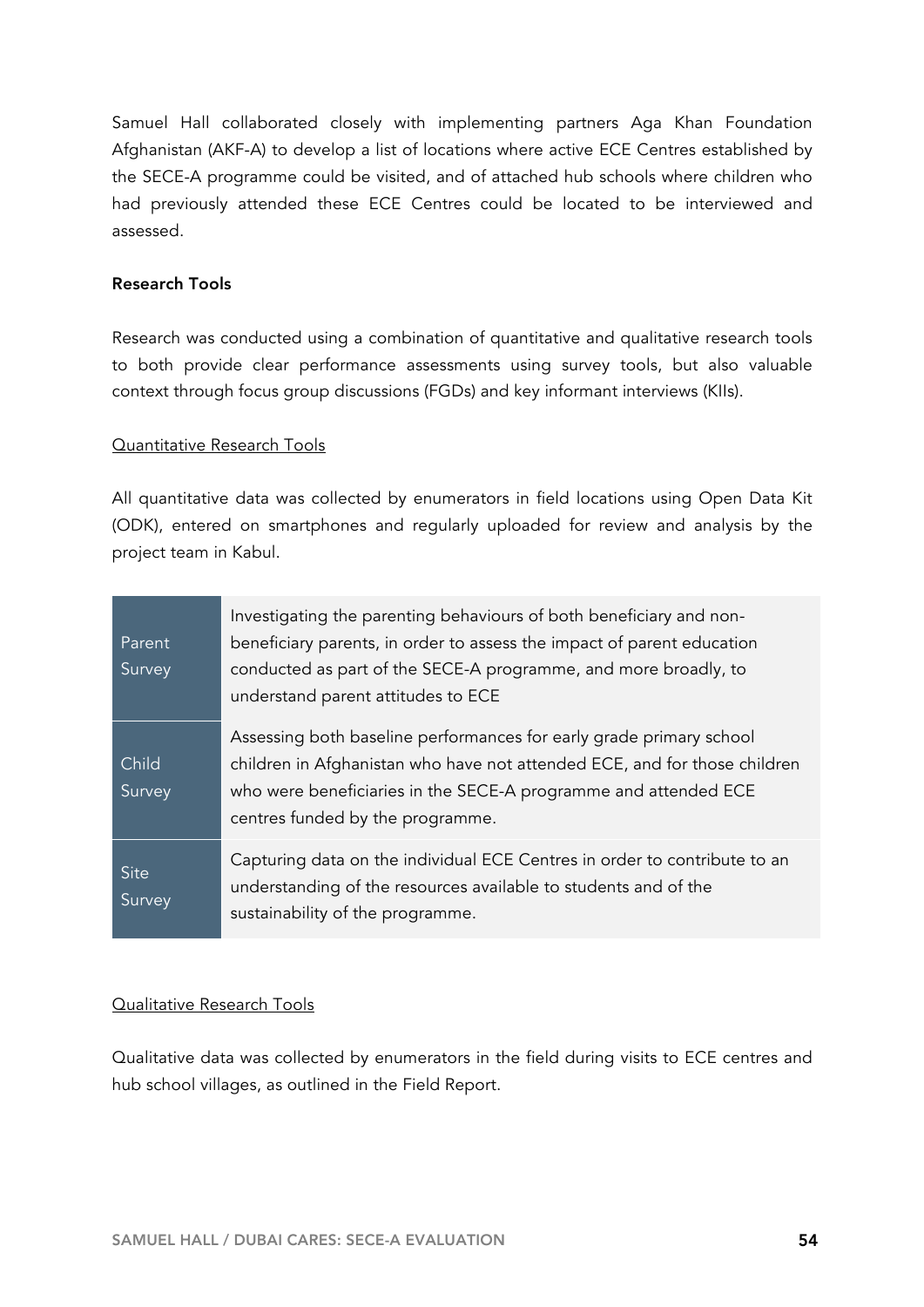| Focus                        | Explored what teachers and parents knew of early childhood education,                                                                                                                                                                                                        |
|------------------------------|------------------------------------------------------------------------------------------------------------------------------------------------------------------------------------------------------------------------------------------------------------------------------|
| Group                        | their attitudes towards the SECE-A programme, what they may have learned                                                                                                                                                                                                     |
| <b>Discussions</b>           | from the programme, and what they saw as key impacts on children.                                                                                                                                                                                                            |
| Parent &<br>Child<br>Surveys | Incorporated qualitative elements that sought to capture additional data on<br>attitudes to ECE and on the sustainability of programme impacts. Site<br>Observation Surveys also included minor qualitative elements to provide<br>useful context for quantitative analysis. |
| Key                          | Conducted where possible with school staff or community members to aid                                                                                                                                                                                                       |
| Informant                    | in creating a broader picture of local attitudes to, and support for, ECE                                                                                                                                                                                                    |
| <b>Interviews</b>            | programmes.                                                                                                                                                                                                                                                                  |

#### Research Sampling

As noted earlier in this report, sampling plans were devised in order to ensure both sufficient base for comparison between beneficiary and control groups, and to provide a cross-section of the communities involved in the SECE-A programme by visiting all accessible active locations. The fieldwork team conducted a total of 1225 surveys, 20 key informant interviews and 40 focus group discussions.

Quantitative parent and child survey final sample sizes resulting from the fieldwork data collection are outlined in the tables following. Fieldwork teams interviewed 576 parents and 610 children, including both beneficiary and control respondents across Badakhshan, Baghlan and Bamyan. Child survey sampling plan targets were met overall, though parent survey numbers were slightly below targets.

|                   | <b>Parent Surveys</b> |                 |       | <b>Child Surveys</b> |                 |       |
|-------------------|-----------------------|-----------------|-------|----------------------|-----------------|-------|
|                   | Beneficiary           | Non-beneficiary | Total | Beneficiary          | Non-beneficiary | Total |
| <b>BADAKHSHAN</b> | 85                    | 78              | 179   | 118                  | 81              | 199   |
| <b>Baharak</b>    | 50                    | 60              | 110   | 60                   | 40              | 100   |
| Jurm              | 35                    | 33              | 68    | 58                   | 41              | 99    |
| <b>BAGHLAN</b>    | 120                   | 86              | 206   | 121                  | 86              | 208   |
| Pul-e-Khumri      | 52                    | 38              | 90    | 53                   | 36              | 90    |
| Doshi             | 51                    | 36              | 87    | 52                   | 37              | 89    |
| Khinjan           | 17                    | 12              | 29    | 16                   | 13              | 29    |
| <b>BAMYAN</b>     | 114                   | 78              | 192   | 121                  | 82              | 203   |
| Bamiyan           | 55                    | 37              | 92    | 62                   | 42              | 104   |
| Shibar            | 59                    | 41              | 100   | 59                   | 40              | 99    |

#### Final Child & Parent Survey Sample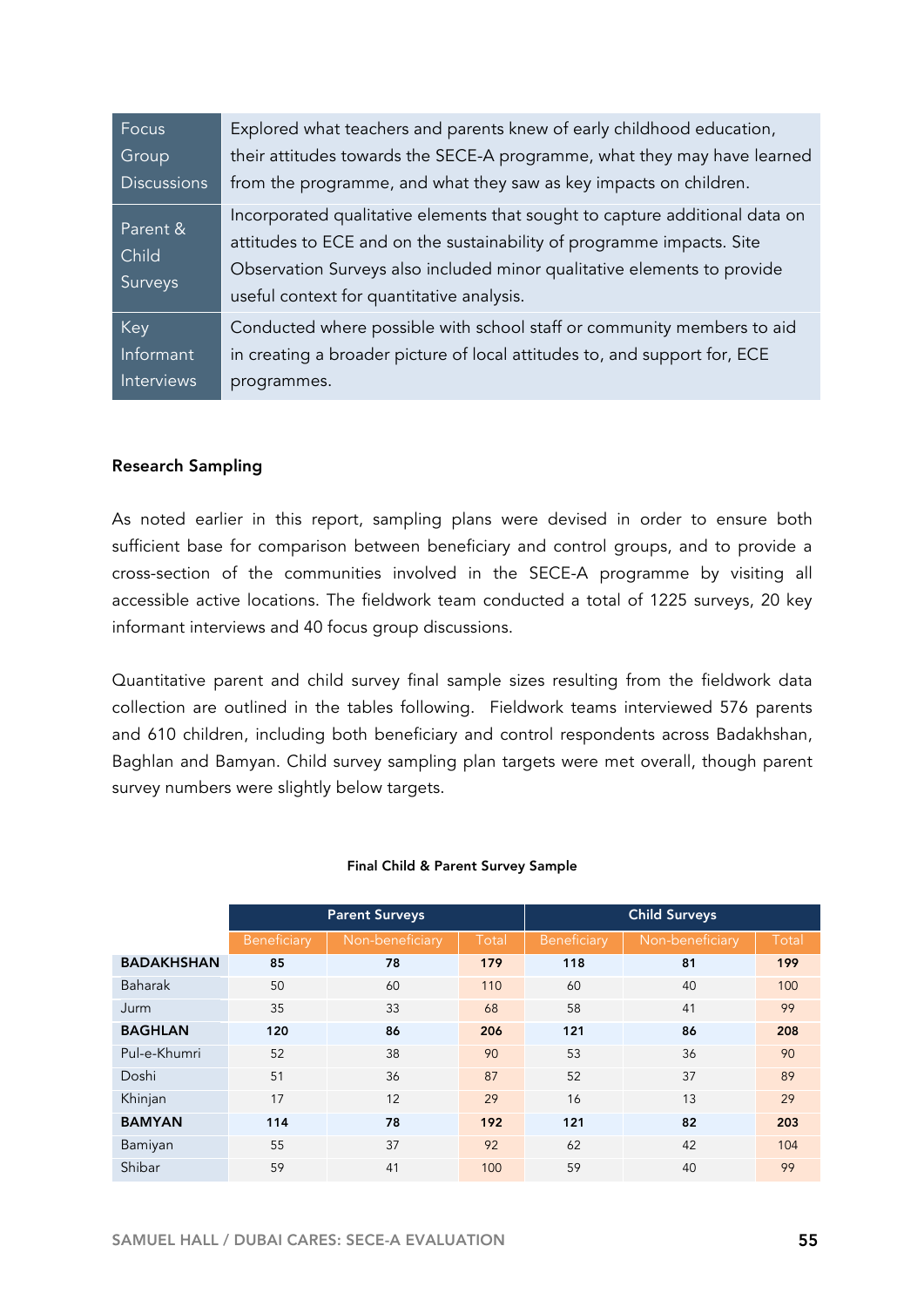Quantitative site observation survey final sample sizes resulting from the fieldwork data collection are as shown below.

|                   | <b>ECE Centre</b> | <b>Primary School</b>    | <b>Total</b>   |
|-------------------|-------------------|--------------------------|----------------|
| <b>BADAKHSHAN</b> | 3                 | 5                        | 8              |
| Baharak           | $\overline{2}$    | $\overline{2}$           | $\overline{4}$ |
| Jurm              | 1                 | 3                        | $\overline{4}$ |
| <b>BAGHLAN</b>    | 8                 | 7                        | 15             |
| Doshi             | $\overline{4}$    | 3                        | $\overline{7}$ |
| Khinjan           | 1                 | $\overline{\phantom{a}}$ | $\overline{2}$ |
| Pul-e-Khumri      | 3                 | 3                        | 6              |
| <b>BAMYAN</b>     | 10                | 5                        | 15             |
| Bamiyan           | 6                 | $\overline{4}$           | 10             |
| Shibar            | $\overline{4}$    |                          | 5              |

#### Final Site Visit Survey Sample

Focus group discussions and key informant interviews were conducted by field teams across the provinces in order to gather information on community attitudes and to provide qualitative data from teachers, parents and other school staff and community members on the SECE-A programme and its outcomes.

#### Final Focus Group Discussions & Key Informant Interviews

|              | <b>Beneficiary</b><br>parents | Non-beneficiary<br>parents | <b>Beneficiary</b><br>teachers | Non-beneficiary<br>teachers | Key informant<br>interviews |
|--------------|-------------------------------|----------------------------|--------------------------------|-----------------------------|-----------------------------|
| Badakhshan   |                               |                            | 4                              |                             |                             |
| Baghlan      |                               |                            | 4                              |                             |                             |
| Bamyan       |                               |                            | 4                              |                             |                             |
| <b>TOTAL</b> | 10                            |                            | 12                             |                             | 20                          |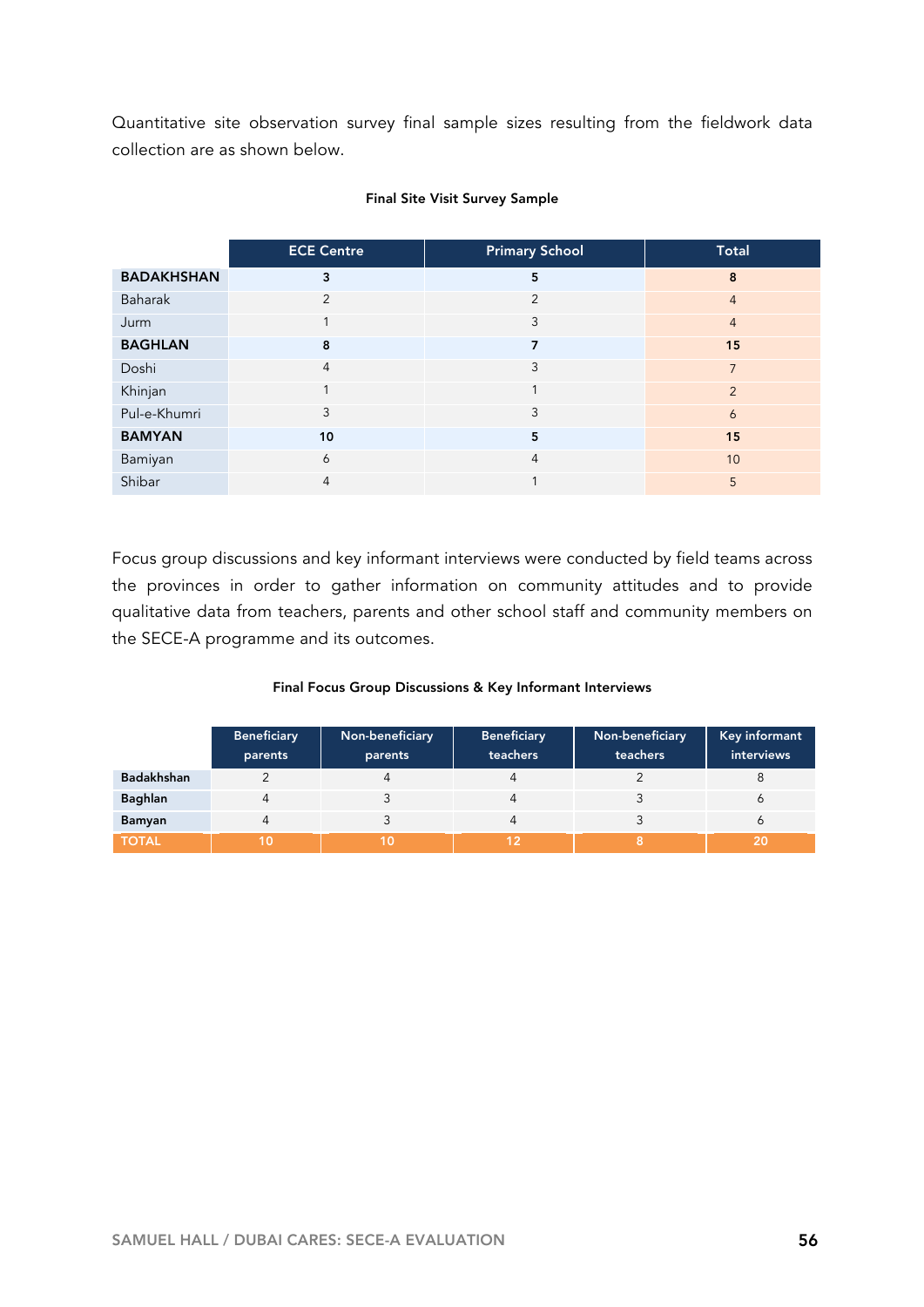# Annex C. Respondent Profiling

#### Respondents: Children

610 children were surveyed across the three provinces, including 249 control group children and 360 beneficiary children.30 34% of children surveyed were male, and 66% were female. The majority were aged 8 years old and were attending Grade 2 at the time of the survey.



#### School grade of child survey respondents



It was also noted that 9% of children surveyed had repeated Grade 1 of school. Almost all spoke Dari at home, with a very small number – less than 1% – speaking other languages, including Pashto. Most reported reading activities at home, with parents or siblings reading to them.

#### 3.3. Respondents: Parents

577 parents were surveyed across the programme locations in Badakhshan, Baghlan and Bamyan, including 319 beneficiary respondents and 242 control respondents.

| Average age of parent survey respondents                    | 35 |
|-------------------------------------------------------------|----|
| Average number of children under 18 living in the household |    |
| Average number of people living in the household            |    |
| Average number of people contributing to household income   |    |

<sup>&</sup>lt;sup>30</sup> Please note that in some cases numbers for child interview responses may not equal the total number surveyed, as for almost all questions respondents were given the option to refuse to answer.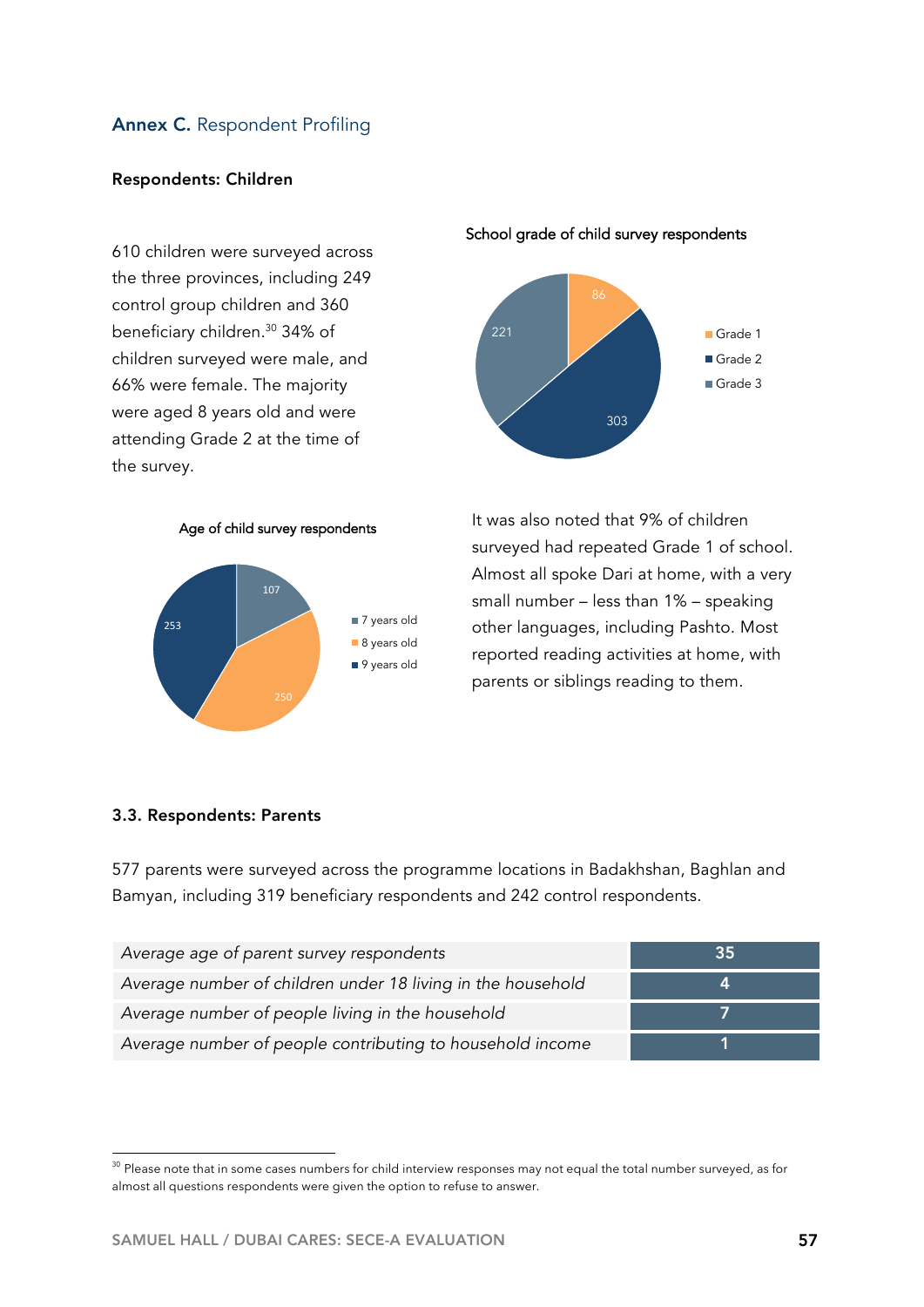Parents were largely employed in agricultural sector activities, in line with the general labour profiles of the rural provinces surveyed, but households also displayed a range of other income types, including teaching, construction, transport, and public administration or government roles.



Main source of household income

#### Household Literacy



Household literacy levels were above average for Afghanistan, perhaps to some degree reflective of the literacy programmes attached to the SECE-A programme, but possibly also linked to the higher likelihood that educated parents will send their children to school.



Education levels for survey respondents were low, with over 40% of respondents having received no formal education, though many households had members with higher than average levels of education.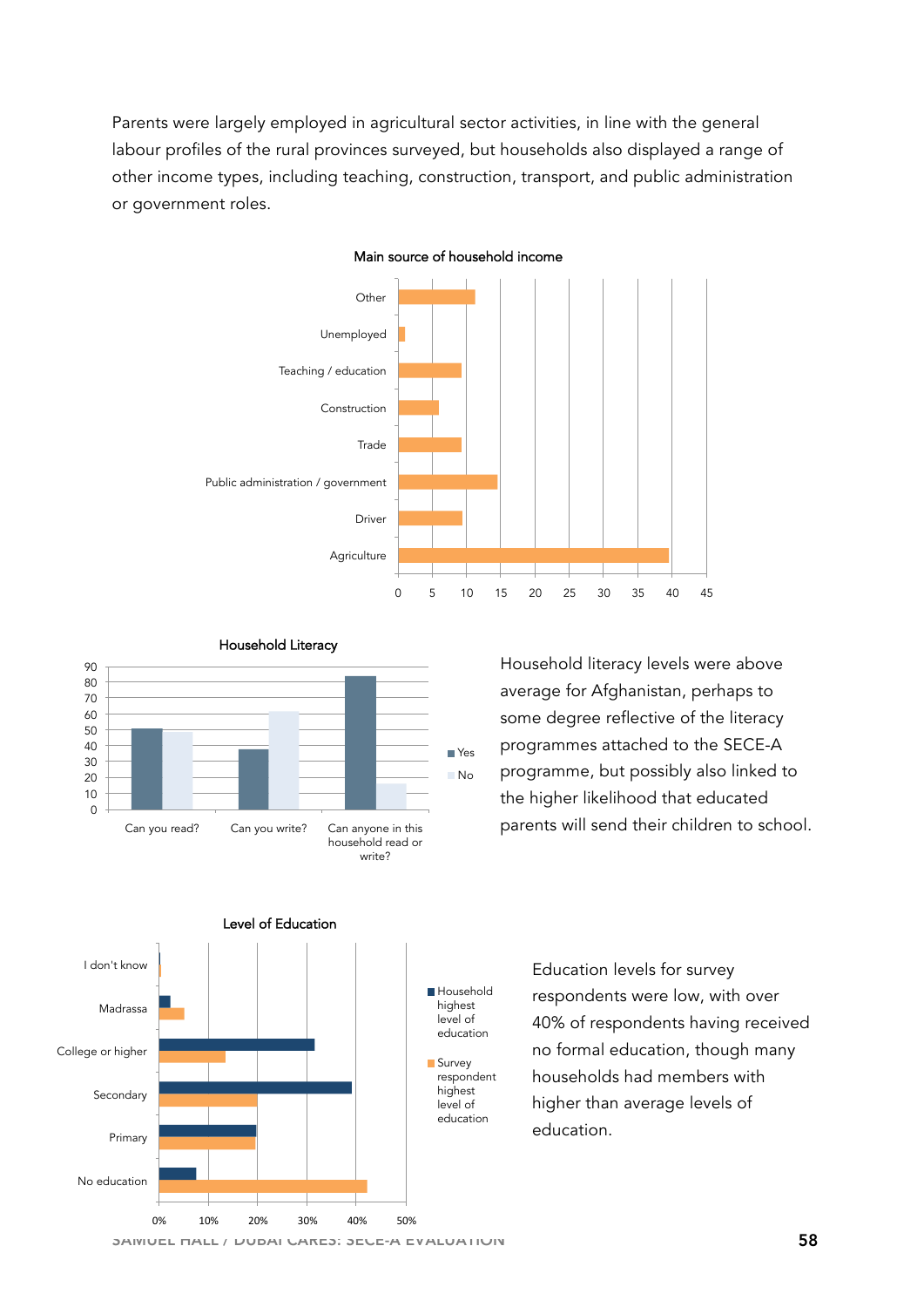# Annex D: Research Questions

| Criteria                             | Questions                                                                                                                                                                                                                                                                                                                                                                                                                                                                                                                                                                                                                                                                                                                                                                                                                                                                                                                                                                                                                                                                                                                          | Sources of verification                                                                                                                                                                                             |
|--------------------------------------|------------------------------------------------------------------------------------------------------------------------------------------------------------------------------------------------------------------------------------------------------------------------------------------------------------------------------------------------------------------------------------------------------------------------------------------------------------------------------------------------------------------------------------------------------------------------------------------------------------------------------------------------------------------------------------------------------------------------------------------------------------------------------------------------------------------------------------------------------------------------------------------------------------------------------------------------------------------------------------------------------------------------------------------------------------------------------------------------------------------------------------|---------------------------------------------------------------------------------------------------------------------------------------------------------------------------------------------------------------------|
| Relevance                            | How relevant is the programme in the Afghan context, especially<br>given its focus on gender equality? How do the outcomes compare to<br>the effort expended / inputs needed?<br>How well does the programme tie in with the many other educational<br>٠<br>programmes active in Afghanistan in recent years?                                                                                                                                                                                                                                                                                                                                                                                                                                                                                                                                                                                                                                                                                                                                                                                                                      | Desk Review, Key<br>Informant Interviews<br>(KIIs).                                                                                                                                                                 |
| Effectiveness                        | Have the objectives of the intervention as laid out in the planning<br>documents been achieved, and can outcomes still be ascertained<br>eighteen months after the programme has come to a close?<br>Establishing and supporting pre-schools through equipment,<br>о<br>facilitator training, shura establishment and income<br>generation;<br>Creating conducive and effective learning environments in<br>o<br>early primary grades through training of teachers, school<br>management staff and wider community stakeholders;<br>Developing supportive communities through adult literacy<br>o<br>and numeracy classes, parenting classes and radio<br>programmes;<br>Ensuring sustainability and expansion through ECE Teacher<br>о<br>Resource centres and income-generating activities designed<br>to sustain ECE centres beyond the duration of direct financial<br>assistance.                                                                                                                                                                                                                                             | KIIs, ECE centre and<br>school observations,<br>parent, teacher and<br>child questionnaires.                                                                                                                        |
| Impact after<br>18 months            | What has been the overall impact of the intervention on the<br>beneficiary children in terms of academic achievement and behaviours<br>/ attitudes compared to a control group?<br>What has been the programme's effect on the parents, both those<br>benefiting from additional support (such as literacy and parenting<br>classes, those exposed to radio programming) and those who did<br>not? In particular, what was the programme's effect on parents'<br>attitudes towards their children's educational needs?<br>What has been the effect on the teachers, both at pre-school and<br>early primary level? Are they sensitive to the emotional and learning<br>needs of young students? How do they compare to peers who did not<br>benefit from the programme on key skills / teaching approaches<br>taught by SECE-A?<br>What has been the effect of engaging with CDCs and community<br>volunteers for planning, implementation and management?<br>What, if any are the key differentiating factors on results?<br>What, if any, contextual challenges did the programme face, and how<br>٠<br>did AKF respond to them? | Klls, background<br>research, site<br>observations,<br>qualitative and<br>quantitative<br>interrogations of both<br>beneficiaries (parents,<br>teachers, children) and<br>a control group of non-<br>beneficiaries. |
| Sustainability<br>after 18<br>months | What remains of the programme's outcomes 18 months after<br>$\bullet$<br>cessation of donor support? Do parents, teachers and children who<br>benefited from SECE-A still retain and use the acquired skills?<br>What are the prospects for sustainability of the initiative with regards<br>$\bullet$<br>to institutional capacity?                                                                                                                                                                                                                                                                                                                                                                                                                                                                                                                                                                                                                                                                                                                                                                                               | Klls, background<br>research, site<br>observations,<br>qualitative and<br>quantitative                                                                                                                              |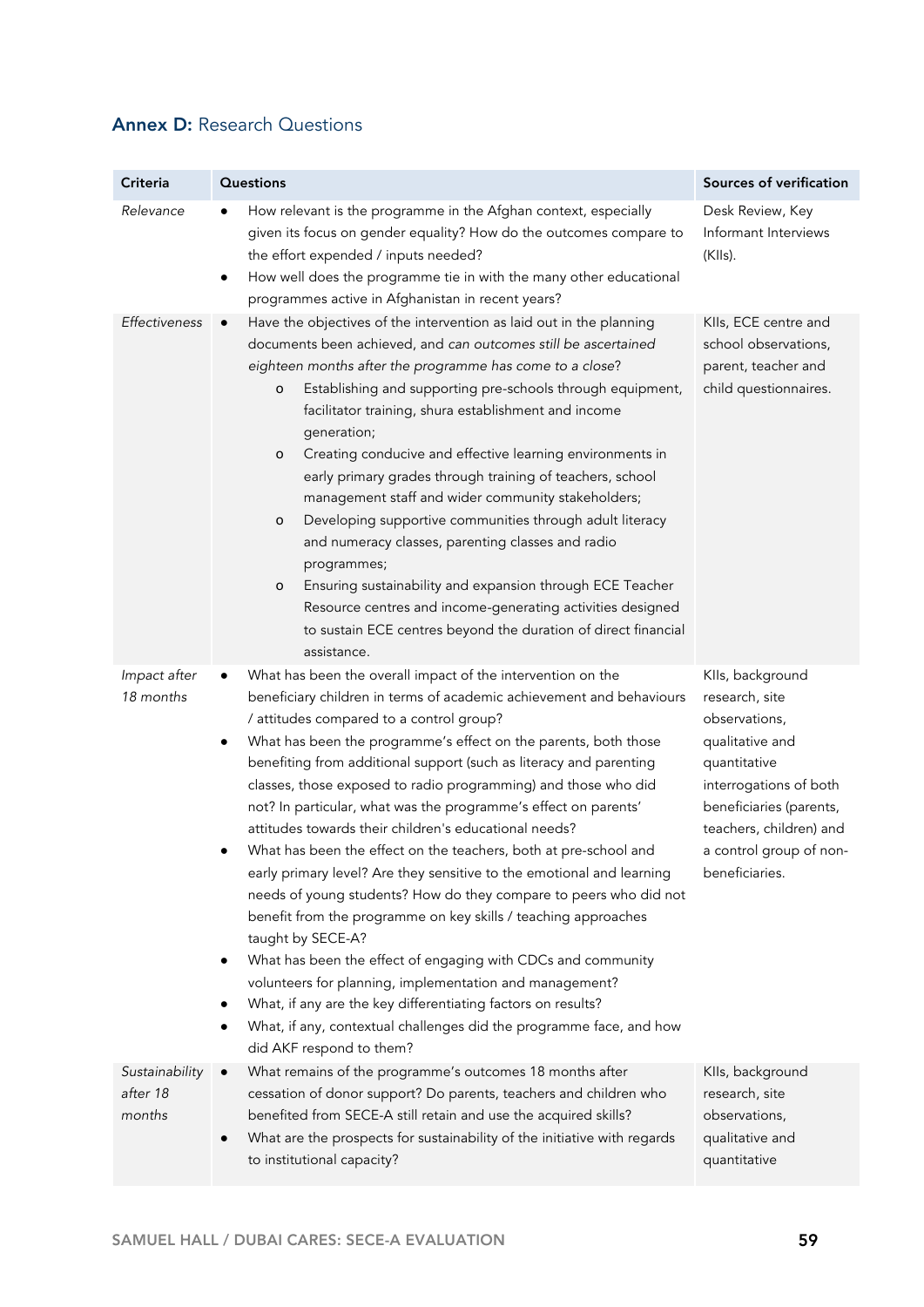|  |  | $\blacksquare$ Are the individual outcomes of SECE-A sustainable? $\blacksquare$ |
|--|--|----------------------------------------------------------------------------------|
|--|--|----------------------------------------------------------------------------------|

- Can any barriers to sustainability be identified and addressed at this point?
- What lessons can be learned for the future of this initiative?

interrogations of both beneficiaries (parents, teachers, children) and a control group of nonbeneficiaries.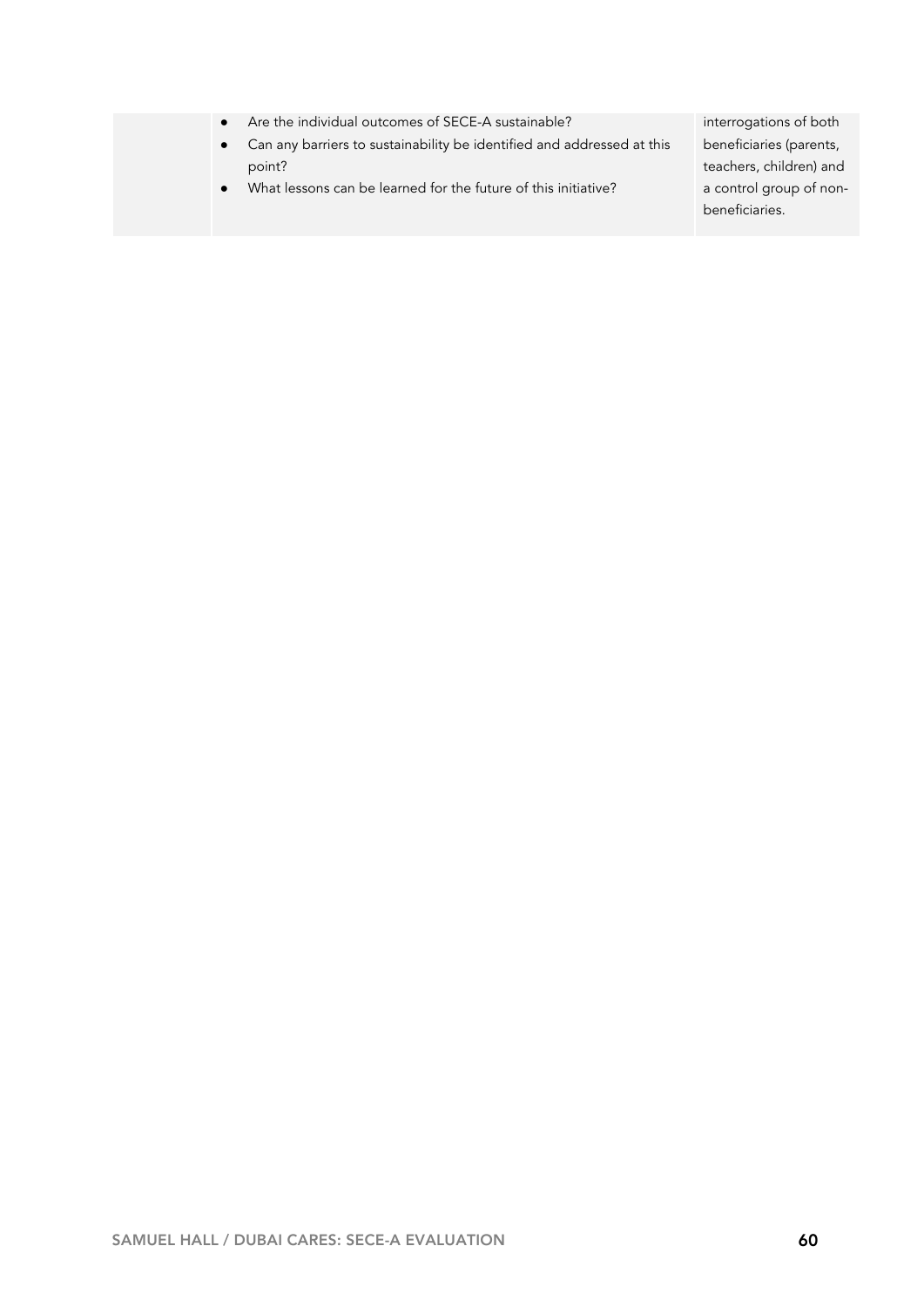# Annex E: SECE-A Programme Outcomes

| Component                     | <b>Activity</b>                    | Outcome                | <b>KPIs (Dec 2013)</b>       | Impact              | <b>KPIs (Jan 2015)</b>        | Impact                                 |
|-------------------------------|------------------------------------|------------------------|------------------------------|---------------------|-------------------------------|----------------------------------------|
| Establishing &                | Establish and support new          | Children in remote     | 45 of the 45 New             | Too early to report | 45 of 45 new ECDs             |                                        |
|                               |                                    |                        |                              |                     |                               | 1. Communities/parents                 |
| <b>Supporting Pre-</b>        | preschools, undertaking essential  | areas have increased   | Preschools Established       |                     | established                   | see the "global"                       |
| schools                       | rehabilitation and WASH            | access to education    |                              |                     |                               | benefits of education-                 |
|                               | requirements                       |                        |                              |                     |                               | to be reported in the                  |
|                               | Equip and support existing         |                        | 55 of the 55 Existing pre-   |                     | 55 of 55 existing ECDs        | final report.                          |
|                               | preschools                         |                        | schools supported            |                     | supported                     |                                        |
|                               |                                    |                        | Target: 3,200 (1,600 girls)  |                     | To date 4,294 children        | 2. Higher enrolment                    |
|                               |                                    |                        | To date: 2,227 children of   |                     | (1,658 girls) or 3,200        | rate at primary schools-               |
|                               |                                    |                        | which 1,219 are girls        |                     | children (1,600 girls) attend | to be reported in the                  |
|                               |                                    |                        |                              |                     | new pre-schools.              | final report.                          |
|                               | Provide training to pre-school     |                        | 90 of the 200 required pre-  |                     | 200 of 200 pre-school         |                                        |
|                               | teachers                           |                        | school teachers have         |                     | teachers have received        |                                        |
|                               |                                    |                        | been trained.                |                     | training                      |                                        |
|                               | Establish and support ECD school   |                        | 42 of 45 ECD school          |                     | 42 of the 45 SSAs             | 3, Future MoE policy                   |
|                               | shuras                             |                        | shuras have been             |                     | established and are being     | informed by AKF                        |
|                               |                                    |                        | established and are being    |                     |                               |                                        |
|                               |                                    |                        |                              |                     | supported                     | experience in pre-<br>school model and |
|                               |                                    |                        | supported                    |                     |                               |                                        |
|                               | Income generation possibilities    |                        | Piloting On-going            |                     | Pilot of viable income        | teacher training                       |
|                               | explored and established           |                        |                              |                     | generation projects is        | programmes- to be                      |
|                               |                                    |                        |                              |                     | ongoing.                      | reported in final report.              |
| <b>Create Conducive &amp;</b> | School makes physical and          | Children in early      | 0 of the 70 respective       | Too early to report | 70 of the 70 schools made     | 1. Improved retention                  |
| <b>Effective Learning</b>     | organization changes to create     | primary grades (gr1-   | schools made physical        |                     | physical and organisational   | and attendance rates                   |
| <b>Environments Grades</b>    | learner-conducive and child        | 2) in government       | and organizational           |                     | changes to create child       | for students in early                  |
| $1 - 2$                       | friendly environments              | schools receive a      | changes to create            |                     | friendly environments.        | grades- to be reported                 |
|                               |                                    | solid foundation in    | conducive learning           |                     |                               | on in final report.                    |
|                               |                                    | literacy and numeracy  | environments                 |                     |                               |                                        |
|                               | Teachers, school management,       |                        | 0 of 200 teachers, school    |                     | 180 of 200 teachers, school   |                                        |
|                               |                                    | in a welcoming and     |                              |                     |                               | 2. Improved school                     |
|                               | school inspectors and wider        | learner-conducive      | management, school           |                     | management staff, school      | survival across primary                |
|                               | community receive training in      | environment.           | inspectors have been         |                     | inspectors and wider          | school - to be reported                |
|                               | child-friendly techniques and      |                        | trained in child friendly    |                     | community stakeholders are    | on in final report.                    |
|                               | concepts                           |                        | techniques and concepts      |                     | trained in child-friendly     |                                        |
|                               |                                    |                        |                              |                     | schools                       |                                        |
|                               |                                    |                        | 0 of the 5,000 (2,000 girls) |                     | O of 5,000 learners (2,000    |                                        |
|                               |                                    |                        | show improved learning       |                     | girls) show improved          |                                        |
|                               |                                    |                        | results in learner           |                     | learning results in learner   |                                        |
|                               |                                    |                        | achievement studies          |                     | achievement studies           |                                        |
|                               | Teachers trained in methodologies  |                        | 0 of the 140 teachers train  |                     | 121 teachers are trained in   | 3. Ethos of "child                     |
|                               | to teach literacy and numeracy are |                        | in effective literacy and    |                     | effective literacy and        | friendliness" spreads                  |
|                               | more effective                     |                        | numeracy methodologies       |                     | numeracy methodologies in     | across whole school- to                |
|                               |                                    |                        |                              |                     | Year 2. To date 289 of 140    | be reported on in final                |
|                               |                                    |                        |                              |                     | teachers trained              |                                        |
|                               |                                    |                        |                              |                     |                               | report.                                |
|                               |                                    |                        |                              |                     |                               |                                        |
|                               |                                    |                        |                              |                     |                               |                                        |
|                               |                                    |                        |                              |                     |                               |                                        |
| Developing                    | Adult literacy and numeracy        | The development of     | 45 of the 45 literacy        | Too early to report | To date 55 of 45 literacy     | 1. Parents engaged with                |
| Supportive                    | classes take place in pre- school  | literate communities   | classes established          |                     | classes are established. In   | their children's learning              |
| Communities                   | communities                        | in which education     |                              |                     | Year 2, 15 literacy classes   |                                        |
|                               |                                    |                        |                              |                     |                               | more actively.                         |
|                               |                                    | and learning is        |                              |                     | established.                  |                                        |
|                               |                                    | encouraged within      | 200 women of the             |                     | 1,257 women of the            |                                        |
|                               |                                    | the whole community    | targeted 1,350 adults (945   |                     | targeted 1,350 adults (360    |                                        |
|                               |                                    | is supported           | women) received literacy     |                     | men and 945 women)            |                                        |
|                               |                                    |                        | training                     |                     | receive literacy training     |                                        |
|                               | Parenting classes arranged in      |                        | 6 of 45 parenting classes    |                     | 56 of 45 parenting classes    |                                        |
|                               | communities with pre-schools       |                        | are established              |                     | are established               |                                        |
|                               |                                    |                        | 106 of the 900 adults (540   |                     | To date, 1,969 of the 900     | 2. Increased interest                  |
|                               |                                    |                        | women) received              |                     | adults (1,296 women)          | from communities in                    |
|                               |                                    |                        | parenting training           |                     | receive parenting training.   | school attendance and                  |
|                               | Radio programs designed and        |                        | 0 of the 10 radio            |                     | 10 radio programmes           | retention.                             |
|                               | broadcast to support the learning  |                        | programs produced and        |                     | produced and broadcasted.     |                                        |
|                               | of children and their parents      |                        | broadcasted                  |                     |                               |                                        |
| Ensuring                      | Establish ECD resource Centers     | Learning from the      | 2 of 2 ECD Teacher           | Too early to report | 2 ECD Teacher Resource        | 1. A greater                           |
| Sustainability &              |                                    | program is             | Resource centers             |                     | Centres established           | understanding and                      |
| Expansion                     |                                    | institutionalized to   | established                  |                     |                               | broader acceptance of                  |
|                               |                                    | enable the learning to | 0 of 200 teachers            |                     | 99 of the 100Teachers         | the advantage of pre-                  |
|                               |                                    |                        | benefiting from the ECD      |                     | benefit from the C+ECD        |                                        |
|                               |                                    | be sustained and       |                              |                     |                               | school education- to be                |
|                               |                                    | expanded to others     | <b>TRCs</b>                  |                     | <b>TRCs</b>                   | reported in the final                  |
|                               | Impact study conducted on          |                        | Study not completed - 0      |                     | Study to be finalised by the  | 2. Greater work                        |
|                               | impact of pre- schools in child    |                        | findings disseminated        |                     | end of the project.           | opportunities for                      |
|                               | learning and development           |                        |                              |                     |                               | women in rural                         |
|                               | Teacher training program           |                        |                              |                     | Programme completed and       | communities- to be                     |
|                               | designed for potential pre- school |                        |                              |                     | shared with government        | reported in the final                  |
|                               | teachers in rural areas            |                        |                              |                     |                               | report.                                |